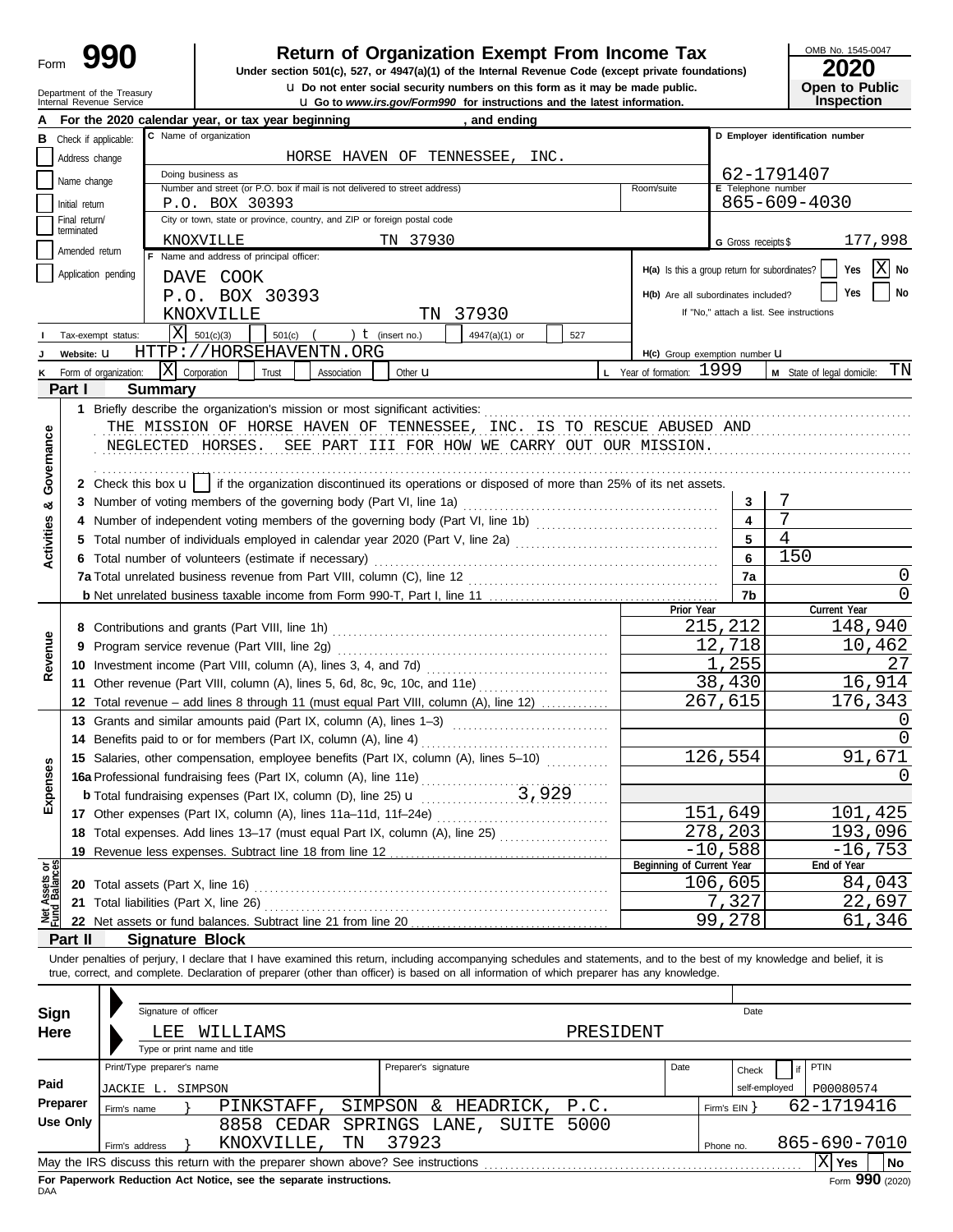|     | Form 990 (2020) HORSE HAVEN OF TENNESSEE, INC.                                                                                                                                                                                                                                                                                                                                                                                                                                                                                                      |                        |                                  | 62-1791407                                                                             | Page 2                                                                                             |
|-----|-----------------------------------------------------------------------------------------------------------------------------------------------------------------------------------------------------------------------------------------------------------------------------------------------------------------------------------------------------------------------------------------------------------------------------------------------------------------------------------------------------------------------------------------------------|------------------------|----------------------------------|----------------------------------------------------------------------------------------|----------------------------------------------------------------------------------------------------|
|     | <b>Statement of Program Service Accomplishments</b><br>Part III                                                                                                                                                                                                                                                                                                                                                                                                                                                                                     |                        |                                  |                                                                                        |                                                                                                    |
|     | 1 Briefly describe the organization's mission:<br>IN CARRYING OUT ITS MISSION, HORSE HAVEN OF TENNESEE RESCUES, PROTECTS AND<br>PROVIDES MEDICAL CARE FOR ABUSED AND NEGLECTED EQUINE, AND ALSO PROVIDES<br>TRAINING AND ADOPTION SERVICES TO PLACE HORSES IN LOVING HOMES.                                                                                                                                                                                                                                                                         |                        |                                  |                                                                                        |                                                                                                    |
|     | 2 Did the organization undertake any significant program services during the year which were not listed on the<br>prior Form 990 or 990-EZ?<br>If "Yes," describe these new services on Schedule O.                                                                                                                                                                                                                                                                                                                                                 |                        |                                  |                                                                                        | Yes $X$ No                                                                                         |
| 3   | Did the organization cease conducting, or make significant changes in how it conducts, any program<br>services?<br>If "Yes," describe these changes on Schedule O.                                                                                                                                                                                                                                                                                                                                                                                  |                        |                                  |                                                                                        | Yes $\overline{X}$ No                                                                              |
| 4   | Describe the organization's program service accomplishments for each of its three largest program services, as measured by<br>expenses. Section $501(c)(3)$ and $501(c)(4)$ organizations are required to report the amount of grants and allocations to others,<br>the total expenses, and revenue, if any, for each program service reported.                                                                                                                                                                                                     |                        |                                  |                                                                                        |                                                                                                    |
|     | 4a (Code:<br>) (Expenses \$<br>HORSE HAVEN OF TENNESSEE, INC. RESCUES HORSES AND OTHER EQUINE FROM CRUEL<br>OR DANGEROUS SITUATIONS WHEN ALERTED BY LAW ENFORCEMENT OR OTHER ANIMAL<br>WELFARE ORGANIZATIONS OF A WARRANT BEING TAKEN AGAINST AN OWNER OR OF<br>SPECIFIC PROBLEMS, SUCH AS AN INJURY FROM BEING HIT BY A CAR.<br>(SAFE BARN/PASTURE), CARE<br>SHELTER<br>(RE-FEEDING/PERSONAL CARE/WORKING) AND ADOPTION SERVICES<br>CHECKS).<br>ALLEGED CRUELTY TO OR NEGLECT OF EQUINE AND IN PREPARING CASES FOR COURT.                          |                        | $162,017$ including grants of \$ | (VETERINARIAN/FARRIER),<br>WE ALSO ASSIST LAW ENFORCEMENT PERSONNEL WITH INVESTIGATING | $10,462$ )<br>) (Revenue \$<br>WE PROVIDE<br>REHABILITATION<br>(ADOPTEE                            |
|     | 4b (Code:<br>) (Expenses \$<br>WE PROVIDE EDUCATION AND TRAINING FOR LAW ENFORCEMENT PERSONNEL<br>WITHIN TENNESSEE COUNTIES WHO HANDLE EQUINE CRUELTY AND NEGLECT<br>WELL AS OTHER EMERGENCIES INVOLVING HORSES.<br>ON THE BASIC REQUIREMENTS OF RESPONSIBLE OWNERSHIP,<br>SHELTERING AND PROVIDING ESSENTIAL VETERINARY AND FARRIER CARE.<br>INFORMATION ON OUR WEBSITE AND THROUGH OTHER CHANNELS TO HEIGHTEN PUBLIC<br>AWARENESS ABOUT EQUINE ABUSE AND NEGLECT, INCLUDING HOW TO ADVOCATE FOR<br>THESE ANIMALS WHO CANNOT SPEAK FOR THEMSELVES. |                        | 8,799 including grants of \$     | PARTICULARLY                                                                           | ) (Revenue \$<br>AND OTHERS<br>CALLS, AS<br>WE ALSO EDUCATE HORSE OWNERS<br>FEEDING,<br>WE PROVIDE |
|     | N/A                                                                                                                                                                                                                                                                                                                                                                                                                                                                                                                                                 |                        |                                  |                                                                                        |                                                                                                    |
|     |                                                                                                                                                                                                                                                                                                                                                                                                                                                                                                                                                     |                        |                                  |                                                                                        |                                                                                                    |
|     |                                                                                                                                                                                                                                                                                                                                                                                                                                                                                                                                                     |                        |                                  |                                                                                        |                                                                                                    |
|     |                                                                                                                                                                                                                                                                                                                                                                                                                                                                                                                                                     |                        |                                  |                                                                                        |                                                                                                    |
|     |                                                                                                                                                                                                                                                                                                                                                                                                                                                                                                                                                     |                        |                                  |                                                                                        |                                                                                                    |
|     | 4d Other program services (Describe on Schedule O.)<br>(Expenses \$                                                                                                                                                                                                                                                                                                                                                                                                                                                                                 | including grants of \$ |                                  | ) (Revenue \$                                                                          |                                                                                                    |
|     | 4e Total program service expenses u                                                                                                                                                                                                                                                                                                                                                                                                                                                                                                                 |                        | 170,816                          |                                                                                        |                                                                                                    |
| DAA |                                                                                                                                                                                                                                                                                                                                                                                                                                                                                                                                                     |                        |                                  |                                                                                        | Form 990 (2020)                                                                                    |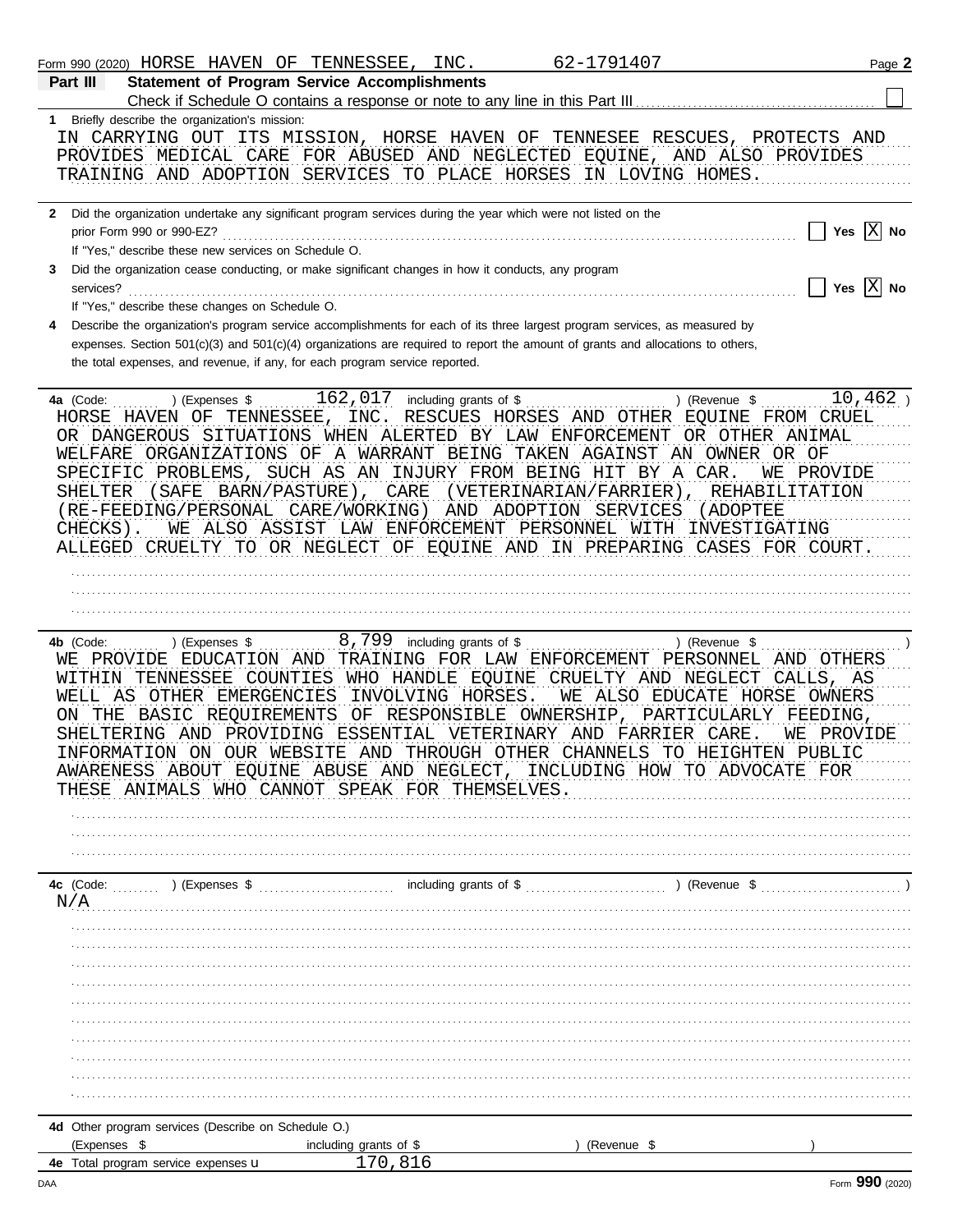**Part IV Checklist of Required Schedules**

|     |                                                                                                                         |                 | Yes | No |
|-----|-------------------------------------------------------------------------------------------------------------------------|-----------------|-----|----|
| 1   | Is the organization described in section $501(c)(3)$ or $4947(a)(1)$ (other than a private foundation)? If "Yes,"       |                 |     |    |
|     |                                                                                                                         | 1               | Χ   |    |
| 2   |                                                                                                                         | $\overline{2}$  | Χ   |    |
| 3   | Did the organization engage in direct or indirect political campaign activities on behalf of or in opposition to        |                 |     |    |
|     |                                                                                                                         | 3               |     | X  |
| 4   | Section 501(c)(3) organizations. Did the organization engage in lobbying activities, or have a section 501(h)           |                 |     |    |
|     |                                                                                                                         | 4               |     | Χ  |
| 5   | Is the organization a section $501(c)(4)$ , $501(c)(5)$ , or $501(c)(6)$ organization that receives membership dues,    |                 |     |    |
|     | assessments, or similar amounts as defined in Revenue Procedure 98-19? If "Yes," complete Schedule C, Part III          | 5               |     | Χ  |
| 6   | Did the organization maintain any donor advised funds or any similar funds or accounts for which donors                 |                 |     |    |
|     | have the right to provide advice on the distribution or investment of amounts in such funds or accounts? If             |                 |     |    |
|     | "Yes," complete Schedule D, Part I                                                                                      | 6               |     | Χ  |
| 7   | Did the organization receive or hold a conservation easement, including easements to preserve open space,               |                 |     |    |
|     | the environment, historic land areas, or historic structures? If "Yes," complete Schedule D, Part II                    | 7               |     | Χ  |
| 8   | Did the organization maintain collections of works of art, historical treasures, or other similar assets? If "Yes,"     |                 |     |    |
|     | complete Schedule D, Part III                                                                                           | 8               |     | Χ  |
| 9   | Did the organization report an amount in Part X, line 21, for escrow or custodial account liability, serve as a         |                 |     |    |
|     | custodian for amounts not listed in Part X; or provide credit counseling, debt management, credit repair, or            |                 |     |    |
|     |                                                                                                                         | 9               |     | Χ  |
| 10  | Did the organization, directly or through a related organization, hold assets in donor-restricted endowments            |                 |     |    |
|     |                                                                                                                         | 10              |     | Χ  |
| 11  | If the organization's answer to any of the following questions is "Yes," then complete Schedule D, Parts VI,            |                 |     |    |
|     | VII, VIII, IX, or X as applicable.                                                                                      |                 |     |    |
| a   | Did the organization report an amount for land, buildings, and equipment in Part X, line 10? If "Yes,"                  |                 |     |    |
|     | complete Schedule D, Part VI et al. et al. et al. et al. et al. et al. et al. et al. et al. et al. et al. et a          | 11a             | Χ   |    |
|     | <b>b</b> Did the organization report an amount for investments—other securities in Part X, line 12, that is 5% or more  |                 |     |    |
|     |                                                                                                                         | 11b             |     | Χ  |
|     | c Did the organization report an amount for investments—program related in Part X, line 13, that is 5% or more          |                 |     |    |
|     | d Did the organization report an amount for other assets in Part X, line 15, that is 5% or more of its total assets     | 11c             |     | Χ  |
|     |                                                                                                                         | 11d             |     | Χ  |
| е   |                                                                                                                         | 11e             |     | X  |
| f   | Did the organization's separate or consolidated financial statements for the tax year include a footnote that addresses |                 |     |    |
|     |                                                                                                                         | 11f             |     | Χ  |
| 12a | Did the organization obtain separate, independent audited financial statements for the tax year? If "Yes," complete     |                 |     |    |
|     |                                                                                                                         | 12a             |     | Χ  |
| b   | Was the organization included in consolidated, independent audited financial statements for the tax year? If            |                 |     |    |
|     | "Yes," and if the organization answered "No" to line 12a, then completing Schedule D, Parts XI and XII is optional      | 12 <sub>b</sub> |     | Χ  |
| 13  |                                                                                                                         | 13              |     | X  |
| 14a |                                                                                                                         | 14a             |     | Χ  |
| b   | Did the organization have aggregate revenues or expenses of more than \$10,000 from grantmaking,                        |                 |     |    |
|     | fundraising, business, investment, and program service activities outside the United States, or aggregate               |                 |     |    |
|     |                                                                                                                         | 14b             |     | Χ  |
| 15  | Did the organization report on Part IX, column (A), line 3, more than \$5,000 of grants or other assistance to or       |                 |     |    |
|     | for any foreign organization? If "Yes," complete Schedule F, Parts II and IV [[[[[[[[[[[[[[[[[[[[[[[[[[[[[[[[[          | 15              |     | Χ  |
| 16  | Did the organization report on Part IX, column (A), line 3, more than \$5,000 of aggregate grants or other              |                 |     |    |
|     |                                                                                                                         | 16              |     | Χ  |
| 17  | Did the organization report a total of more than \$15,000 of expenses for professional fundraising services on          |                 |     |    |
|     |                                                                                                                         | 17              |     | Χ  |
| 18  | Did the organization report more than \$15,000 total of fundraising event gross income and contributions on             |                 |     |    |
|     |                                                                                                                         | 18              | Χ   |    |
| 19  | Did the organization report more than \$15,000 of gross income from gaming activities on Part VIII, line 9a?            |                 |     |    |
|     |                                                                                                                         | 19              |     | Χ  |
| 20a |                                                                                                                         | <b>20a</b>      |     | Χ  |
| b   |                                                                                                                         | 20 <sub>b</sub> |     |    |
| 21  | Did the organization report more than \$5,000 of grants or other assistance to any domestic organization or             |                 |     |    |
|     |                                                                                                                         | 21              |     | Χ  |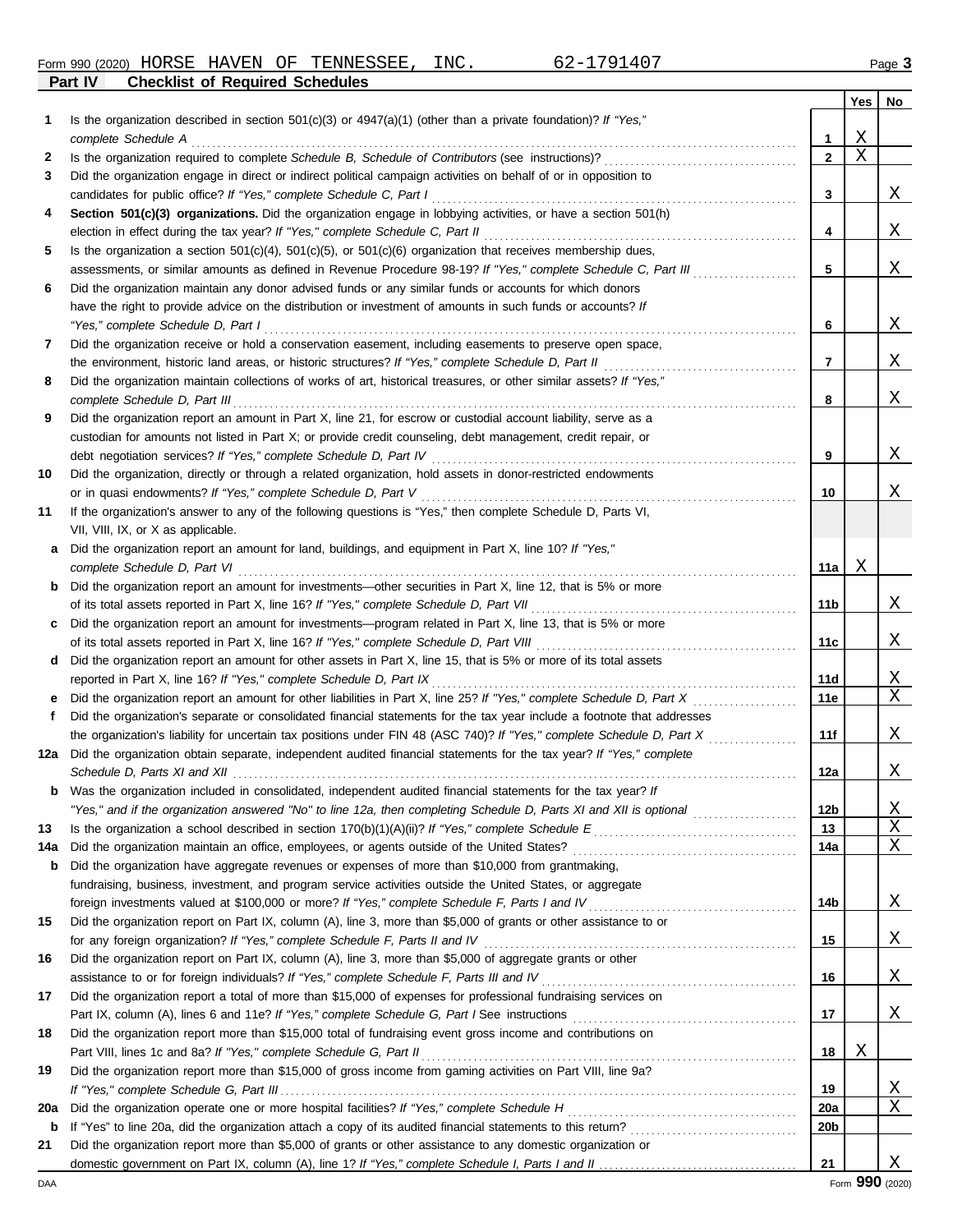Form 990 (2020) HORSE HAVEN OF TENNESSEE, INC. 62-1791407 Page **4 Part IV Checklist of Required Schedules** *(continued)* HORSE HAVEN OF TENNESSEE, INC. 62-1791407

|     |                                                                                                                                                                                                                   |                 | Yes        | No          |
|-----|-------------------------------------------------------------------------------------------------------------------------------------------------------------------------------------------------------------------|-----------------|------------|-------------|
| 22  | Did the organization report more than \$5,000 of grants or other assistance to or for domestic individuals on                                                                                                     |                 |            |             |
|     |                                                                                                                                                                                                                   | 22              |            | Χ           |
| 23  | Did the organization answer "Yes" to Part VII, Section A, line 3, 4, or 5 about compensation of the                                                                                                               |                 |            |             |
|     | organization's current and former officers, directors, trustees, key employees, and highest compensated                                                                                                           |                 |            |             |
|     |                                                                                                                                                                                                                   | 23              |            | Χ           |
| 24a | Did the organization have a tax-exempt bond issue with an outstanding principal amount of more than                                                                                                               |                 |            |             |
|     | \$100,000 as of the last day of the year, that was issued after December 31, 2002? If "Yes," answer lines 24b                                                                                                     |                 |            |             |
|     | through 24d and complete Schedule K. If "No," go to line 25a                                                                                                                                                      | 24a             |            | X           |
| b   | Did the organization invest any proceeds of tax-exempt bonds beyond a temporary period exception?                                                                                                                 | 24b             |            |             |
| c   | Did the organization maintain an escrow account other than a refunding escrow at any time during the year                                                                                                         |                 |            |             |
|     |                                                                                                                                                                                                                   | 24c             |            |             |
| d   |                                                                                                                                                                                                                   | 24d             |            |             |
| 25a | Section 501(c)(3), 501(c)(4), and 501(c)(29) organizations. Did the organization engage in an excess benefit                                                                                                      | 25a             |            | Χ           |
| b   | transaction with a disqualified person during the year? If "Yes," complete Schedule L, Part I<br>Is the organization aware that it engaged in an excess benefit transaction with a disqualified person in a prior |                 |            |             |
|     | year, and that the transaction has not been reported on any of the organization's prior Forms 990 or 990-EZ?                                                                                                      |                 |            |             |
|     | If "Yes," complete Schedule L, Part I                                                                                                                                                                             | 25b             |            | Χ           |
| 26  | Did the organization report any amount on Part X, line 5 or 22, for receivables from or payables to any current                                                                                                   |                 |            |             |
|     | or former officer, director, trustee, key employee, creator or founder, substantial contributor, or 35%                                                                                                           |                 |            |             |
|     | controlled entity or family member of any of these persons? If "Yes," complete Schedule L, Part II                                                                                                                | 26              |            | Χ           |
| 27  | Did the organization provide a grant or other assistance to any current or former officer, director, trustee, key                                                                                                 |                 |            |             |
|     | employee, creator or founder, substantial contributor or employee thereof, a grant selection committee                                                                                                            |                 |            |             |
|     | member, or to a 35% controlled entity (including an employee thereof) or family member of any of these                                                                                                            |                 |            |             |
|     |                                                                                                                                                                                                                   | 27              |            | Χ           |
| 28  | Was the organization a party to a business transaction with one of the following parties (see Schedule L, Part                                                                                                    |                 |            |             |
|     | IV instructions, for applicable filing thresholds, conditions, and exceptions):                                                                                                                                   |                 |            |             |
| а   | A current or former officer, director, trustee, key employee, creator or founder, or substantial contributor? If                                                                                                  |                 |            |             |
|     | "Yes," complete Schedule L, Part IV                                                                                                                                                                               | <b>28a</b>      |            | X           |
| b   |                                                                                                                                                                                                                   | 28b             |            | $\mathbf X$ |
| c   | A 35% controlled entity of one or more individuals and/or organizations described in lines 28a or 28b? If                                                                                                         |                 |            |             |
|     | "Yes," complete Schedule L, Part IV                                                                                                                                                                               | 28c             |            | Χ           |
| 29  |                                                                                                                                                                                                                   | 29              |            | Χ           |
| 30  | Did the organization receive contributions of art, historical treasures, or other similar assets, or qualified                                                                                                    |                 |            |             |
|     |                                                                                                                                                                                                                   | 30              |            | X           |
| 31  | Did the organization liquidate, terminate, or dissolve and cease operations? If "Yes," complete Schedule N, Part I                                                                                                | 31              |            | $\mathbf X$ |
| 32  | Did the organization sell, exchange, dispose of, or transfer more than 25% of its net assets? If "Yes,"                                                                                                           |                 |            |             |
|     | complete Schedule N, Part II                                                                                                                                                                                      | 32              |            | Χ           |
| 33  | Did the organization own 100% of an entity disregarded as separate from the organization under Regulations                                                                                                        | 33              |            | Χ           |
| 34  | Was the organization related to any tax-exempt or taxable entity? If "Yes," complete Schedule R, Part II, III,                                                                                                    |                 |            |             |
|     |                                                                                                                                                                                                                   | 34              |            | Χ           |
| 35a |                                                                                                                                                                                                                   | 35a             |            | Χ           |
| b   | If "Yes" to line 35a, did the organization receive any payment from or engage in any transaction with a                                                                                                           |                 |            |             |
|     |                                                                                                                                                                                                                   | 35 <sub>b</sub> |            |             |
| 36  | Section 501(c)(3) organizations. Did the organization make any transfers to an exempt non-charitable                                                                                                              |                 |            |             |
|     | related organization? If "Yes," complete Schedule R, Part V, line 2                                                                                                                                               | 36              |            | Χ           |
| 37  | Did the organization conduct more than 5% of its activities through an entity that is not a related organization                                                                                                  |                 |            |             |
|     |                                                                                                                                                                                                                   | 37              |            | Χ           |
| 38  | Did the organization complete Schedule O and provide explanations in Schedule O for Part VI, lines 11b and                                                                                                        |                 |            |             |
|     | 19? Note: All Form 990 filers are required to complete Schedule O.                                                                                                                                                | 38              | Χ          |             |
|     | Statements Regarding Other IRS Filings and Tax Compliance<br>Part V                                                                                                                                               |                 |            |             |
|     |                                                                                                                                                                                                                   |                 |            |             |
|     |                                                                                                                                                                                                                   |                 | <b>Yes</b> | No          |
| 1а  | 2<br>Enter the number reported in Box 3 of Form 1096. Enter -0- if not applicable<br>1a                                                                                                                           |                 |            |             |
| b   | 0<br>1 <sub>b</sub><br>Enter the number of Forms W-2G included in line 1a. Enter -0- if not applicable <i>[[[[[[[[[[[[[[[[[[[[]]]]]</i>                                                                           |                 |            |             |
| c   | Did the organization comply with backup withholding rules for reportable payments to vendors and                                                                                                                  |                 |            |             |
|     |                                                                                                                                                                                                                   | 1 <sub>c</sub>  |            |             |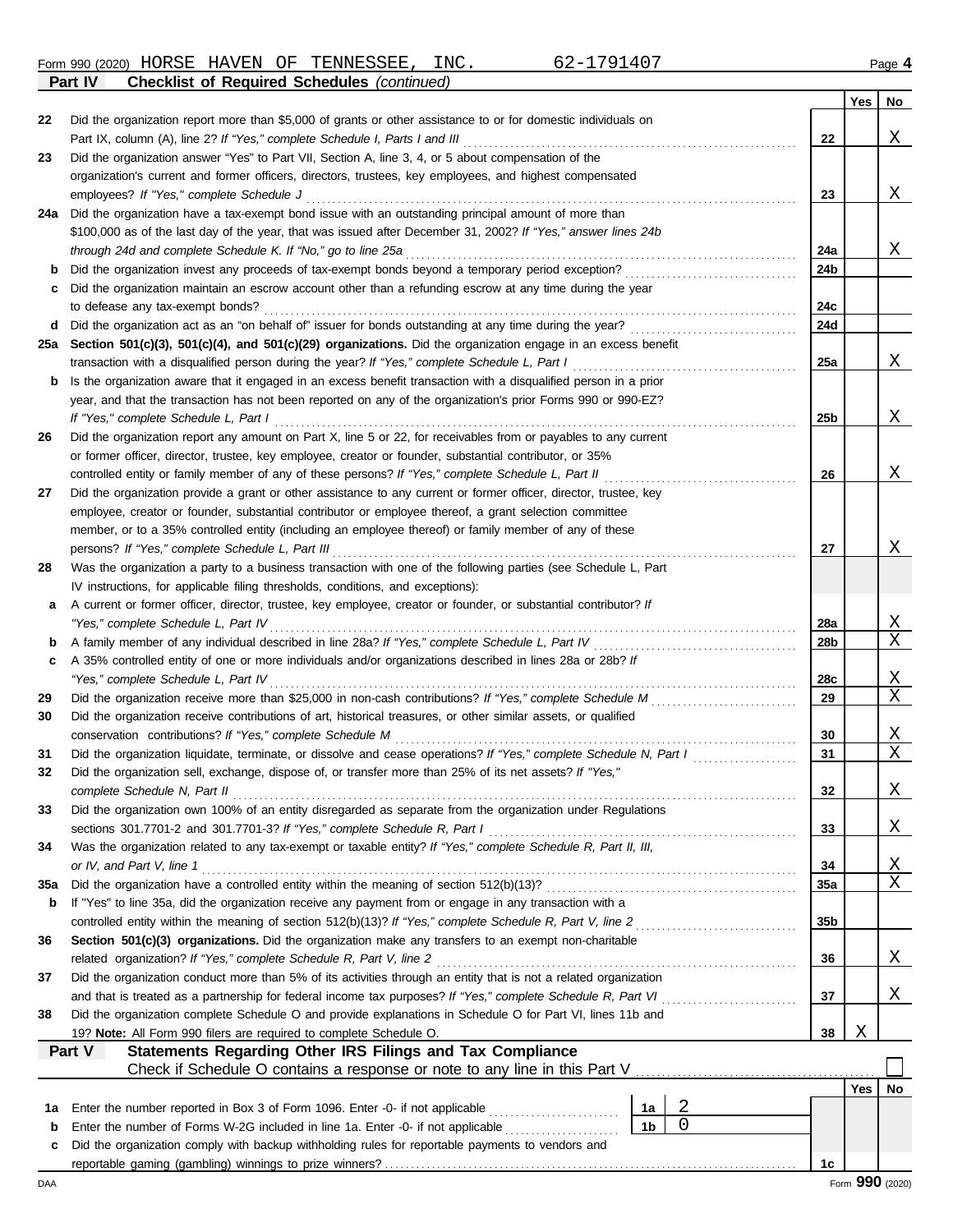|                                                                                                                                         | atomonto riogaranig othor more rango ana rax oomphanoo                                                                  |                 |   |          | <b>Yes</b> | No |  |  |  |  |
|-----------------------------------------------------------------------------------------------------------------------------------------|-------------------------------------------------------------------------------------------------------------------------|-----------------|---|----------|------------|----|--|--|--|--|
|                                                                                                                                         | 2a Enter the number of employees reported on Form W-3, Transmittal of Wage and Tax                                      |                 |   |          |            |    |  |  |  |  |
|                                                                                                                                         | Statements, filed for the calendar year ending with or within the year covered by this return                           | 2a              | 4 |          |            |    |  |  |  |  |
| b                                                                                                                                       | If at least one is reported on line 2a, did the organization file all required federal employment tax returns?          |                 |   | 2b       | Χ          |    |  |  |  |  |
|                                                                                                                                         | Note: If the sum of lines 1a and 2a is greater than 250, you may be required to e-file (see instructions)               |                 |   |          |            |    |  |  |  |  |
| За                                                                                                                                      | Did the organization have unrelated business gross income of \$1,000 or more during the year?                           |                 |   | 3a       |            | X  |  |  |  |  |
| b                                                                                                                                       |                                                                                                                         |                 |   | 3b       |            |    |  |  |  |  |
| 4a                                                                                                                                      | At any time during the calendar year, did the organization have an interest in, or a signature or other authority over, |                 |   |          |            |    |  |  |  |  |
|                                                                                                                                         | a financial account in a foreign country (such as a bank account, securities account, or other financial account)?      |                 |   | 4a       |            | X  |  |  |  |  |
| b                                                                                                                                       | If "Yes," enter the name of the foreign country <b>u</b>                                                                |                 |   |          |            |    |  |  |  |  |
|                                                                                                                                         | See instructions for filing requirements for FinCEN Form 114, Report of Foreign Bank and Financial Accounts (FBAR).     |                 |   |          |            |    |  |  |  |  |
| 5а                                                                                                                                      | Was the organization a party to a prohibited tax shelter transaction at any time during the tax year?                   |                 |   | 5a       |            | Χ  |  |  |  |  |
| b                                                                                                                                       |                                                                                                                         |                 |   | 5b       |            | X  |  |  |  |  |
| c                                                                                                                                       | If "Yes" to line 5a or 5b, did the organization file Form 8886-T?                                                       |                 |   | 5c       |            |    |  |  |  |  |
| 6а                                                                                                                                      | Does the organization have annual gross receipts that are normally greater than \$100,000, and did the                  |                 |   |          |            |    |  |  |  |  |
|                                                                                                                                         | organization solicit any contributions that were not tax deductible as charitable contributions?                        |                 |   | 6a       |            | X  |  |  |  |  |
| b                                                                                                                                       | If "Yes," did the organization include with every solicitation an express statement that such contributions or          |                 |   |          |            |    |  |  |  |  |
|                                                                                                                                         | gifts were not tax deductible?                                                                                          |                 |   | 6b       |            |    |  |  |  |  |
| 7                                                                                                                                       | Organizations that may receive deductible contributions under section 170(c).                                           |                 |   |          |            |    |  |  |  |  |
| а                                                                                                                                       | Did the organization receive a payment in excess of \$75 made partly as a contribution and partly for goods             |                 |   |          |            |    |  |  |  |  |
|                                                                                                                                         | and services provided to the payor?                                                                                     |                 |   | 7а       |            | X  |  |  |  |  |
| b                                                                                                                                       |                                                                                                                         |                 |   | 7b       |            |    |  |  |  |  |
| c                                                                                                                                       | Did the organization sell, exchange, or otherwise dispose of tangible personal property for which it was                |                 |   |          |            |    |  |  |  |  |
|                                                                                                                                         |                                                                                                                         |                 |   | 7с       |            | Χ  |  |  |  |  |
| d                                                                                                                                       |                                                                                                                         | <b>7d</b>       |   | 7e       |            | Χ  |  |  |  |  |
| е                                                                                                                                       | Did the organization receive any funds, directly or indirectly, to pay premiums on a personal benefit contract?         |                 |   |          |            |    |  |  |  |  |
|                                                                                                                                         | Did the organization, during the year, pay premiums, directly or indirectly, on a personal benefit contract?<br>f       |                 |   |          |            |    |  |  |  |  |
|                                                                                                                                         | g                                                                                                                       |                 |   |          |            |    |  |  |  |  |
| If the organization received a contribution of cars, boats, airplanes, or other vehicles, did the organization file a Form 1098-C?<br>h |                                                                                                                         |                 |   |          |            |    |  |  |  |  |
| 8                                                                                                                                       | Sponsoring organizations maintaining donor advised funds. Did a donor advised fund maintained by the                    |                 |   |          |            |    |  |  |  |  |
|                                                                                                                                         | sponsoring organization have excess business holdings at any time during the year?                                      |                 |   | 8        |            |    |  |  |  |  |
| 9                                                                                                                                       | Sponsoring organizations maintaining donor advised funds.                                                               |                 |   |          |            |    |  |  |  |  |
| а                                                                                                                                       | Did the sponsoring organization make any taxable distributions under section 4966?                                      |                 |   | 9a<br>9b |            |    |  |  |  |  |
| b<br>10                                                                                                                                 | Section 501(c)(7) organizations. Enter:                                                                                 |                 |   |          |            |    |  |  |  |  |
|                                                                                                                                         | Initiation fees and capital contributions included on Part VIII, line 12                                                | 10a             |   |          |            |    |  |  |  |  |
| а<br>b                                                                                                                                  | Gross receipts, included on Form 990, Part VIII, line 12, for public use of club facilities                             | 10 <sub>b</sub> |   |          |            |    |  |  |  |  |
| 11                                                                                                                                      | Section 501(c)(12) organizations. Enter:                                                                                |                 |   |          |            |    |  |  |  |  |
| а                                                                                                                                       | Gross income from members or shareholders                                                                               | 11a             |   |          |            |    |  |  |  |  |
| b                                                                                                                                       | Gross income from other sources (Do not net amounts due or paid to other sources                                        |                 |   |          |            |    |  |  |  |  |
|                                                                                                                                         | against amounts due or received from them.)                                                                             | 11b             |   |          |            |    |  |  |  |  |
| 12a                                                                                                                                     | Section 4947(a)(1) non-exempt charitable trusts. Is the organization filing Form 990 in lieu of Form 1041?              |                 |   | 12a      |            |    |  |  |  |  |
| b                                                                                                                                       | If "Yes," enter the amount of tax-exempt interest received or accrued during the year                                   | 12b             |   |          |            |    |  |  |  |  |
| 13                                                                                                                                      | Section 501(c)(29) qualified nonprofit health insurance issuers.                                                        |                 |   |          |            |    |  |  |  |  |
| а                                                                                                                                       | Is the organization licensed to issue qualified health plans in more than one state?                                    |                 |   | 13а      |            |    |  |  |  |  |
|                                                                                                                                         | Note: See the instructions for additional information the organization must report on Schedule O.                       |                 |   |          |            |    |  |  |  |  |
| b                                                                                                                                       | Enter the amount of reserves the organization is required to maintain by the states in which                            |                 |   |          |            |    |  |  |  |  |
|                                                                                                                                         |                                                                                                                         | 13 <sub>b</sub> |   |          |            |    |  |  |  |  |
| c                                                                                                                                       | Enter the amount of reserves on hand                                                                                    | 13c             |   |          |            |    |  |  |  |  |
| 14a                                                                                                                                     |                                                                                                                         |                 |   | 14a      |            | Χ  |  |  |  |  |
| b                                                                                                                                       |                                                                                                                         |                 |   | 14b      |            |    |  |  |  |  |
| 15                                                                                                                                      | Is the organization subject to the section 4960 tax on payment(s) of more than \$1,000,000 in remuneration or           |                 |   |          |            |    |  |  |  |  |
|                                                                                                                                         | excess parachute payment(s) during the year?                                                                            |                 |   | 15       |            | X  |  |  |  |  |
|                                                                                                                                         | If "Yes," see instructions and file Form 4720, Schedule N.                                                              |                 |   |          |            |    |  |  |  |  |
| 16                                                                                                                                      | Is the organization an educational institution subject to the section 4968 excise tax on net investment income?         |                 |   | 16       |            | X  |  |  |  |  |
|                                                                                                                                         | If "Yes," complete Form 4720, Schedule O.                                                                               |                 |   |          |            |    |  |  |  |  |

### **Part V Statements Regarding Other IRS Filings and Tax Compliance** *(continued)* Form 990 (2020) Page **5** HORSE HAVEN OF TENNESSEE, INC. 62-1791407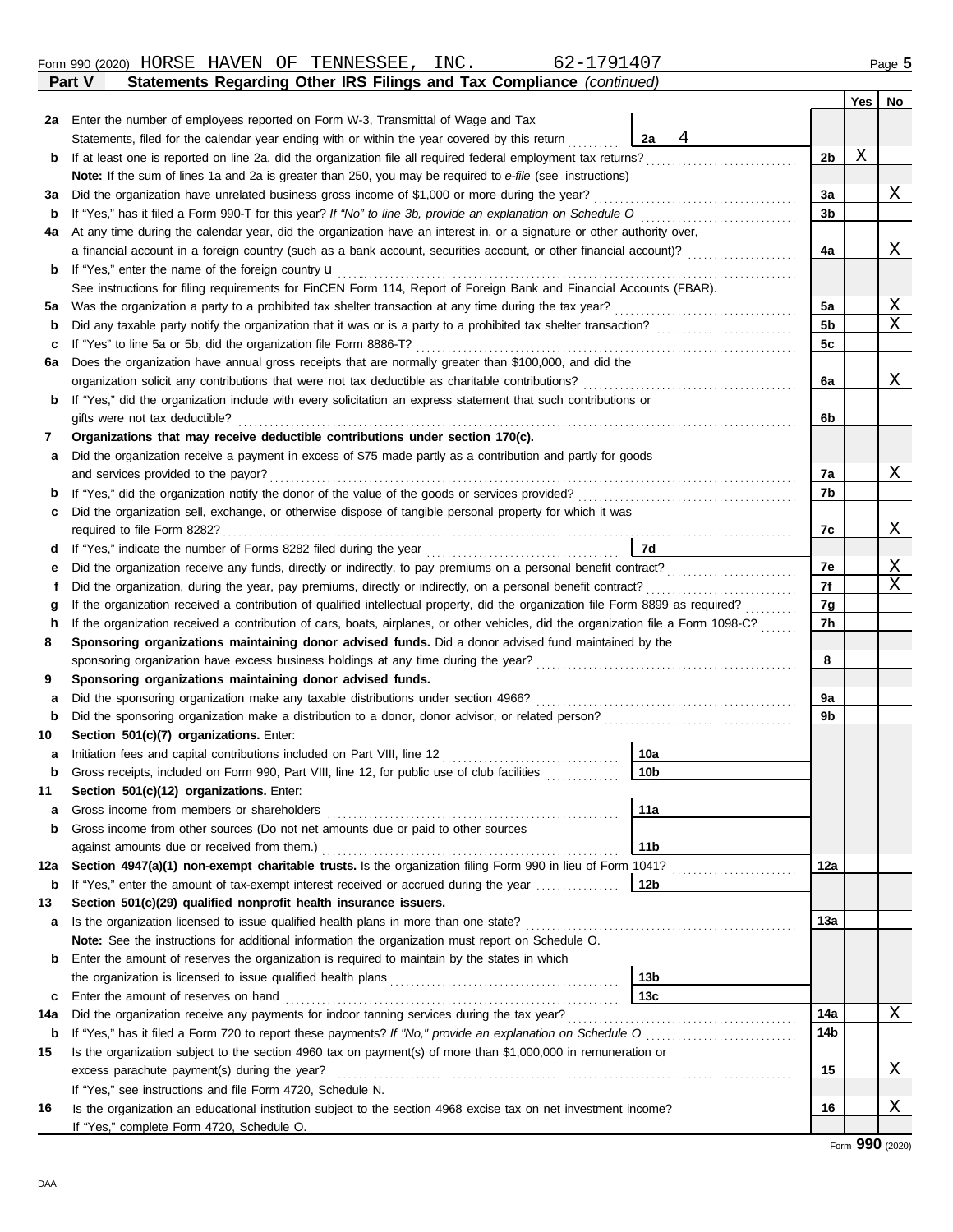|     | 62-1791407<br>Form 990 (2020) HORSE HAVEN OF TENNESSEE, INC.                                                                        |    |   |     |     | Page 6 |
|-----|-------------------------------------------------------------------------------------------------------------------------------------|----|---|-----|-----|--------|
|     | Governance, Management, and Disclosure For each "Yes" response to lines 2 through 7b below, and for a "No"<br>Part VI               |    |   |     |     |        |
|     | response to line 8a, 8b, or 10b below, describe the circumstances, processes, or changes on Schedule O. See instructions.           |    |   |     |     |        |
|     |                                                                                                                                     |    |   |     |     | ΙXΙ    |
|     | Section A. Governing Body and Management                                                                                            |    |   |     |     |        |
|     |                                                                                                                                     |    |   |     | Yes | No     |
| 1а  | Enter the number of voting members of the governing body at the end of the tax year                                                 | 1a | 7 |     |     |        |
|     | If there are material differences in voting rights among members of the governing body, or                                          |    |   |     |     |        |
|     | if the governing body delegated broad authority to an executive committee or similar                                                |    |   |     |     |        |
|     | committee, explain on Schedule O.                                                                                                   |    |   |     |     |        |
| b   | Enter the number of voting members included on line 1a, above, who are independent                                                  | 1b | 7 |     |     |        |
| 2   | Did any officer, director, trustee, or key employee have a family relationship or a business relationship with                      |    |   |     |     |        |
|     | any other officer, director, trustee, or key employee?                                                                              |    |   | 2   |     | X      |
| 3   | Did the organization delegate control over management duties customarily performed by or under the direct                           |    |   |     |     |        |
|     | supervision of officers, directors, trustees, or key employees to a management company or other person?                             |    |   | 3   |     | X      |
| 4   | Did the organization make any significant changes to its governing documents since the prior Form 990 was filed?                    |    |   | 4   |     | Χ      |
| 5   | Did the organization become aware during the year of a significant diversion of the organization's assets?                          |    |   | 5   |     | X      |
| 6   | Did the organization have members or stockholders?                                                                                  |    |   | 6   |     | Χ      |
| 7a  | Did the organization have members, stockholders, or other persons who had the power to elect or appoint                             |    |   |     |     |        |
|     | one or more members of the governing body?                                                                                          |    |   | 7a  |     | Χ      |
| b   | Are any governance decisions of the organization reserved to (or subject to approval by) members,                                   |    |   |     |     |        |
|     | stockholders, or persons other than the governing body?                                                                             |    |   | 7b  |     | Χ      |
| 8   | Did the organization contemporaneously document the meetings held or written actions undertaken during the year by the following:   |    |   |     |     |        |
| а   | The governing body?                                                                                                                 |    |   | 8a  | Χ   |        |
| b   | Each committee with authority to act on behalf of the governing body?                                                               |    |   | 8b  | Χ   |        |
| 9   | Is there any officer, director, trustee, or key employee listed in Part VII, Section A, who cannot be reached at                    |    |   |     |     |        |
|     |                                                                                                                                     |    |   | 9   |     | Χ      |
|     | Section B. Policies (This Section B requests information about policies not required by the Internal Revenue Code.,                 |    |   |     |     |        |
|     |                                                                                                                                     |    |   |     | Yes | No     |
| 10a | Did the organization have local chapters, branches, or affiliates?                                                                  |    |   | 10a |     | Χ      |
|     | <b>b</b> If "Yes," did the organization have written policies and procedures governing the activities of such chapters,             |    |   |     |     |        |
|     |                                                                                                                                     |    |   | 10b |     |        |
| 11a | Has the organization provided a complete copy of this Form 990 to all members of its governing body before filing the form?         |    |   | 11a | Χ   |        |
| b   | Describe in Schedule O the process, if any, used by the organization to review this Form 990.                                       |    |   |     |     |        |
| 12a | Did the organization have a written conflict of interest policy? If "No," go to line 13                                             |    |   | 12a |     | Χ      |
| b   | Were officers, directors, or trustees, and key employees required to disclose annually interests that could give rise to conflicts? |    |   | 12b |     |        |
| c   | Did the organization regularly and consistently monitor and enforce compliance with the policy? If "Yes,"                           |    |   |     |     |        |
|     | describe in Schedule O how this was done                                                                                            |    |   | 12c |     |        |
| 13  | Did the organization have a written whistleblower policy?                                                                           |    |   | 13  | Χ   |        |
| 14  | Did the organization have a written document retention and destruction policy?                                                      |    |   | 14  | Χ   |        |
| 15  | Did the process for determining compensation of the following persons include a review and approval by                              |    |   |     |     |        |
|     | independent persons, comparability data, and contemporaneous substantiation of the deliberation and decision?                       |    |   |     |     |        |
| a   |                                                                                                                                     |    |   | 15a |     | Χ      |
| b   | Other officers or key employees of the organization                                                                                 |    |   | 15b |     | X      |

|    | 16a Did the organization invest in, contribute assets to, or participate in a joint venture or similar arrangement           |     |  |  |
|----|------------------------------------------------------------------------------------------------------------------------------|-----|--|--|
|    | with a taxable entity during the year?                                                                                       | 16a |  |  |
|    | <b>b</b> If "Yes," did the organization follow a written policy or procedure requiring the organization to evaluate its      |     |  |  |
|    | participation in joint venture arrangements under applicable federal tax law, and take steps to safeguard the                |     |  |  |
|    |                                                                                                                              | 16b |  |  |
|    | <b>Section C. Disclosure</b>                                                                                                 |     |  |  |
| 17 | TN<br>List the states with which a copy of this Form 990 is required to be filed $\mathbf u$                                 |     |  |  |
| 18 | Section 6104 requires an organization to make its Forms 1023 (1024 or 1024-A, if applicable), 990, and 990-T (Section 501(c) |     |  |  |

## (3)s only) available for public inspection. Indicate how you made these available. Check all that apply.

If "Yes" to line 15a or 15b, describe the process in Schedule O (see instructions).

|  | Own website |  | Another's website $ X $ Upon request |  |  |  | Other (explain on Schedule O) |
|--|-------------|--|--------------------------------------|--|--|--|-------------------------------|
|--|-------------|--|--------------------------------------|--|--|--|-------------------------------|

| 19 | Describe on Schedule O whether (and if so, how) the organization made its governing documents, conflict of interest policy, and |
|----|---------------------------------------------------------------------------------------------------------------------------------|
|    | financial statements available to the public during the tax year.                                                               |
|    |                                                                                                                                 |

20 State the name, address, and telephone number of the person who possesses the organization's books and records u

|  | LEE WILLIAMS |  |  | P.O. BOX 30393 |
|--|--------------|--|--|----------------|
|--|--------------|--|--|----------------|

KNOXVILLE TN 37930 865-609-4030<br>AA Form **990** (2020)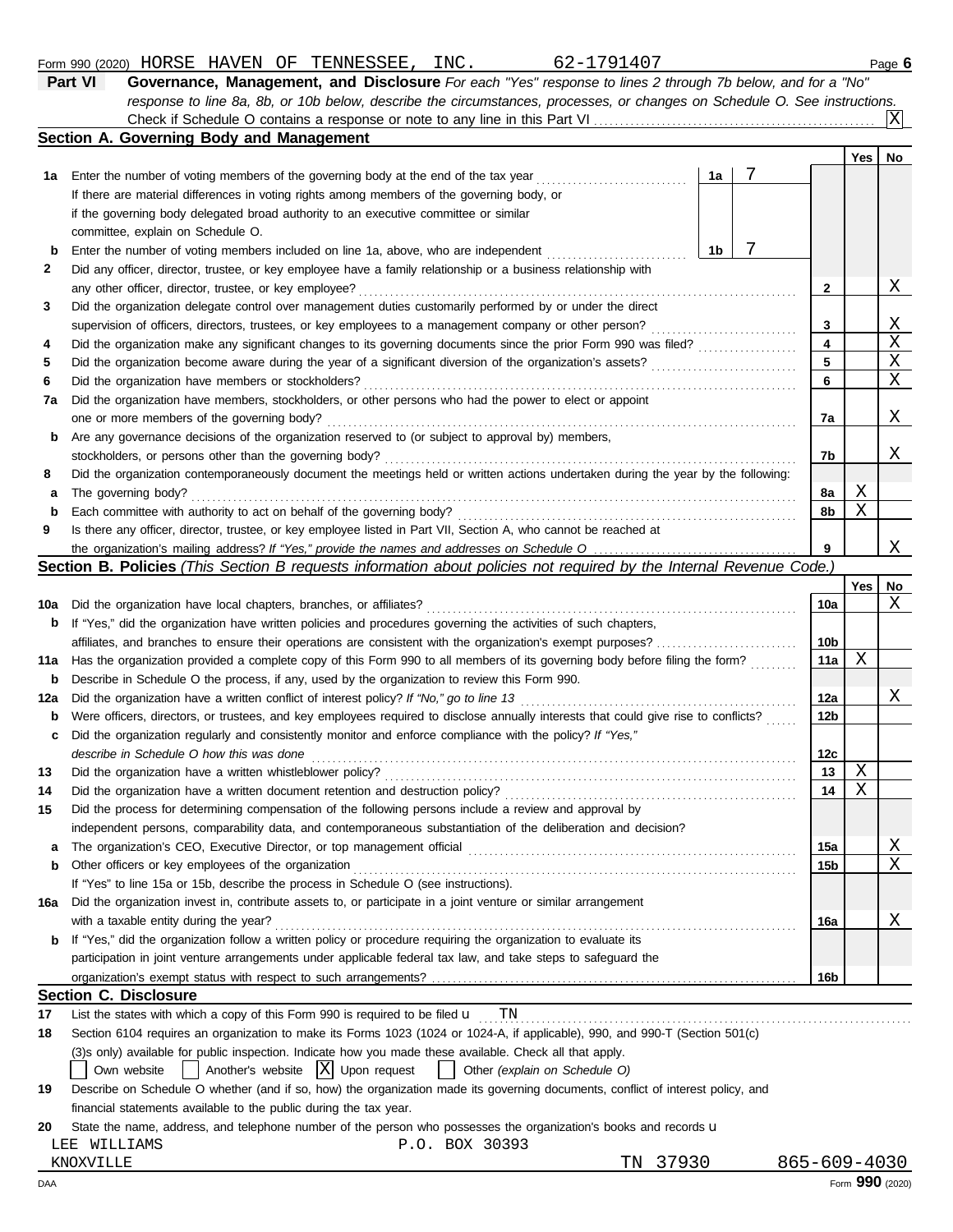| Part VII                 | Compensation of Officers, Directors, Trustees, Key Employees, Highest Compensated Employees, and                                                                                                                                                                                                           |  |  |  |  |  |  |  |  |
|--------------------------|------------------------------------------------------------------------------------------------------------------------------------------------------------------------------------------------------------------------------------------------------------------------------------------------------------|--|--|--|--|--|--|--|--|
|                          | <b>Independent Contractors</b>                                                                                                                                                                                                                                                                             |  |  |  |  |  |  |  |  |
|                          | Check if Schedule O contains a response or note to any line in this Part VII                                                                                                                                                                                                                               |  |  |  |  |  |  |  |  |
| Section A.               | Officers, Directors, Trustees, Key Employees, and Highest Compensated Employees                                                                                                                                                                                                                            |  |  |  |  |  |  |  |  |
| organization's tax year. | 1a Complete this table for all persons required to be listed. Report compensation for the calendar year ending with or within the                                                                                                                                                                          |  |  |  |  |  |  |  |  |
|                          | • List all of the organization's <b>current</b> officers, directors, trustees (whether individuals or organizations), regardless of amount of<br>compensation. Enter -0- in columns $(D)$ , $(E)$ , and $(F)$ if no compensation was paid.                                                                 |  |  |  |  |  |  |  |  |
|                          | • List all of the organization's current key employees, if any. See instructions for definition of "key employee."                                                                                                                                                                                         |  |  |  |  |  |  |  |  |
|                          | • List the organization's five current highest compensated employees (other than an officer, director, trustee, or key employee)<br>who received reportable compensation (Box 5 of Form W-2 and/or Box 7 of Form 1099-MISC) of more than \$100,000 from the<br>organization and any related organizations. |  |  |  |  |  |  |  |  |

■ List all of the organization's **former** officers, key employees, and highest compensated employees who received more than<br> **•** 00.000 of reportable compensation from the examization and any related examizations \$100,000 of reportable compensation from the organization and any related organizations.

■ List all of the organization's **former directors or trustees** that received, in the capacity as a former director or trustee of the property is a former director or trustee of the property of the organization and any re organization, more than \$10,000 of reportable compensation from the organization and any related organizations. See instructions for the order in which to list the persons above.

Check this box if neither the organization nor any related organization compensated any current officer, director, or trustee. X

| (A)<br>Name and title                            | (B)<br>Average<br>hours<br>per week<br>(list any               |                                   |                         | Position    | (C)          | (do not check more than one<br>box, unless person is both an<br>officer and a director/trustee) |        | (D)<br>Reportable<br>compensation<br>from the<br>organization | (E)<br>Reportable<br>compensation<br>from related<br>organizations | (F)<br>Estimated amount<br>of other<br>compensation<br>from the |
|--------------------------------------------------|----------------------------------------------------------------|-----------------------------------|-------------------------|-------------|--------------|-------------------------------------------------------------------------------------------------|--------|---------------------------------------------------------------|--------------------------------------------------------------------|-----------------------------------------------------------------|
|                                                  | hours for<br>related<br>organizations<br>below<br>dotted line) | Individual trustee<br>or director | nstitutional<br>trustee | Officer     | Key employee | Highest compensated<br>employee                                                                 | Former | (W-2/1099-MISC)                                               | (W-2/1099-MISC)                                                    | organization and<br>related organizations                       |
| (1) DAVE COOK                                    | 5.00                                                           |                                   |                         |             |              |                                                                                                 |        |                                                               |                                                                    |                                                                 |
| PRESIDENT - CURRENT<br>MCDONALD<br>(2) BONNIE    | 0.00                                                           | $\mathbf X$                       |                         | $\mathbf X$ |              |                                                                                                 |        | 0                                                             | 0                                                                  | 0                                                               |
|                                                  | 1.00                                                           |                                   |                         |             |              |                                                                                                 |        |                                                               |                                                                    |                                                                 |
| VICE PRESIDENT                                   | 0.00                                                           | Χ                                 |                         | Χ           |              |                                                                                                 |        | 0                                                             | 0                                                                  | $\mathbf 0$                                                     |
| (3) REBECCA MOSES                                |                                                                |                                   |                         |             |              |                                                                                                 |        |                                                               |                                                                    |                                                                 |
| SECRETARY                                        | 5.00<br>0.00                                                   | X                                 |                         | X           |              |                                                                                                 |        | 0                                                             | 0                                                                  | 0                                                               |
| (4) MICHAEL<br><b>BALTZELL</b>                   | 1.00                                                           |                                   |                         |             |              |                                                                                                 |        |                                                               |                                                                    |                                                                 |
| TREASURER - CURRENT                              | 0.00                                                           | $\mathbf X$                       |                         | X           |              |                                                                                                 |        | 0                                                             | 0                                                                  | $\mathbf 0$                                                     |
| (5) LEE WILLIAMS                                 |                                                                |                                   |                         |             |              |                                                                                                 |        |                                                               |                                                                    |                                                                 |
| PRESIDENT                                        | 1.00<br>0.00                                                   | Χ                                 |                         | Χ           |              |                                                                                                 |        | 0                                                             | 0                                                                  | 0                                                               |
| (6) MIKE COX                                     |                                                                |                                   |                         |             |              |                                                                                                 |        |                                                               |                                                                    |                                                                 |
| TREASURER                                        | 1.00<br>0.00                                                   | X                                 |                         | X           |              |                                                                                                 |        | 0                                                             | 0                                                                  | 0                                                               |
| (7) NINA MARGETSON                               |                                                                |                                   |                         |             |              |                                                                                                 |        |                                                               |                                                                    |                                                                 |
|                                                  | 5.00                                                           |                                   |                         |             |              |                                                                                                 |        |                                                               |                                                                    |                                                                 |
| INTERIM DIRECTOR<br>(8) STEPHANIE<br>WALSCHLAGER | 0.00                                                           | $\mathbf X$                       |                         | $\mathbf X$ |              |                                                                                                 |        | 0                                                             | 0                                                                  | $\mathbf 0$                                                     |
| BOARD MEMBER                                     | 1.00<br>0.00                                                   | Χ                                 |                         |             |              |                                                                                                 |        | 0                                                             | 0                                                                  | $\mathbf 0$                                                     |
| (9) JIMMY CARTER                                 |                                                                |                                   |                         |             |              |                                                                                                 |        |                                                               |                                                                    |                                                                 |
|                                                  | 1.00                                                           |                                   |                         |             |              |                                                                                                 |        |                                                               |                                                                    |                                                                 |
| BOARD MEMBER                                     | 0.00                                                           | X                                 |                         |             |              |                                                                                                 |        | 0                                                             | 0                                                                  | 0                                                               |
| (10) AMI WHIDDON                                 |                                                                |                                   |                         |             |              |                                                                                                 |        |                                                               |                                                                    |                                                                 |
| BOARD MEMBER                                     | 1.00<br>0.00                                                   | $\mathbf X$                       |                         |             |              |                                                                                                 |        | 0                                                             | 0                                                                  | $\mathbf 0$                                                     |
| PENNINGTON<br>(11) DENISE                        |                                                                |                                   |                         |             |              |                                                                                                 |        |                                                               |                                                                    |                                                                 |
| BOARD MEMBER                                     | 1.00<br>0.00                                                   | $\mathbf X$                       |                         |             |              |                                                                                                 |        | 0                                                             | 0                                                                  | $\mathbf 0$                                                     |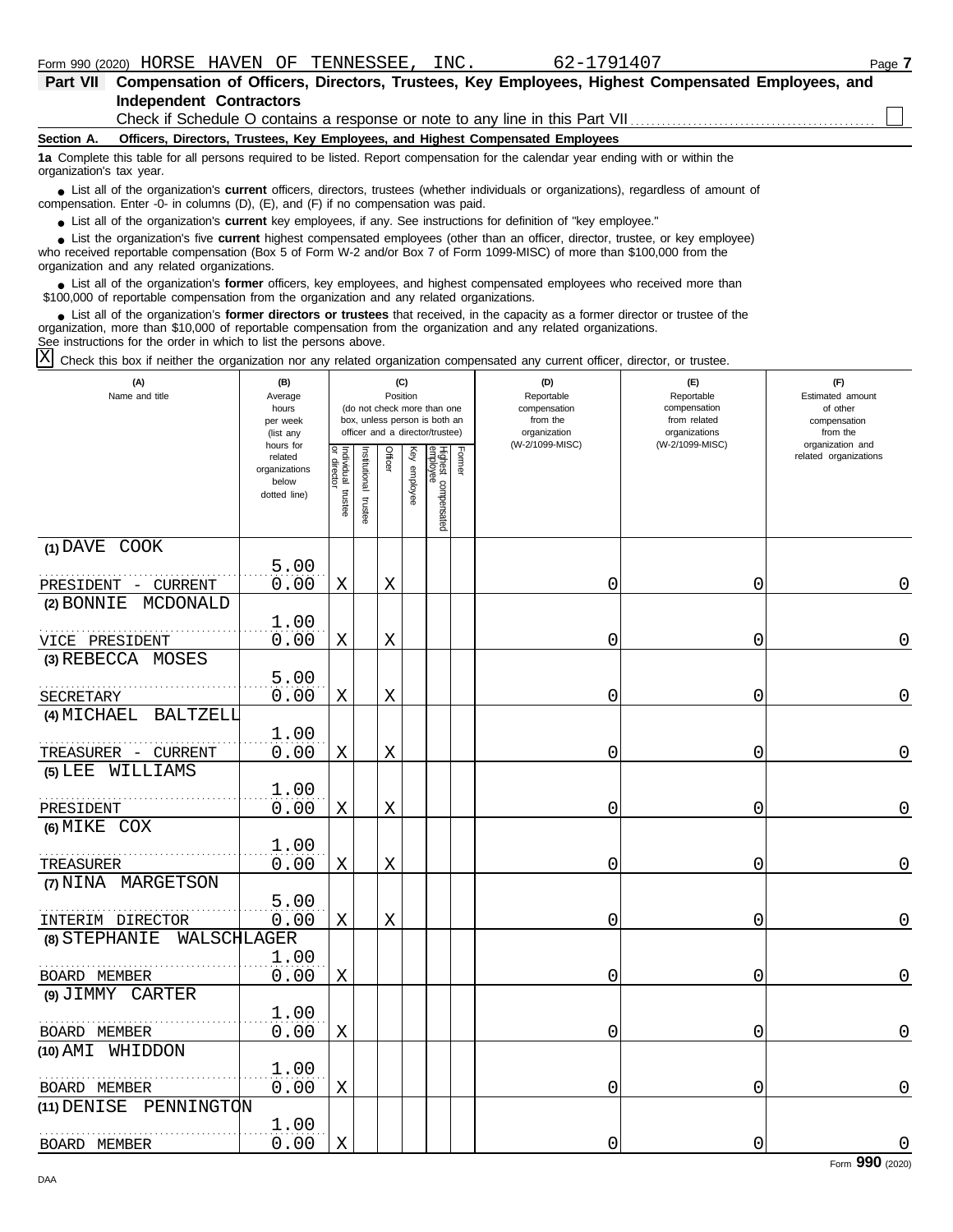| Form 990 (2020) HORSE HAVEN OF TENNESSEE, INC.                                                                                                                                                                                                                                                                                                       |                                                                |                         |                       |                                                                                                                    |              |                                 |        | 62-1791407                                                                                             |                                                                    |                                                                 |                     | Page 8      |
|------------------------------------------------------------------------------------------------------------------------------------------------------------------------------------------------------------------------------------------------------------------------------------------------------------------------------------------------------|----------------------------------------------------------------|-------------------------|-----------------------|--------------------------------------------------------------------------------------------------------------------|--------------|---------------------------------|--------|--------------------------------------------------------------------------------------------------------|--------------------------------------------------------------------|-----------------------------------------------------------------|---------------------|-------------|
| Part VII                                                                                                                                                                                                                                                                                                                                             |                                                                |                         |                       |                                                                                                                    |              |                                 |        | Section A. Officers, Directors, Trustees, Key Employees, and Highest Compensated Employees (continued) |                                                                    |                                                                 |                     |             |
| (A)<br>Name and title                                                                                                                                                                                                                                                                                                                                | (B)<br>Average<br>hours<br>per week<br>(list any               |                         |                       | (C)<br>Position<br>(do not check more than one<br>box, unless person is both an<br>officer and a director/trustee) |              |                                 |        | (D)<br>Reportable<br>compensation<br>from the<br>organization                                          | (E)<br>Reportable<br>compensation<br>from related<br>organizations | (F)<br>Estimated amount<br>of other<br>compensation<br>from the |                     |             |
|                                                                                                                                                                                                                                                                                                                                                      | hours for<br>related<br>organizations<br>below<br>dotted line) | Individual 1<br>trustee | Institutional trustee | Officer                                                                                                            | Key employee | Highest compensated<br>employee | Former | (W-2/1099-MISC)                                                                                        | (W-2/1099-MISC)                                                    | organization and<br>related organizations                       |                     |             |
| (12)<br><b>KAREN</b><br>WILLIAMSON                                                                                                                                                                                                                                                                                                                   | 1.00                                                           |                         |                       |                                                                                                                    |              |                                 |        |                                                                                                        |                                                                    |                                                                 |                     |             |
| BOARD MEMBER<br>HAILEY<br>MCLAUGHLIN<br>(13)                                                                                                                                                                                                                                                                                                         | 0.00                                                           | X                       |                       |                                                                                                                    |              |                                 |        | 0                                                                                                      | 0                                                                  |                                                                 |                     | 0           |
|                                                                                                                                                                                                                                                                                                                                                      | 1.00                                                           |                         |                       |                                                                                                                    |              |                                 |        |                                                                                                        |                                                                    |                                                                 |                     |             |
| BOARD MEMBER                                                                                                                                                                                                                                                                                                                                         | 0.00                                                           | Χ                       |                       |                                                                                                                    |              |                                 |        | 0                                                                                                      | 0                                                                  |                                                                 |                     | $\mathbf 0$ |
|                                                                                                                                                                                                                                                                                                                                                      |                                                                |                         |                       |                                                                                                                    |              |                                 |        |                                                                                                        |                                                                    |                                                                 |                     |             |
|                                                                                                                                                                                                                                                                                                                                                      |                                                                |                         |                       |                                                                                                                    |              |                                 |        |                                                                                                        |                                                                    |                                                                 |                     |             |
|                                                                                                                                                                                                                                                                                                                                                      |                                                                |                         |                       |                                                                                                                    |              |                                 |        |                                                                                                        |                                                                    |                                                                 |                     |             |
|                                                                                                                                                                                                                                                                                                                                                      |                                                                |                         |                       |                                                                                                                    |              |                                 |        |                                                                                                        |                                                                    |                                                                 |                     |             |
|                                                                                                                                                                                                                                                                                                                                                      |                                                                |                         |                       |                                                                                                                    |              |                                 |        |                                                                                                        |                                                                    |                                                                 |                     |             |
|                                                                                                                                                                                                                                                                                                                                                      |                                                                |                         |                       |                                                                                                                    |              |                                 |        |                                                                                                        |                                                                    |                                                                 |                     |             |
| с<br>Total number of individuals (including but not limited to those listed above) who received more than \$100,000 of<br>$\mathbf{2}$                                                                                                                                                                                                               |                                                                |                         |                       | . <b>. . u</b>                                                                                                     |              |                                 |        |                                                                                                        |                                                                    |                                                                 |                     |             |
| reportable compensation from the organization $\mathbf{u}$ 0                                                                                                                                                                                                                                                                                         |                                                                |                         |                       |                                                                                                                    |              |                                 |        |                                                                                                        |                                                                    |                                                                 | Yes                 | <b>No</b>   |
| Did the organization list any former officer, director, trustee, key employee, or highest compensated<br>3                                                                                                                                                                                                                                           |                                                                |                         |                       |                                                                                                                    |              |                                 |        |                                                                                                        |                                                                    | 3                                                               |                     | Χ           |
| For any individual listed on line 1a, is the sum of reportable compensation and other compensation from the<br>4<br>organization and related organizations greater than \$150,000? If "Yes," complete Schedule J for such                                                                                                                            |                                                                |                         |                       |                                                                                                                    |              |                                 |        |                                                                                                        |                                                                    | 4                                                               |                     | Χ           |
| individual with a construction of the construction of the construction of the construction of the construction of the construction of the construction of the construction of the construction of the construction of the cons<br>Did any person listed on line 1a receive or accrue compensation from any unrelated organization or individual<br>5 |                                                                |                         |                       |                                                                                                                    |              |                                 |        |                                                                                                        |                                                                    |                                                                 |                     |             |
|                                                                                                                                                                                                                                                                                                                                                      |                                                                |                         |                       |                                                                                                                    |              |                                 |        |                                                                                                        |                                                                    | 5                                                               |                     | Χ           |
| Section B. Independent Contractors<br>Complete this table for your five highest compensated independent contractors that received more than \$100,000 of<br>1<br>compensation from the organization. Report compensation for the calendar year ending with or within the organization's tax year.                                                    |                                                                |                         |                       |                                                                                                                    |              |                                 |        |                                                                                                        |                                                                    |                                                                 |                     |             |
|                                                                                                                                                                                                                                                                                                                                                      | (A)<br>Name and business address                               |                         |                       |                                                                                                                    |              |                                 |        |                                                                                                        | (B)<br>Description of services                                     |                                                                 | (C)<br>Compensation |             |
|                                                                                                                                                                                                                                                                                                                                                      |                                                                |                         |                       |                                                                                                                    |              |                                 |        |                                                                                                        |                                                                    |                                                                 |                     |             |
|                                                                                                                                                                                                                                                                                                                                                      |                                                                |                         |                       |                                                                                                                    |              |                                 |        |                                                                                                        |                                                                    |                                                                 |                     |             |
|                                                                                                                                                                                                                                                                                                                                                      |                                                                |                         |                       |                                                                                                                    |              |                                 |        |                                                                                                        |                                                                    |                                                                 |                     |             |
|                                                                                                                                                                                                                                                                                                                                                      |                                                                |                         |                       |                                                                                                                    |              |                                 |        |                                                                                                        |                                                                    |                                                                 |                     |             |
|                                                                                                                                                                                                                                                                                                                                                      |                                                                |                         |                       |                                                                                                                    |              |                                 |        |                                                                                                        |                                                                    |                                                                 |                     |             |
| Total number of independent contractors (including but not limited to those listed above) who<br>2<br>received more than \$100,000 of compensation from the organization u                                                                                                                                                                           |                                                                |                         |                       |                                                                                                                    |              |                                 |        |                                                                                                        | 0                                                                  |                                                                 |                     |             |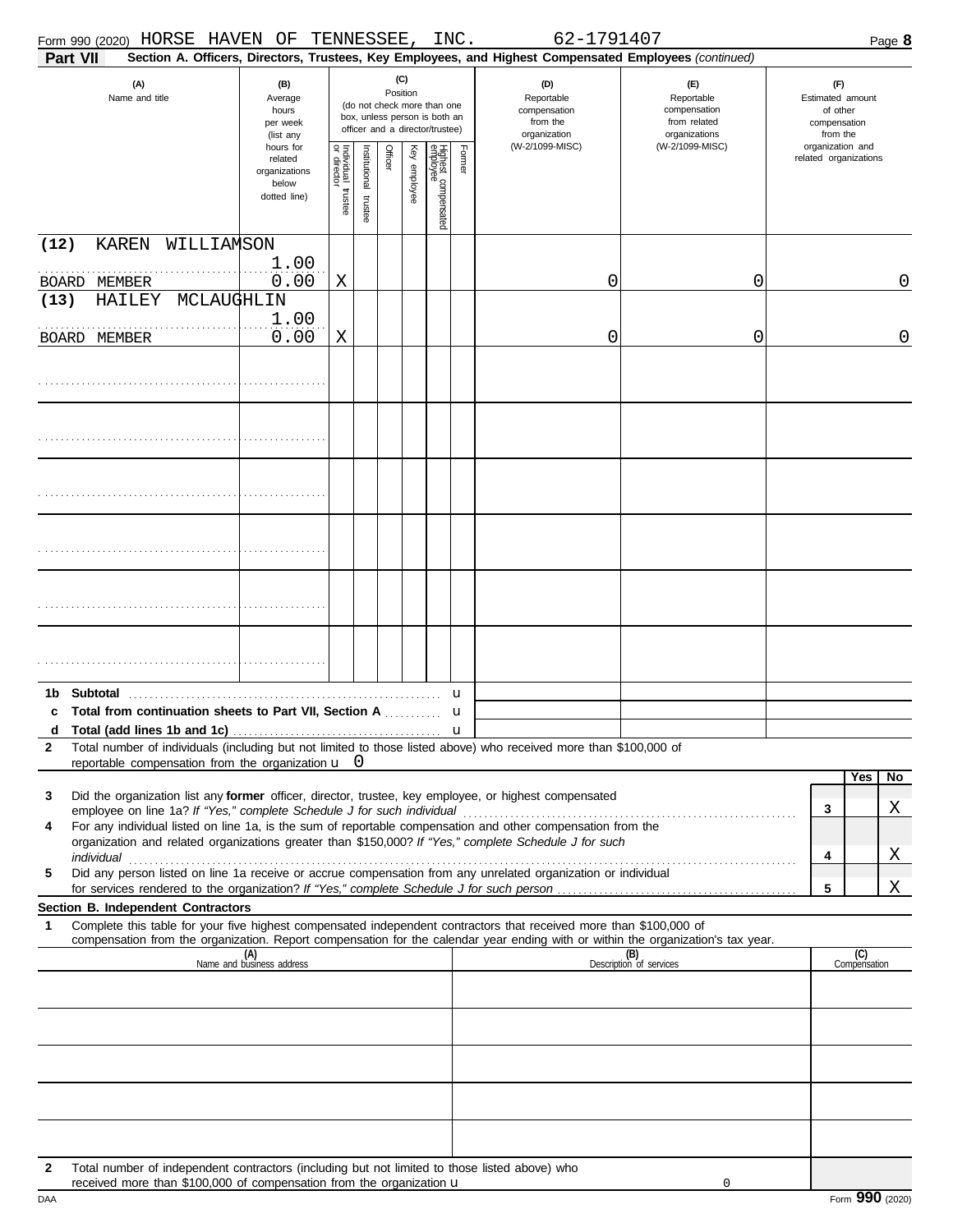**Part VIII Statement of Revenue**

Check if Schedule O contains a response or note to any line in this Part VIII . . . . . . . . . . . . . . . . . . . . . . . . . . . . . . . . . . . . . . . . . . . .

#### (B) (C) (D)<br>Related or exempt business revenue from tax under<br>function revenue business revenue from tax under **(A) (B) (C) (D)** Total revenue Related or exempt Unrelated Revenue excluded sections 512-514 Contributions, Gifts, Grants **Contributions, Gifts, Grants and Other Similar Amounts 1a 1a** Federated campaigns ............... **1b b** Membership dues **.................**... **1c c** Fundraising events . . . . . . . . . . . . . . . **1d d** Related organizations . . . . . . . . . . . . . **1e e** Government grants (contributions) . . . . . . . . . . . . **f** All other contributions, gifts, grants, and similar amounts not included above ........ 148,940 **1f 1g g** Noncash contributions included in lines 1a-1f . . . .  $\frac{\$}{\$}$ 148,940 u **h Total.** Add lines 1a–1f . . . . . . . . . . . . . . . . . . . . . . . . . . . . . . . . . . . . . . . . **Business Cod** . . . . . . . . . . . . . . . . . . . . . . . . . . . . . . . . . . . . . . . . . . . . . . . . . . . . . . . **2a** ADOPTION & DELIVERY FEES 10,318 10,318 Program Service<br>Revenue **Program Service** . . . . . . . . . . . . . . . . . . . . . . . . . . . . . . . . . . . . . . . . . . . . . . . . . . . . . . . RESTITUTION 144 144 **b c** . . . . . . . . . . . . . . . . . . . . . . . . . . . . . . . . . . . . . . . . . . . . . . . . . . . . . . . **d** . . . . . . . . . . . . . . . . . . . . . . . . . . . . . . . . . . . . . . . . . . . . . . . . . . . . . . . **e** . . . . . . . . . . . . . . . . . . . . . . . . . . . . . . . . . . . . . . . . . . . . . . . . . . . . . . . **f** All other program service revenue . . . . . . . . . . . . . . . . . . . 10,462 **g Total.** Add lines 2a–2f . . . . . . . . . . . . . . . . . . . . . . . . . . . . . . . . . . . . . . . . u **3** Investment income (including dividends, interest, and 27 27 other similar amounts) . . . . . . . . . . . . . . . . . . . . . . . . . . . . . . . . . . . . . . . . u Income from investment of tax-exempt bond proceeds **4** u **5** Royalties ...... u (i) Real (ii) Personal **6a 6a** Gross rents **6b b** Less: rental expenses **6c c** Rental inc. or (loss) **d** Net rental income or (loss) . . . . . . . . . . . . . . . . . . . . . . . . . . . . . . . . . . . . u **7a** Gross amount from (i) Securities (ii) Other sales of assets **7a** other than inventory Revenue **Other Revenue b** Less: cost or other **7b** basis and sales exps. **7c c** Gain or (loss) **Other d** u Net gain or (loss) . . . . . . . . . . . . . . . . . . . . . . . . . . . . . . . . . . . . . . . . . . . . . . **8a** Gross income from fundraising events (not including \$ . . . . . . . . . . . . . . . . . . . . . of contributions reported on line 1c). 18,569 See Part IV, line 18 . . . . . . . . . . . . . . . . . . . . **8a 8b** 1,655 **b** Less: direct expenses . . . . . . . . . . . . . 16,914 16,914 **c** Net income or (loss) from fundraising events ................. u 9a Gross income from gaming activities. See Part IV, line 19 . . . . . . . . . . . . . . . . . . . . **9a 9b b** Less: direct expenses ............... u Net income or (loss) from gaming activities . . . . . . . . . . . . . . . . . . . **c** 10a Gross sales of inventory, less returns and allowances ......... **10a 10b b** Less:  $cost$  of goods  $sold$  ....... **c** Net income or (loss) from sales of inventory ................. u Business Code **Viscellaneous**<br>Revenue **Miscellaneous 11a b** . . . . . . . . . . . . . . . . . . . . . . . . . . . . . . . . . . . . . . . . . . . . . . . . . . . . . . . **c d** All other revenue . . . . . . . . . . . . . . . . . . . . . . . . . . . . . . . . . . . . . u **e Total.** Add lines 11a–11d . . . . . . . . . . . . . . . . . . . . . . . . . . . . . . . . . . . . . 176,343 10,462 0 16,941 **12 Total revenue.** See instructions u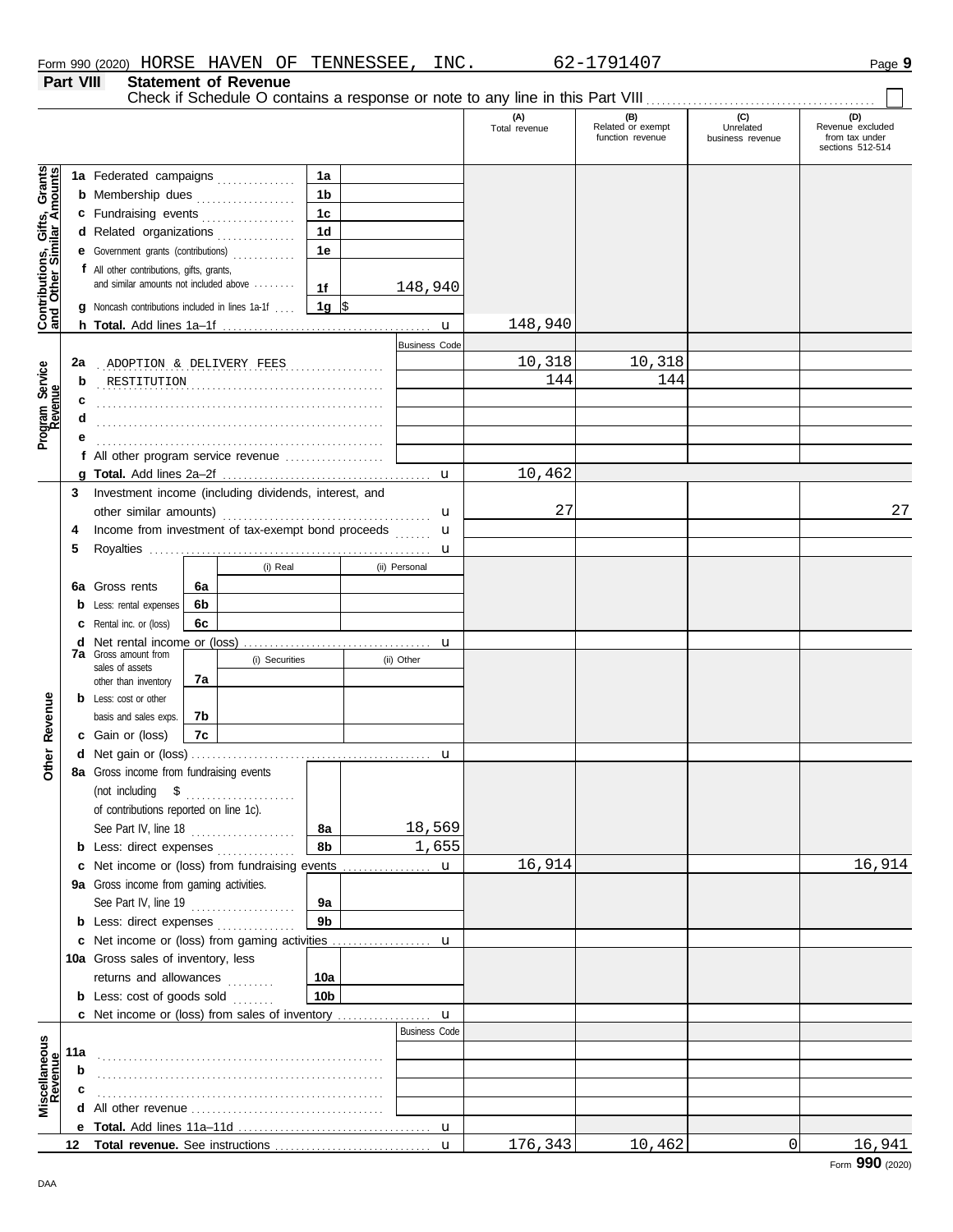|        | Section 501(c)(3) and 501(c)(4) organizations must complete all columns. All other organizations must complete column (A).<br>Check if Schedule O contains a response or note to any line in this Part IX                                                                                                                                                                                                                                                                                                |                       |                                    |                                           | Χ                              |
|--------|----------------------------------------------------------------------------------------------------------------------------------------------------------------------------------------------------------------------------------------------------------------------------------------------------------------------------------------------------------------------------------------------------------------------------------------------------------------------------------------------------------|-----------------------|------------------------------------|-------------------------------------------|--------------------------------|
|        | Do not include amounts reported on lines 6b,<br>7b, 8b, 9b, and 10b of Part VIII.                                                                                                                                                                                                                                                                                                                                                                                                                        | (A)<br>Total expenses | (B)<br>Program service<br>expenses | (C)<br>Management and<br>general expenses | (D)<br>Fundraising<br>expenses |
|        | 1 Grants and other assistance to domestic organizations                                                                                                                                                                                                                                                                                                                                                                                                                                                  |                       |                                    |                                           |                                |
|        | and domestic governments. See Part IV, line 21                                                                                                                                                                                                                                                                                                                                                                                                                                                           |                       |                                    |                                           |                                |
| 2      | Grants and other assistance to domestic                                                                                                                                                                                                                                                                                                                                                                                                                                                                  |                       |                                    |                                           |                                |
|        | individuals. See Part IV, line 22                                                                                                                                                                                                                                                                                                                                                                                                                                                                        |                       |                                    |                                           |                                |
| 3      | Grants and other assistance to foreign                                                                                                                                                                                                                                                                                                                                                                                                                                                                   |                       |                                    |                                           |                                |
|        | organizations, foreign governments, and foreign                                                                                                                                                                                                                                                                                                                                                                                                                                                          |                       |                                    |                                           |                                |
|        | individuals. See Part IV, lines 15 and 16                                                                                                                                                                                                                                                                                                                                                                                                                                                                |                       |                                    |                                           |                                |
| 4      | Benefits paid to or for members<br>.                                                                                                                                                                                                                                                                                                                                                                                                                                                                     |                       |                                    |                                           |                                |
| 5      | Compensation of current officers, directors,                                                                                                                                                                                                                                                                                                                                                                                                                                                             |                       |                                    |                                           |                                |
|        | trustees, and key employees                                                                                                                                                                                                                                                                                                                                                                                                                                                                              |                       |                                    |                                           |                                |
| 6      | Compensation not included above to disqualified                                                                                                                                                                                                                                                                                                                                                                                                                                                          |                       |                                    |                                           |                                |
|        | persons (as defined under section 4958(f)(1)) and                                                                                                                                                                                                                                                                                                                                                                                                                                                        |                       |                                    |                                           |                                |
|        | persons described in section 4958(c)(3)(B)                                                                                                                                                                                                                                                                                                                                                                                                                                                               |                       |                                    |                                           |                                |
| 7      | Other salaries and wages                                                                                                                                                                                                                                                                                                                                                                                                                                                                                 | 66,105                | 60,155                             | 3,306                                     | 2,644                          |
| 8      | Pension plan accruals and contributions (include                                                                                                                                                                                                                                                                                                                                                                                                                                                         |                       |                                    |                                           |                                |
|        | section 401(k) and 403(b) employer contributions)                                                                                                                                                                                                                                                                                                                                                                                                                                                        | 19,175                | 17,449                             | 959                                       | 767                            |
| 9      | Other employee benefits                                                                                                                                                                                                                                                                                                                                                                                                                                                                                  | 6,391                 | 5,815                              | 320                                       | 256                            |
| 10     |                                                                                                                                                                                                                                                                                                                                                                                                                                                                                                          |                       |                                    |                                           |                                |
| 11     | Fees for services (nonemployees):                                                                                                                                                                                                                                                                                                                                                                                                                                                                        |                       |                                    |                                           |                                |
| а      |                                                                                                                                                                                                                                                                                                                                                                                                                                                                                                          |                       |                                    |                                           |                                |
| b<br>c |                                                                                                                                                                                                                                                                                                                                                                                                                                                                                                          | 3,948                 |                                    | 3,948                                     |                                |
| d      | Lobbying                                                                                                                                                                                                                                                                                                                                                                                                                                                                                                 |                       |                                    |                                           |                                |
| е      | Professional fundraising services. See Part IV, line 17                                                                                                                                                                                                                                                                                                                                                                                                                                                  |                       |                                    |                                           |                                |
| f      | Investment management fees                                                                                                                                                                                                                                                                                                                                                                                                                                                                               |                       |                                    |                                           |                                |
| g      | Other. (If line 11g amount exceeds 10% of line 25, column                                                                                                                                                                                                                                                                                                                                                                                                                                                |                       |                                    |                                           |                                |
|        | (A) amount, list line 11g expenses on Schedule O.)                                                                                                                                                                                                                                                                                                                                                                                                                                                       | 21,919                | 21,919                             |                                           |                                |
| 12     | Advertising and promotion [1] [1] [1] Advertising and promotion                                                                                                                                                                                                                                                                                                                                                                                                                                          | 420                   | 210                                |                                           | 210                            |
| 13     |                                                                                                                                                                                                                                                                                                                                                                                                                                                                                                          | 4,675                 |                                    | 4,675                                     |                                |
| 14     |                                                                                                                                                                                                                                                                                                                                                                                                                                                                                                          | 1,281                 | 614                                | 615                                       | 52                             |
| 15     |                                                                                                                                                                                                                                                                                                                                                                                                                                                                                                          |                       |                                    |                                           |                                |
| 16     |                                                                                                                                                                                                                                                                                                                                                                                                                                                                                                          | 29,602                | 29,602                             |                                           |                                |
| 17     | Travel                                                                                                                                                                                                                                                                                                                                                                                                                                                                                                   | 1,254                 | 1,254                              |                                           |                                |
|        | Payments of travel or entertainment expenses                                                                                                                                                                                                                                                                                                                                                                                                                                                             |                       |                                    |                                           |                                |
|        | for any federal, state, or local public officials                                                                                                                                                                                                                                                                                                                                                                                                                                                        |                       |                                    |                                           |                                |
| 19     | Conferences, conventions, and meetings                                                                                                                                                                                                                                                                                                                                                                                                                                                                   |                       |                                    |                                           |                                |
| 20     |                                                                                                                                                                                                                                                                                                                                                                                                                                                                                                          | $\overline{2}$        |                                    | 2                                         |                                |
| 21     | Payments to affiliates                                                                                                                                                                                                                                                                                                                                                                                                                                                                                   |                       |                                    |                                           |                                |
| 22     | Depreciation, depletion, and amortization                                                                                                                                                                                                                                                                                                                                                                                                                                                                | 3,463                 | 3,463                              |                                           |                                |
| 23     | $\begin{minipage}{0.5\textwidth} \centering \begin{tabular}{@{}l@{}} \textbf{Insurance} & \textbf{Insur} & \textbf{Insur} \\ \textbf{Insur} & \textbf{Insur} & \textbf{Insur} \\ \textbf{Insur} & \textbf{Insur} & \textbf{Insur} \\ \textbf{Insur} & \textbf{Insur} \\ \textbf{Insur} & \textbf{Insur} \\ \textbf{Insur} & \textbf{Insur} \\ \textbf{Insur} & \textbf{Insur} \\ \textbf{Insur} & \textbf{Insur} \\ \textbf{Insur} & \textbf{Insur} \\ \textbf{Insur} & \textbf{Insur} \\ \textbf{Insur$ | $\overline{3}$ , 447  |                                    | 3,447                                     |                                |
| 24     | Other expenses. Itemize expenses not covered                                                                                                                                                                                                                                                                                                                                                                                                                                                             |                       |                                    |                                           |                                |
|        | above (List miscellaneous expenses on line 24e. If                                                                                                                                                                                                                                                                                                                                                                                                                                                       |                       |                                    |                                           |                                |
|        | line 24e amount exceeds 10% of line 25, column                                                                                                                                                                                                                                                                                                                                                                                                                                                           |                       |                                    |                                           |                                |
|        | (A) amount, list line 24e expenses on Schedule O.)                                                                                                                                                                                                                                                                                                                                                                                                                                                       |                       |                                    |                                           |                                |
| a      | <b>BARN SUPPLIES</b>                                                                                                                                                                                                                                                                                                                                                                                                                                                                                     | 28,783                | 28,783                             |                                           |                                |
| b      | EQUIPMENT REPAIRS & MAINT                                                                                                                                                                                                                                                                                                                                                                                                                                                                                | 1,402                 | $\overline{1}$ , 402               |                                           |                                |
| c      | DUES & SUBSCRIPTIONS                                                                                                                                                                                                                                                                                                                                                                                                                                                                                     | 600                   |                                    | 600                                       |                                |
| d      | TAXES & LICENSES                                                                                                                                                                                                                                                                                                                                                                                                                                                                                         | 479                   |                                    | 479                                       |                                |
| е      | All other expenses                                                                                                                                                                                                                                                                                                                                                                                                                                                                                       | 150                   | 150                                |                                           |                                |
| 25     | Total functional expenses. Add lines 1 through 24e<br>Joint costs. Complete this line only if the                                                                                                                                                                                                                                                                                                                                                                                                        | 193,096               | 170,816                            | 18,351                                    | 3,929                          |
| 26     | organization reported in column (B) joint costs<br>from a combined educational campaign and<br>fundraising solicitation. Check here u<br>if<br>following SOP 98-2 (ASC 958-720)                                                                                                                                                                                                                                                                                                                          |                       |                                    |                                           |                                |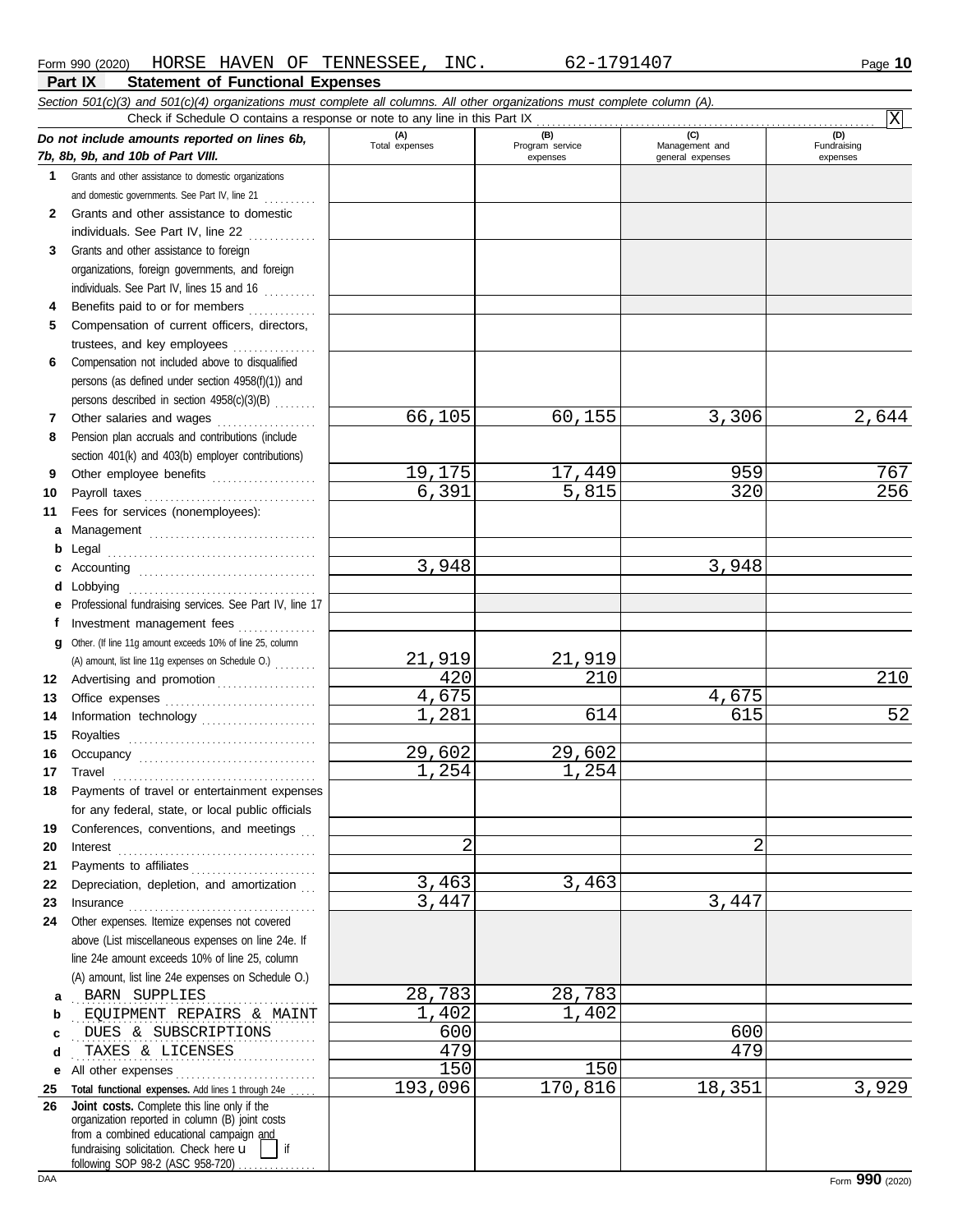| Form 990 (2020) | HORSE                          | <b>HAVEN</b> | ΟF | TENNESSEE | INC. | $.179140$ <sup>-</sup><br>n | Page |
|-----------------|--------------------------------|--------------|----|-----------|------|-----------------------------|------|
| Part X          | <b>Balance</b><br><b>Sheet</b> |              |    |           |      |                             |      |

|                                |    | Check if Schedule O contains a response or note to any line in this Part X   |                |                   |                 |             |
|--------------------------------|----|------------------------------------------------------------------------------|----------------|-------------------|-----------------|-------------|
|                                |    |                                                                              |                | (A)               |                 | (B)         |
|                                |    |                                                                              |                | Beginning of year |                 | End of year |
|                                | 1  |                                                                              |                | 20,401            | 1               | 36,828      |
|                                | 2  |                                                                              |                | 36,956            | $\mathbf{2}$    |             |
|                                | 3  |                                                                              |                |                   | 3               |             |
|                                | 4  |                                                                              |                |                   | 4               |             |
|                                | 5  | Loans and other receivables from any current or former officer, director,    |                |                   |                 |             |
|                                |    | trustee, key employee, creator or founder, substantial contributor, or 35%   |                |                   |                 |             |
|                                |    |                                                                              |                |                   | 5               |             |
|                                | 6  | Loans and other receivables from other disqualified persons (as defined      |                |                   |                 |             |
|                                |    | under section 4958(f)(1)), and persons described in section 4958(c)(3)(B)    |                |                   | 6               |             |
| Assets                         | 7  |                                                                              |                | $\overline{7}$    |                 |             |
|                                | 8  | Inventories for sale or use                                                  |                |                   | 8               |             |
|                                | 9  |                                                                              |                |                   | 9               | 1,430       |
|                                |    | <b>10a</b> Land, buildings, and equipment: cost or other                     |                |                   |                 |             |
|                                |    |                                                                              | <u>152,088</u> |                   |                 |             |
|                                |    |                                                                              | 106,303        | 49,248            | 10 <sub>c</sub> | 45,785      |
|                                | 11 |                                                                              |                |                   | 11              |             |
|                                | 12 |                                                                              |                |                   | 12              |             |
|                                | 13 |                                                                              |                |                   | 13              |             |
|                                | 14 |                                                                              |                |                   | 14              |             |
|                                | 15 |                                                                              |                |                   | 15              |             |
|                                | 16 |                                                                              |                | 106,605           | 16              | 84,043      |
|                                | 17 |                                                                              |                | 2,327             | 17              |             |
|                                | 18 | Grants payable                                                               |                |                   | 18              |             |
|                                | 19 | Deferred revenue                                                             |                | 19                |                 |             |
|                                | 20 |                                                                              |                |                   | 20              |             |
|                                | 21 | Escrow or custodial account liability. Complete Part IV of Schedule D        |                |                   | 21              |             |
|                                |    |                                                                              |                |                   |                 |             |
| Liabilities                    | 22 | Loans and other payables to any current or former officer, director,         |                |                   |                 |             |
|                                |    | trustee, key employee, creator or founder, substantial contributor, or 35%   |                |                   |                 |             |
|                                |    | controlled entity or family member of any of these persons                   |                |                   | 22              |             |
|                                | 23 |                                                                              |                |                   | 23              |             |
|                                | 24 | Unsecured notes and loans payable to unrelated third parties                 |                | 5,000             | 24              | 22,697      |
|                                | 25 | Other liabilities (including federal income tax, payables to related third   |                |                   |                 |             |
|                                |    | parties, and other liabilities not included on lines 17-24). Complete Part X |                |                   |                 |             |
|                                |    |                                                                              |                |                   | 25              |             |
|                                | 26 | Total liabilities. Add lines 17 through 25                                   |                | 7,327             | 26              | 22,697      |
|                                |    | Organizations that follow FASB ASC 958, check here $\mathbf{u} \overline{X}$ |                |                   |                 |             |
|                                |    | and complete lines 27, 28, 32, and 33.                                       |                |                   |                 |             |
|                                | 27 | Net assets without donor restrictions                                        |                | 62,322            | 27              | 61,346      |
|                                | 28 | Net assets with donor restrictions                                           |                | 36,956            | 28              |             |
|                                |    | Organizations that do not follow FASB ASC 958, check here u                  |                |                   |                 |             |
| <b>Assets or Fund Balances</b> |    | and complete lines 29 through 33.                                            |                |                   |                 |             |
|                                | 29 | Capital stock or trust principal, or current funds                           |                |                   | 29              |             |
|                                | 30 | Paid-in or capital surplus, or land, building, or equipment fund             |                |                   | 30              |             |
|                                | 31 | Retained earnings, endowment, accumulated income, or other funds             |                |                   | 31              |             |
| ğ                              | 32 | Total net assets or fund balances                                            |                | 99,278            | 32              | 61,346      |
|                                | 33 |                                                                              |                | 106,605           | 33              | 84,043      |

Form **990** (2020)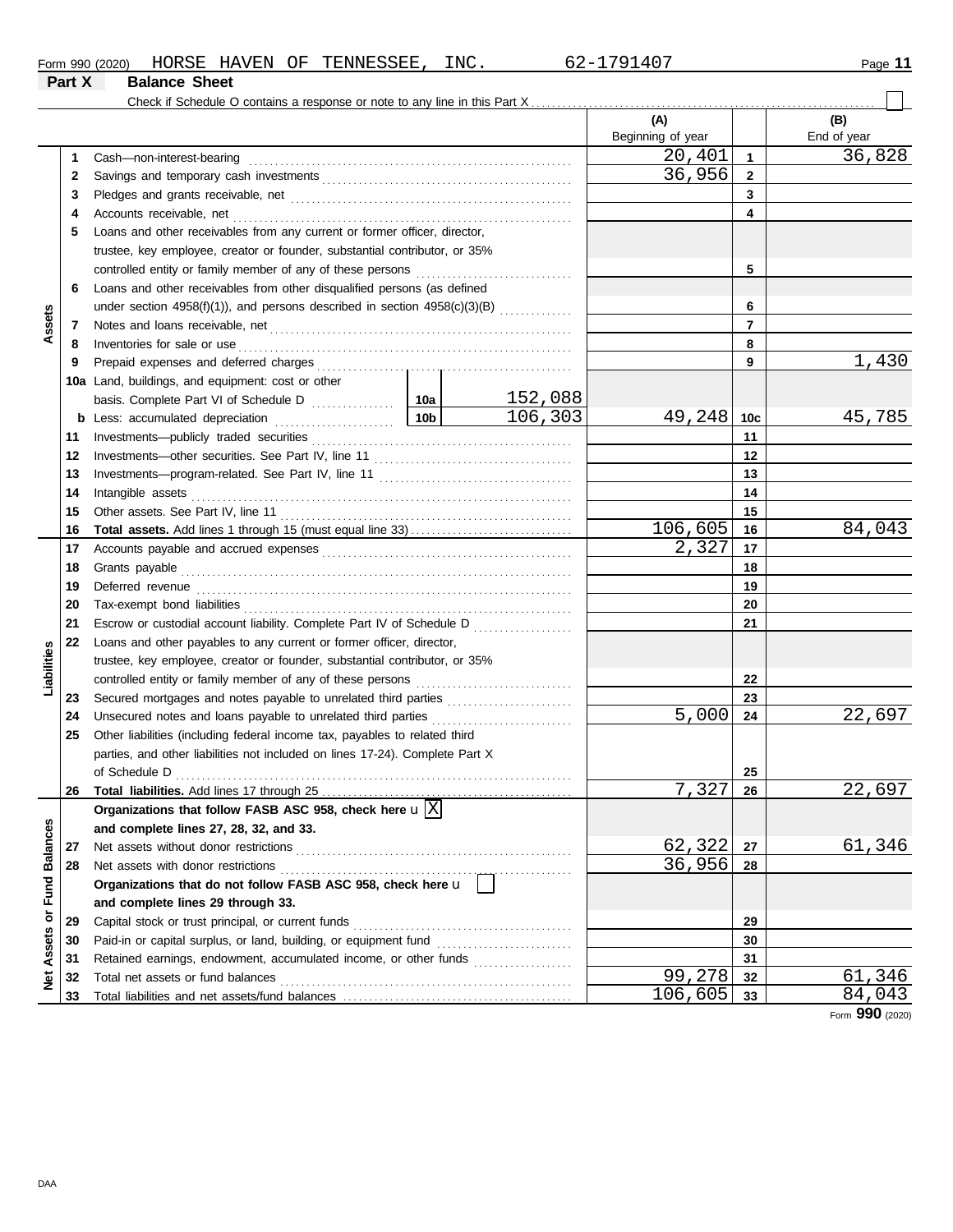| Form,<br>990<br>(2020) | HORSE       | <b>HAVEN</b> | ΟF | TENNESSEE | INC | $. A \cap$<br>്ധ | Page |  |  |  |  |  |
|------------------------|-------------|--------------|----|-----------|-----|------------------|------|--|--|--|--|--|
| $P = 1$                | .<br>$\sim$ |              |    |           |     |                  |      |  |  |  |  |  |

| 1<br>$\mathbf{2}$<br>$\mathbf{2}$<br>3<br>3<br>4<br>4<br>5<br>5<br>6<br>6<br>$\overline{7}$<br>Investment expenses<br>7<br>8<br>Prior period adjustments<br>8<br>9<br>Other changes in net assets or fund balances (explain on Schedule O)<br>9<br>Net assets or fund balances at end of year. Combine lines 3 through 9 (must equal Part X, line<br>10<br>10<br><b>Financial Statements and Reporting</b><br>Part XII<br> X <br>Accounting method used to prepare the Form 990:<br>Cash<br>Accrual<br>Other<br>1<br>If the organization changed its method of accounting from a prior year or checked "Other," explain in<br>Schedule O.<br>2a Were the organization's financial statements compiled or reviewed by an independent accountant?<br>2a<br>If "Yes," check a box below to indicate whether the financial statements for the year were compiled or<br>reviewed on a separate basis, consolidated basis, or both:<br>Separate basis<br>Consolidated basis<br>Both consolidated and separate basis<br>$\mathbf{I}$<br><b>b</b> Were the organization's financial statements audited by an independent accountant?<br>2 <sub>b</sub><br>If "Yes," check a box below to indicate whether the financial statements for the year were audited on a<br>separate basis, consolidated basis, or both:<br>Consolidated basis<br>Both consolidated and separate basis<br>Separate basis<br>$\mathsf{L}$<br>c If "Yes" to line 2a or 2b, does the organization have a committee that assumes responsibility for oversight of<br>the audit, review, or compilation of its financial statements and selection of an independent accountant?<br>2c<br>If the organization changed either its oversight process or selection process during the tax year, explain on |     |                 |
|-------------------------------------------------------------------------------------------------------------------------------------------------------------------------------------------------------------------------------------------------------------------------------------------------------------------------------------------------------------------------------------------------------------------------------------------------------------------------------------------------------------------------------------------------------------------------------------------------------------------------------------------------------------------------------------------------------------------------------------------------------------------------------------------------------------------------------------------------------------------------------------------------------------------------------------------------------------------------------------------------------------------------------------------------------------------------------------------------------------------------------------------------------------------------------------------------------------------------------------------------------------------------------------------------------------------------------------------------------------------------------------------------------------------------------------------------------------------------------------------------------------------------------------------------------------------------------------------------------------------------------------------------------------------------------------------------------------------------------------------------------------------|-----|-----------------|
|                                                                                                                                                                                                                                                                                                                                                                                                                                                                                                                                                                                                                                                                                                                                                                                                                                                                                                                                                                                                                                                                                                                                                                                                                                                                                                                                                                                                                                                                                                                                                                                                                                                                                                                                                                   |     |                 |
|                                                                                                                                                                                                                                                                                                                                                                                                                                                                                                                                                                                                                                                                                                                                                                                                                                                                                                                                                                                                                                                                                                                                                                                                                                                                                                                                                                                                                                                                                                                                                                                                                                                                                                                                                                   |     | 176, 343        |
|                                                                                                                                                                                                                                                                                                                                                                                                                                                                                                                                                                                                                                                                                                                                                                                                                                                                                                                                                                                                                                                                                                                                                                                                                                                                                                                                                                                                                                                                                                                                                                                                                                                                                                                                                                   |     | 193,096         |
|                                                                                                                                                                                                                                                                                                                                                                                                                                                                                                                                                                                                                                                                                                                                                                                                                                                                                                                                                                                                                                                                                                                                                                                                                                                                                                                                                                                                                                                                                                                                                                                                                                                                                                                                                                   |     | $-16,753$       |
|                                                                                                                                                                                                                                                                                                                                                                                                                                                                                                                                                                                                                                                                                                                                                                                                                                                                                                                                                                                                                                                                                                                                                                                                                                                                                                                                                                                                                                                                                                                                                                                                                                                                                                                                                                   |     | 99,278          |
|                                                                                                                                                                                                                                                                                                                                                                                                                                                                                                                                                                                                                                                                                                                                                                                                                                                                                                                                                                                                                                                                                                                                                                                                                                                                                                                                                                                                                                                                                                                                                                                                                                                                                                                                                                   |     |                 |
|                                                                                                                                                                                                                                                                                                                                                                                                                                                                                                                                                                                                                                                                                                                                                                                                                                                                                                                                                                                                                                                                                                                                                                                                                                                                                                                                                                                                                                                                                                                                                                                                                                                                                                                                                                   |     |                 |
|                                                                                                                                                                                                                                                                                                                                                                                                                                                                                                                                                                                                                                                                                                                                                                                                                                                                                                                                                                                                                                                                                                                                                                                                                                                                                                                                                                                                                                                                                                                                                                                                                                                                                                                                                                   |     |                 |
|                                                                                                                                                                                                                                                                                                                                                                                                                                                                                                                                                                                                                                                                                                                                                                                                                                                                                                                                                                                                                                                                                                                                                                                                                                                                                                                                                                                                                                                                                                                                                                                                                                                                                                                                                                   |     |                 |
|                                                                                                                                                                                                                                                                                                                                                                                                                                                                                                                                                                                                                                                                                                                                                                                                                                                                                                                                                                                                                                                                                                                                                                                                                                                                                                                                                                                                                                                                                                                                                                                                                                                                                                                                                                   |     | $-21,179$       |
|                                                                                                                                                                                                                                                                                                                                                                                                                                                                                                                                                                                                                                                                                                                                                                                                                                                                                                                                                                                                                                                                                                                                                                                                                                                                                                                                                                                                                                                                                                                                                                                                                                                                                                                                                                   |     |                 |
|                                                                                                                                                                                                                                                                                                                                                                                                                                                                                                                                                                                                                                                                                                                                                                                                                                                                                                                                                                                                                                                                                                                                                                                                                                                                                                                                                                                                                                                                                                                                                                                                                                                                                                                                                                   |     | 61,346          |
|                                                                                                                                                                                                                                                                                                                                                                                                                                                                                                                                                                                                                                                                                                                                                                                                                                                                                                                                                                                                                                                                                                                                                                                                                                                                                                                                                                                                                                                                                                                                                                                                                                                                                                                                                                   |     |                 |
|                                                                                                                                                                                                                                                                                                                                                                                                                                                                                                                                                                                                                                                                                                                                                                                                                                                                                                                                                                                                                                                                                                                                                                                                                                                                                                                                                                                                                                                                                                                                                                                                                                                                                                                                                                   |     |                 |
|                                                                                                                                                                                                                                                                                                                                                                                                                                                                                                                                                                                                                                                                                                                                                                                                                                                                                                                                                                                                                                                                                                                                                                                                                                                                                                                                                                                                                                                                                                                                                                                                                                                                                                                                                                   | Yes | No.             |
|                                                                                                                                                                                                                                                                                                                                                                                                                                                                                                                                                                                                                                                                                                                                                                                                                                                                                                                                                                                                                                                                                                                                                                                                                                                                                                                                                                                                                                                                                                                                                                                                                                                                                                                                                                   |     |                 |
|                                                                                                                                                                                                                                                                                                                                                                                                                                                                                                                                                                                                                                                                                                                                                                                                                                                                                                                                                                                                                                                                                                                                                                                                                                                                                                                                                                                                                                                                                                                                                                                                                                                                                                                                                                   |     |                 |
|                                                                                                                                                                                                                                                                                                                                                                                                                                                                                                                                                                                                                                                                                                                                                                                                                                                                                                                                                                                                                                                                                                                                                                                                                                                                                                                                                                                                                                                                                                                                                                                                                                                                                                                                                                   |     |                 |
|                                                                                                                                                                                                                                                                                                                                                                                                                                                                                                                                                                                                                                                                                                                                                                                                                                                                                                                                                                                                                                                                                                                                                                                                                                                                                                                                                                                                                                                                                                                                                                                                                                                                                                                                                                   |     | Χ               |
|                                                                                                                                                                                                                                                                                                                                                                                                                                                                                                                                                                                                                                                                                                                                                                                                                                                                                                                                                                                                                                                                                                                                                                                                                                                                                                                                                                                                                                                                                                                                                                                                                                                                                                                                                                   |     |                 |
|                                                                                                                                                                                                                                                                                                                                                                                                                                                                                                                                                                                                                                                                                                                                                                                                                                                                                                                                                                                                                                                                                                                                                                                                                                                                                                                                                                                                                                                                                                                                                                                                                                                                                                                                                                   |     |                 |
|                                                                                                                                                                                                                                                                                                                                                                                                                                                                                                                                                                                                                                                                                                                                                                                                                                                                                                                                                                                                                                                                                                                                                                                                                                                                                                                                                                                                                                                                                                                                                                                                                                                                                                                                                                   |     |                 |
|                                                                                                                                                                                                                                                                                                                                                                                                                                                                                                                                                                                                                                                                                                                                                                                                                                                                                                                                                                                                                                                                                                                                                                                                                                                                                                                                                                                                                                                                                                                                                                                                                                                                                                                                                                   |     | Χ               |
|                                                                                                                                                                                                                                                                                                                                                                                                                                                                                                                                                                                                                                                                                                                                                                                                                                                                                                                                                                                                                                                                                                                                                                                                                                                                                                                                                                                                                                                                                                                                                                                                                                                                                                                                                                   |     |                 |
|                                                                                                                                                                                                                                                                                                                                                                                                                                                                                                                                                                                                                                                                                                                                                                                                                                                                                                                                                                                                                                                                                                                                                                                                                                                                                                                                                                                                                                                                                                                                                                                                                                                                                                                                                                   |     |                 |
|                                                                                                                                                                                                                                                                                                                                                                                                                                                                                                                                                                                                                                                                                                                                                                                                                                                                                                                                                                                                                                                                                                                                                                                                                                                                                                                                                                                                                                                                                                                                                                                                                                                                                                                                                                   |     |                 |
|                                                                                                                                                                                                                                                                                                                                                                                                                                                                                                                                                                                                                                                                                                                                                                                                                                                                                                                                                                                                                                                                                                                                                                                                                                                                                                                                                                                                                                                                                                                                                                                                                                                                                                                                                                   |     |                 |
|                                                                                                                                                                                                                                                                                                                                                                                                                                                                                                                                                                                                                                                                                                                                                                                                                                                                                                                                                                                                                                                                                                                                                                                                                                                                                                                                                                                                                                                                                                                                                                                                                                                                                                                                                                   |     |                 |
|                                                                                                                                                                                                                                                                                                                                                                                                                                                                                                                                                                                                                                                                                                                                                                                                                                                                                                                                                                                                                                                                                                                                                                                                                                                                                                                                                                                                                                                                                                                                                                                                                                                                                                                                                                   |     |                 |
| Schedule O.                                                                                                                                                                                                                                                                                                                                                                                                                                                                                                                                                                                                                                                                                                                                                                                                                                                                                                                                                                                                                                                                                                                                                                                                                                                                                                                                                                                                                                                                                                                                                                                                                                                                                                                                                       |     |                 |
| 3a As a result of a federal award, was the organization required to undergo an audit or audits as set forth in the                                                                                                                                                                                                                                                                                                                                                                                                                                                                                                                                                                                                                                                                                                                                                                                                                                                                                                                                                                                                                                                                                                                                                                                                                                                                                                                                                                                                                                                                                                                                                                                                                                                |     |                 |
| Single Audit Act and OMB Circular A-133?<br>3a                                                                                                                                                                                                                                                                                                                                                                                                                                                                                                                                                                                                                                                                                                                                                                                                                                                                                                                                                                                                                                                                                                                                                                                                                                                                                                                                                                                                                                                                                                                                                                                                                                                                                                                    |     | Χ               |
| <b>b</b> If "Yes," did the organization undergo the required audit or audits? If the organization did not undergo the                                                                                                                                                                                                                                                                                                                                                                                                                                                                                                                                                                                                                                                                                                                                                                                                                                                                                                                                                                                                                                                                                                                                                                                                                                                                                                                                                                                                                                                                                                                                                                                                                                             |     |                 |
| 3b<br>required audit or audits, explain why on Schedule O and describe any steps taken to undergo such audits                                                                                                                                                                                                                                                                                                                                                                                                                                                                                                                                                                                                                                                                                                                                                                                                                                                                                                                                                                                                                                                                                                                                                                                                                                                                                                                                                                                                                                                                                                                                                                                                                                                     |     |                 |
|                                                                                                                                                                                                                                                                                                                                                                                                                                                                                                                                                                                                                                                                                                                                                                                                                                                                                                                                                                                                                                                                                                                                                                                                                                                                                                                                                                                                                                                                                                                                                                                                                                                                                                                                                                   |     | Form 990 (2020) |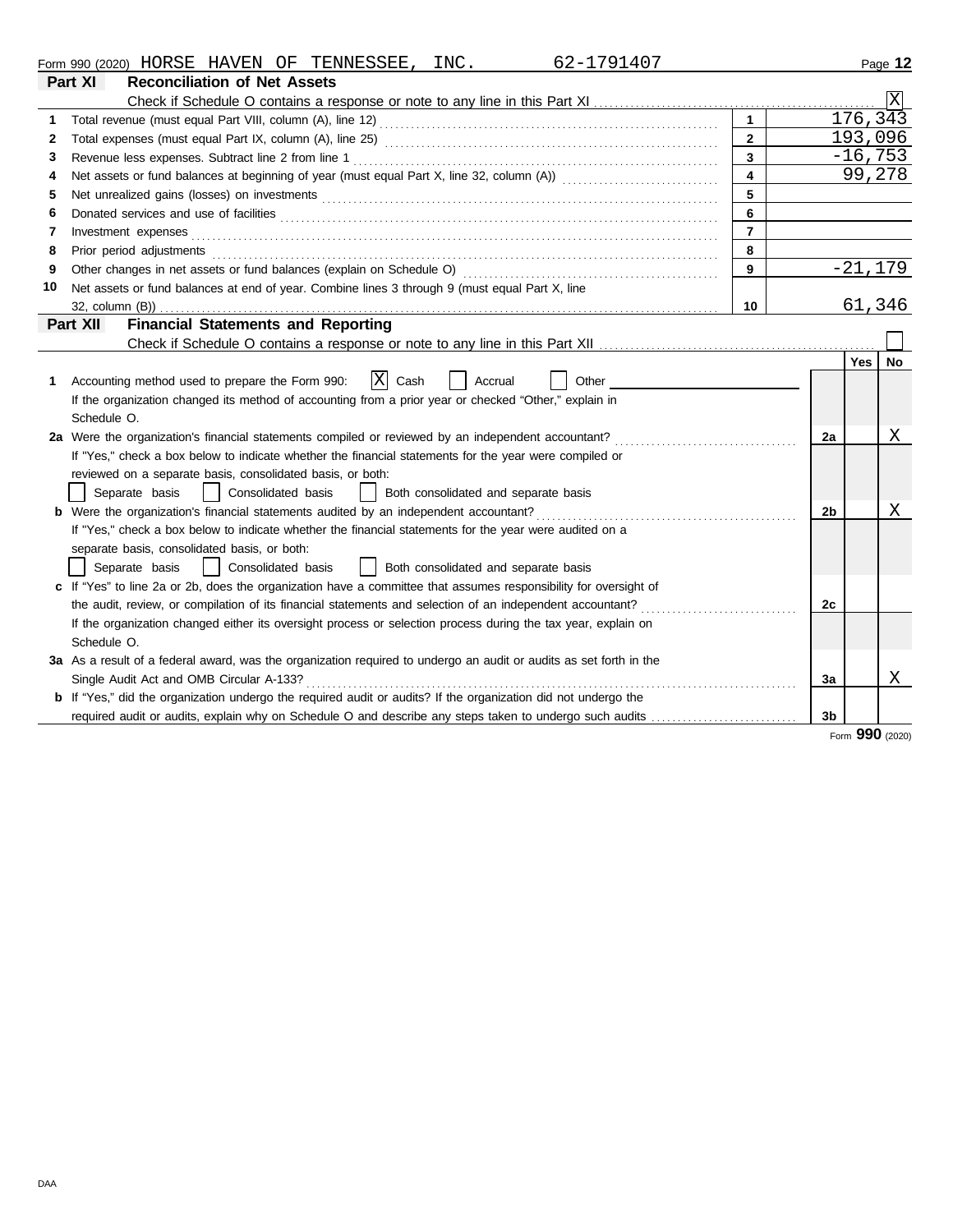| <b>SCHEDULE A</b>          |                                                            | <b>Public Charity Status and Public Support</b>                                                                                                                                                                                                                        |           |                          |                               |                                |                                      |  |  |  |  |  |  |
|----------------------------|------------------------------------------------------------|------------------------------------------------------------------------------------------------------------------------------------------------------------------------------------------------------------------------------------------------------------------------|-----------|--------------------------|-------------------------------|--------------------------------|--------------------------------------|--|--|--|--|--|--|
| (Form 990 or 990-EZ)       |                                                            | Complete if the organization is a section 501(c)(3) organization or a section 4947(a)(1) nonexempt charitable trust.                                                                                                                                                   |           |                          |                               |                                |                                      |  |  |  |  |  |  |
| Department of the Treasury |                                                            | La Attach to Form 990 or Form 990-EZ.                                                                                                                                                                                                                                  |           |                          |                               |                                | Open to Public                       |  |  |  |  |  |  |
| Internal Revenue Service   |                                                            | <b>u</b> Go to www.irs.gov/Form990 for instructions and the latest information.                                                                                                                                                                                        |           |                          |                               |                                | Inspection                           |  |  |  |  |  |  |
| Name of the organization   |                                                            |                                                                                                                                                                                                                                                                        |           |                          |                               | Employer identification number |                                      |  |  |  |  |  |  |
|                            |                                                            | HORSE HAVEN OF TENNESSEE,                                                                                                                                                                                                                                              | INC.      |                          |                               | 62-1791407                     |                                      |  |  |  |  |  |  |
| Part I                     |                                                            | Reason for Public Charity Status. (All organizations must complete this part.) See instructions.                                                                                                                                                                       |           |                          |                               |                                |                                      |  |  |  |  |  |  |
| 1                          |                                                            | The organization is not a private foundation because it is: (For lines 1 through 12, check only one box.)<br>A church, convention of churches, or association of churches described in section 170(b)(1)(A)(i).                                                        |           |                          |                               |                                |                                      |  |  |  |  |  |  |
| 2                          |                                                            | A school described in <b>section 170(b)(1)(A)(ii).</b> (Attach Schedule E (Form 990 or 990-EZ).)                                                                                                                                                                       |           |                          |                               |                                |                                      |  |  |  |  |  |  |
| 3                          |                                                            | A hospital or a cooperative hospital service organization described in section 170(b)(1)(A)(iii).                                                                                                                                                                      |           |                          |                               |                                |                                      |  |  |  |  |  |  |
| 4                          |                                                            | A medical research organization operated in conjunction with a hospital described in section 170(b)(1)(A)(iii). Enter the hospital's name,                                                                                                                             |           |                          |                               |                                |                                      |  |  |  |  |  |  |
| city, and state:           |                                                            |                                                                                                                                                                                                                                                                        |           |                          |                               |                                |                                      |  |  |  |  |  |  |
| 5                          |                                                            | An organization operated for the benefit of a college or university owned or operated by a governmental unit described in                                                                                                                                              |           |                          |                               |                                |                                      |  |  |  |  |  |  |
|                            | section 170(b)(1)(A)(iv). (Complete Part II.)              |                                                                                                                                                                                                                                                                        |           |                          |                               |                                |                                      |  |  |  |  |  |  |
| 6                          |                                                            | A federal, state, or local government or governmental unit described in section 170(b)(1)(A)(v).                                                                                                                                                                       |           |                          |                               |                                |                                      |  |  |  |  |  |  |
| X<br>7                     | described in section 170(b)(1)(A)(vi). (Complete Part II.) | An organization that normally receives a substantial part of its support from a governmental unit or from the general public                                                                                                                                           |           |                          |                               |                                |                                      |  |  |  |  |  |  |
| 8                          |                                                            | A community trust described in section 170(b)(1)(A)(vi). (Complete Part II.)                                                                                                                                                                                           |           |                          |                               |                                |                                      |  |  |  |  |  |  |
| 9                          |                                                            | An agricultural research organization described in section 170(b)(1)(A)(ix) operated in conjunction with a land-grant college                                                                                                                                          |           |                          |                               |                                |                                      |  |  |  |  |  |  |
| university:                |                                                            | or university or a non-land-grant college of agriculture (see instructions). Enter the name, city, and state of the college or                                                                                                                                         |           |                          |                               |                                |                                      |  |  |  |  |  |  |
| 10                         |                                                            | An organization that normally receives: (1) more than 33 1/3% of its support from contributions, membership fees, and gross                                                                                                                                            |           |                          |                               |                                |                                      |  |  |  |  |  |  |
|                            |                                                            | receipts from activities related to its exempt functions, subject to certain exceptions; and (2) no more than 331/3% of its<br>support from gross investment income and unrelated business taxable income (less section 511 tax) from businesses                       |           |                          |                               |                                |                                      |  |  |  |  |  |  |
|                            |                                                            | acquired by the organization after June 30, 1975. See section 509(a)(2). (Complete Part III.)                                                                                                                                                                          |           |                          |                               |                                |                                      |  |  |  |  |  |  |
| 11                         |                                                            | An organization organized and operated exclusively to test for public safety. See section 509(a)(4).                                                                                                                                                                   |           |                          |                               |                                |                                      |  |  |  |  |  |  |
| 12                         |                                                            | An organization organized and operated exclusively for the benefit of, to perform the functions of, or to carry out the purposes                                                                                                                                       |           |                          |                               |                                |                                      |  |  |  |  |  |  |
|                            |                                                            | of one or more publicly supported organizations described in section $509(a)(1)$ or section $509(a)(2)$ . See section $509(a)(3)$ .<br>Check the box in lines 12a through 12d that describes the type of supporting organization and complete lines 12e, 12f, and 12g. |           |                          |                               |                                |                                      |  |  |  |  |  |  |
| a                          |                                                            | Type I. A supporting organization operated, supervised, or controlled by its supported organization(s), typically by giving                                                                                                                                            |           |                          |                               |                                |                                      |  |  |  |  |  |  |
|                            |                                                            | the supported organization(s) the power to regularly appoint or elect a majority of the directors or trustees of the<br>supporting organization. You must complete Part IV, Sections A and B.                                                                          |           |                          |                               |                                |                                      |  |  |  |  |  |  |
| b                          |                                                            | Type II. A supporting organization supervised or controlled in connection with its supported organization(s), by having                                                                                                                                                |           |                          |                               |                                |                                      |  |  |  |  |  |  |
|                            |                                                            | control or management of the supporting organization vested in the same persons that control or manage the supported                                                                                                                                                   |           |                          |                               |                                |                                      |  |  |  |  |  |  |
|                            |                                                            | organization(s). You must complete Part IV, Sections A and C.                                                                                                                                                                                                          |           |                          |                               |                                |                                      |  |  |  |  |  |  |
| c                          |                                                            | Type III functionally integrated. A supporting organization operated in connection with, and functionally integrated with,<br>its supported organization(s) (see instructions). You must complete Part IV, Sections A, D, and E.                                       |           |                          |                               |                                |                                      |  |  |  |  |  |  |
| d                          |                                                            | Type III non-functionally integrated. A supporting organization operated in connection with its supported organization(s)                                                                                                                                              |           |                          |                               |                                |                                      |  |  |  |  |  |  |
|                            |                                                            | that is not functionally integrated. The organization generally must satisfy a distribution requirement and an attentiveness                                                                                                                                           |           |                          |                               |                                |                                      |  |  |  |  |  |  |
|                            |                                                            | requirement (see instructions). You must complete Part IV, Sections A and D, and Part V.                                                                                                                                                                               |           |                          |                               |                                |                                      |  |  |  |  |  |  |
| e                          |                                                            | Check this box if the organization received a written determination from the IRS that it is a Type I, Type II, Type III<br>functionally integrated, or Type III non-functionally integrated supporting organization.                                                   |           |                          |                               |                                |                                      |  |  |  |  |  |  |
| f                          | Enter the number of supported organizations                |                                                                                                                                                                                                                                                                        |           |                          |                               |                                |                                      |  |  |  |  |  |  |
| g                          |                                                            | Provide the following information about the supported organization(s).                                                                                                                                                                                                 |           |                          |                               |                                |                                      |  |  |  |  |  |  |
| (i) Name of supported      | (ii) EIN                                                   | (iii) Type of organization                                                                                                                                                                                                                                             |           | (iv) Is the organization | (v) Amount of monetary        |                                | (vi) Amount of                       |  |  |  |  |  |  |
| organization               |                                                            | (described on lines 1-10<br>above (see instructions))                                                                                                                                                                                                                  | document? | listed in your governing | support (see<br>instructions) |                                | other support (see<br>instructions)  |  |  |  |  |  |  |
|                            |                                                            |                                                                                                                                                                                                                                                                        | Yes       | No                       |                               |                                |                                      |  |  |  |  |  |  |
| (A)                        |                                                            |                                                                                                                                                                                                                                                                        |           |                          |                               |                                |                                      |  |  |  |  |  |  |
|                            |                                                            |                                                                                                                                                                                                                                                                        |           |                          |                               |                                |                                      |  |  |  |  |  |  |
| (B)                        |                                                            |                                                                                                                                                                                                                                                                        |           |                          |                               |                                |                                      |  |  |  |  |  |  |
| (C)                        |                                                            |                                                                                                                                                                                                                                                                        |           |                          |                               |                                |                                      |  |  |  |  |  |  |
| (D)                        |                                                            |                                                                                                                                                                                                                                                                        |           |                          |                               |                                |                                      |  |  |  |  |  |  |
| (E)                        |                                                            |                                                                                                                                                                                                                                                                        |           |                          |                               |                                |                                      |  |  |  |  |  |  |
| Total                      |                                                            |                                                                                                                                                                                                                                                                        |           |                          |                               |                                |                                      |  |  |  |  |  |  |
|                            |                                                            | For Paperwork Reduction Act Notice, see the Instructions for Form 990 or 990-EZ.                                                                                                                                                                                       |           |                          |                               |                                | Schedule A (Form 990 or 990-EZ) 2020 |  |  |  |  |  |  |

**For Paperwork Reduction Act Notice, see the Instructions for Form 990 or 990-EZ.**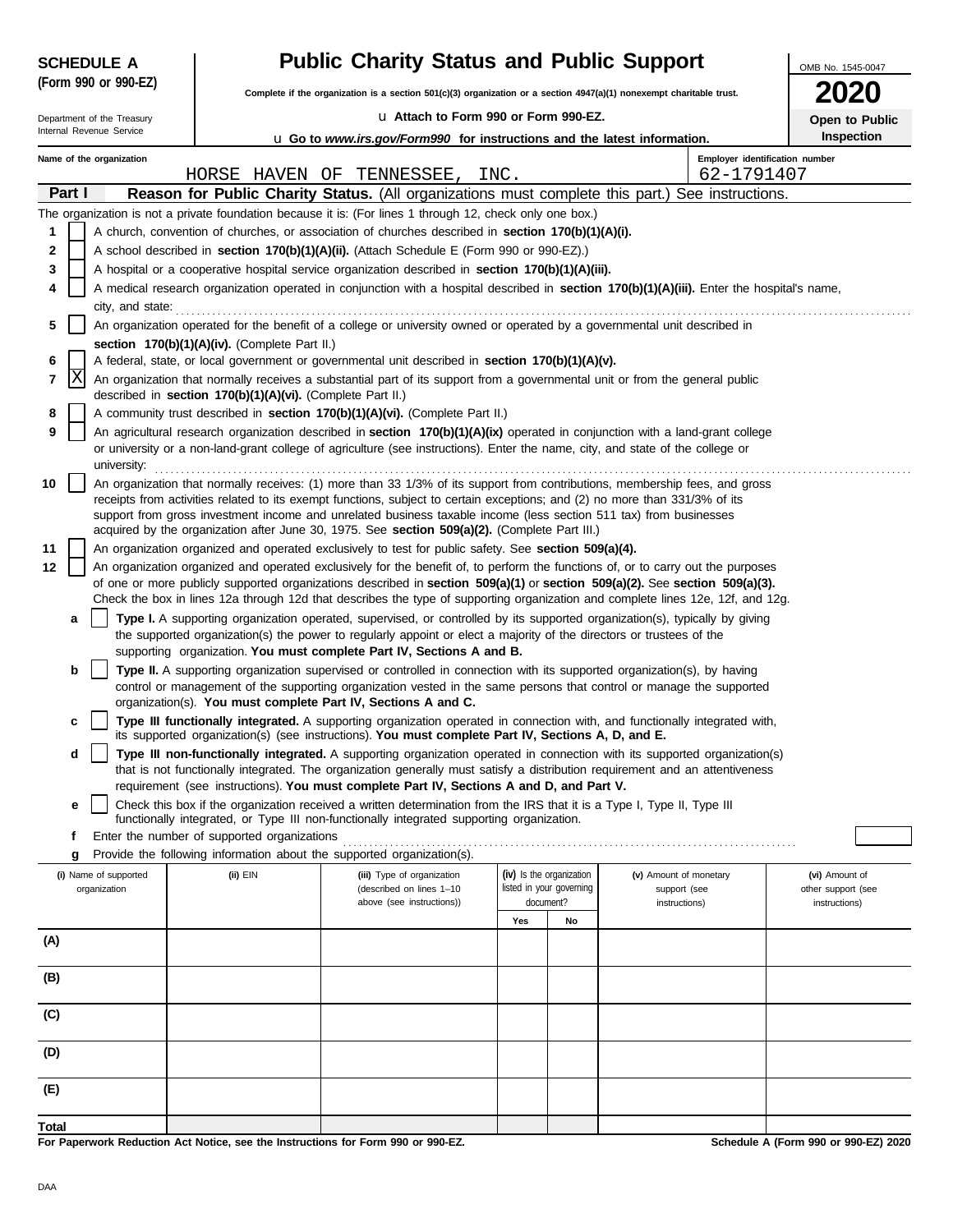|              | Schedule A (Form 990 or 990-EZ) 2020                                                                                                                                                                                                                       | HORSE HAVEN OF TENNESSEE, INC. 62-1791407 |                                     |            |            |          | Page 2                                   |
|--------------|------------------------------------------------------------------------------------------------------------------------------------------------------------------------------------------------------------------------------------------------------------|-------------------------------------------|-------------------------------------|------------|------------|----------|------------------------------------------|
|              | Support Schedule for Organizations Described in Sections 170(b)(1)(A)(iv) and 170(b)(1)(A)(vi)<br>Part II                                                                                                                                                  |                                           |                                     |            |            |          |                                          |
|              | (Complete only if you checked the box on line 5, 7, or 8 of Part I or if the organization failed to qualify under                                                                                                                                          |                                           |                                     |            |            |          |                                          |
|              | Part III. If the organization fails to qualify under the tests listed below, please complete Part III.)                                                                                                                                                    |                                           |                                     |            |            |          |                                          |
|              | Section A. Public Support                                                                                                                                                                                                                                  |                                           |                                     |            |            |          |                                          |
|              | Calendar year (or fiscal year beginning in)<br>$\mathbf{u}$                                                                                                                                                                                                | (a) 2016                                  | (b) 2017                            | $(c)$ 2018 | $(d)$ 2019 | (e) 2020 | (f) Total                                |
| 1            | Gifts, grants, contributions, and<br>membership fees received. (Do not<br>include any "unusual grants.")                                                                                                                                                   | 304,896                                   | 247,536                             | 210,666    | 273,988    | 164,854  | 1,201,940                                |
| $\mathbf{2}$ | Tax revenues levied for the<br>organization's benefit and either paid<br>to or expended on its behalf                                                                                                                                                      |                                           |                                     |            |            |          |                                          |
| 3            | The value of services or facilities<br>furnished by a governmental unit to the<br>organization without charge                                                                                                                                              |                                           |                                     |            |            |          |                                          |
| 4            | Total. Add lines 1 through 3                                                                                                                                                                                                                               | 304,896                                   | 247,536                             | 210,666    | 273,988    | 164,854  | 1,201,940                                |
| 5            | The portion of total contributions by<br>each person (other than a<br>governmental unit or publicly<br>supported organization) included on<br>line 1 that exceeds 2% of the amount<br>shown on line 11, column (f) $\ldots$                                |                                           |                                     |            |            |          |                                          |
| 6            | Public support. Subtract line 5 from line 4                                                                                                                                                                                                                |                                           |                                     |            |            |          | 1,201,940                                |
|              | Section B. Total Support                                                                                                                                                                                                                                   |                                           |                                     |            |            |          |                                          |
|              | Calendar year (or fiscal year beginning in)<br>$\mathbf{u}$                                                                                                                                                                                                | (a) 2016                                  | (b) 2017                            | $(c)$ 2018 | $(d)$ 2019 | (e) 2020 | (f) Total                                |
| 7            | Amounts from line 4                                                                                                                                                                                                                                        | 304,896                                   | 247,536                             | 210,666    | 273,988    | 164,854  | 1,201,940                                |
| 8            | Gross income from interest, dividends,<br>payments received on securities loans,<br>rents, royalties, and income from<br>similar sources $\ldots, \ldots, \ldots, \ldots, \ldots, \ldots$                                                                  | 3,706                                     | 689                                 | 1,167      | 1,255      | 27       | 6,844                                    |
| 9            | Net income from unrelated business<br>activities, whether or not the business<br>is regularly carried on $\ldots$ , $\ldots$                                                                                                                               |                                           |                                     |            |            |          |                                          |
| 10           | Other income. Do not include gain or<br>loss from the sale of capital assets<br>(Explain in Part VI.)                                                                                                                                                      |                                           |                                     |            |            |          |                                          |
| 11           | Total support. Add lines 7 through 10                                                                                                                                                                                                                      |                                           |                                     |            |            |          | 1,208,784                                |
| 12           |                                                                                                                                                                                                                                                            |                                           | the contract of the contract of the |            |            | 12       | 10,462                                   |
| 13           | First 5 years. If the Form 990 is for the organization's first, second, third, fourth, or fifth tax year as a section 501(c)(3)                                                                                                                            |                                           |                                     |            |            |          |                                          |
|              |                                                                                                                                                                                                                                                            |                                           |                                     |            |            |          |                                          |
|              | organization, check this box and stop here manufactured and stop here contained a series of the computation of Public Support Percentage and Section C. Computation of Public Support Percentage                                                           |                                           |                                     |            |            |          |                                          |
| 14           | Public support percentage for 2020 (line 6, column (f) divided by line 11, column (f)) [[[[[[[[[[[[[[[[[[[[[[                                                                                                                                              |                                           |                                     |            |            | 14       | 99.43%                                   |
| 15           |                                                                                                                                                                                                                                                            |                                           |                                     |            |            | 15       | 99.49%                                   |
| 16a          | 33 1/3% support test-2020. If the organization did not check the box on line 13, and line 14 is 33 1/3% or more, check this                                                                                                                                |                                           |                                     |            |            |          |                                          |
|              |                                                                                                                                                                                                                                                            |                                           |                                     |            |            |          | $\blacktriangleright$ $\boxed{\text{X}}$ |
| b            | 33 1/3% support test-2019. If the organization did not check a box on line 13 or 16a, and line 15 is 33 1/3% or more, check                                                                                                                                |                                           |                                     |            |            |          |                                          |
|              |                                                                                                                                                                                                                                                            |                                           |                                     |            |            |          |                                          |
| 17a          | 10%-facts-and-circumstances test-2020. If the organization did not check a box on line 13, 16a, or 16b, and line 14 is                                                                                                                                     |                                           |                                     |            |            |          |                                          |
|              | 10% or more, and if the organization meets the "facts-and-circumstances" test, check this box and stop here. Explain in                                                                                                                                    |                                           |                                     |            |            |          |                                          |
|              | Part VI how the organization meets the "facts-and-circumstances" test. The organization qualifies as a publicly supported                                                                                                                                  |                                           |                                     |            |            |          |                                          |
| b            | organization<br>10%-facts-and-circumstances test-2019. If the organization did not check a box on line 13, 16a, 16b, or 17a, and line                                                                                                                      |                                           |                                     |            |            |          |                                          |
|              | 15 is 10% or more, and if the organization meets the "facts-and-circumstances" test, check this box and stop here. Explain<br>in Part VI how the organization meets the "facts-and-circumstances" test. The organization qualifies as a publicly supported |                                           |                                     |            |            |          |                                          |

**18 Private foundation.** If the organization did not check a box on line 13, 16a, 16b, 17a, or 17b, check this box and see organization www.community.com/www.community.com/www.community.com/www.community.com/www.community.com/www.community.com/www.community.com/www.community.com/www.community.com/www.community.com/www.community.com/www.communi instructions . . . . . . . . . . . . . . . . . . . . . . . . . . . . . . . . . . . . . . . . . . . . . . . . . . . . . . . . . . . . . . . . . . . . . . . . . . . . . . . . . . . . . . . . . . . . . . . . . . . . . . . . . . . . . . . . . . . . . . . . . . . . . . . . . . . . . . . . . . . .

**Schedule A (Form 990 or 990-EZ) 2020**

 $\blacktriangleright \Box$ 

 $\blacktriangleright \Box$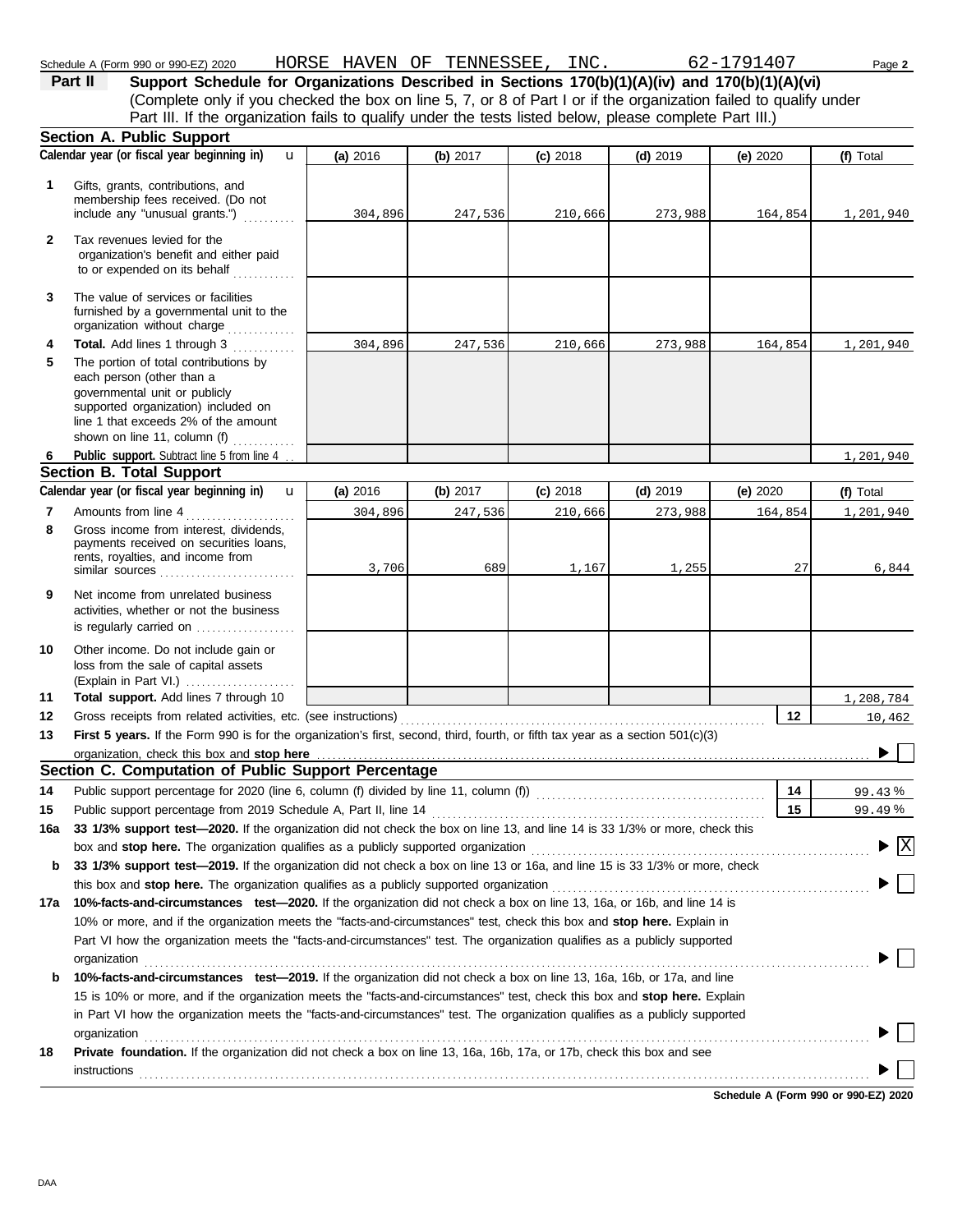| 3   | Gross receipts from activities that are not an<br>unrelated trade or business under section 513                                                                         |          |            |            |            |                                      |    |           |        |
|-----|-------------------------------------------------------------------------------------------------------------------------------------------------------------------------|----------|------------|------------|------------|--------------------------------------|----|-----------|--------|
| 4   | Tax revenues levied for the<br>organization's benefit and either paid<br>to or expended on its behalf                                                                   |          |            |            |            |                                      |    |           |        |
| 5   | The value of services or facilities<br>furnished by a governmental unit to the<br>organization without charge                                                           |          |            |            |            |                                      |    |           |        |
| 6   | Total. Add lines 1 through 5                                                                                                                                            |          |            |            |            |                                      |    |           |        |
|     | <b>7a</b> Amounts included on lines 1, 2, and 3<br>received from disqualified persons                                                                                   |          |            |            |            |                                      |    |           |        |
| b   | Amounts included on lines 2 and 3<br>received from other than disqualified<br>persons that exceed the greater of \$5,000<br>or 1% of the amount on line 13 for the year |          |            |            |            |                                      |    |           |        |
| C   | Add lines 7a and 7b                                                                                                                                                     |          |            |            |            |                                      |    |           |        |
| 8   | Public support. (Subtract line 7c from                                                                                                                                  |          |            |            |            |                                      |    |           |        |
|     | <b>Section B. Total Support</b>                                                                                                                                         |          |            |            |            |                                      |    |           |        |
|     | Calendar year (or fiscal year beginning in)<br>$\mathbf{u}$                                                                                                             | (a) 2016 | (b) $2017$ | $(c)$ 2018 | $(d)$ 2019 | (e) $2020$                           |    | (f) Total |        |
| 9   | Amounts from line 6                                                                                                                                                     |          |            |            |            |                                      |    |           |        |
| 10a | Gross income from interest, dividends,<br>payments received on securities loans, rents,                                                                                 |          |            |            |            |                                      |    |           |        |
|     | royalties, and income from similar sources                                                                                                                              |          |            |            |            |                                      |    |           |        |
| b   | Unrelated business taxable income (less<br>section 511 taxes) from businesses<br>acquired after June 30, 1975                                                           |          |            |            |            |                                      |    |           |        |
|     | c Add lines 10a and 10b $\ldots$                                                                                                                                        |          |            |            |            |                                      |    |           |        |
| 11  | Net income from unrelated business<br>activities not included in line 10b, whether<br>or not the business is regularly carried on                                       |          |            |            |            |                                      |    |           |        |
| 12  | Other income. Do not include gain or<br>loss from the sale of capital assets<br>(Explain in Part VI.)                                                                   |          |            |            |            |                                      |    |           |        |
| 13  | Total support. (Add lines 9, 10c, 11,                                                                                                                                   |          |            |            |            |                                      |    |           |        |
| 14  | First 5 years. If the Form 990 is for the organization's first, second, third, fourth, or fifth tax year as a section 501(c)(3)                                         |          |            |            |            |                                      |    |           |        |
|     |                                                                                                                                                                         |          |            |            |            |                                      |    |           |        |
|     | Section C. Computation of Public Support Percentage                                                                                                                     |          |            |            |            |                                      |    |           |        |
| 15  |                                                                                                                                                                         |          |            |            |            |                                      | 15 |           | %      |
| 16  |                                                                                                                                                                         |          |            |            |            |                                      | 16 |           | $\%$   |
|     | Section D. Computation of Investment Income Percentage                                                                                                                  |          |            |            |            |                                      |    |           |        |
| 17  |                                                                                                                                                                         |          |            |            |            |                                      | 17 |           | %      |
| 18  | Investment income percentage from 2019 Schedule A, Part III, line 17                                                                                                    |          |            |            |            |                                      | 18 |           | %      |
| 19a | 33 1/3% support tests-2020. If the organization did not check the box on line 14, and line 15 is more than 33 1/3%, and line                                            |          |            |            |            |                                      |    |           |        |
|     | 17 is not more than 33 1/3%, check this box and stop here. The organization qualifies as a publicly supported organization <i>committion</i>                            |          |            |            |            |                                      |    |           | $\Box$ |
| b   | 33 1/3% support tests—2019. If the organization did not check a box on line 14 or line 19a, and line 16 is more than 33 1/3%, and                                       |          |            |            |            |                                      |    |           |        |
|     |                                                                                                                                                                         |          |            |            |            |                                      |    |           |        |
| 20  |                                                                                                                                                                         |          |            |            |            |                                      |    |           |        |
|     |                                                                                                                                                                         |          |            |            |            | Schedule A (Form 990 or 990-EZ) 2020 |    |           |        |
|     |                                                                                                                                                                         |          |            |            |            |                                      |    |           |        |

u

If the organization fails to qualify under the tests listed below, please complete Part II.)

**1**

Gifts, grants, contributions, and membership fees received. (Do not include any "unusual grants.") . . . . . .

**Section A. Public Support**

**Calendar year (or fiscal year beginning in)** 

Gross receipts from admissions, merchandise sold or services performed, or facilities furnished in any activity that is related to the

organization's tax-exempt purpose ...........

**2**

DAA

(Complete only if you checked the box on line 10 of Part I or if the organization failed to qualify under Part II.

**(a)** 2016 **(b)** 2017 **(c)** 2018 **(d)** 2019 **(e)** 2020 **(f)** Total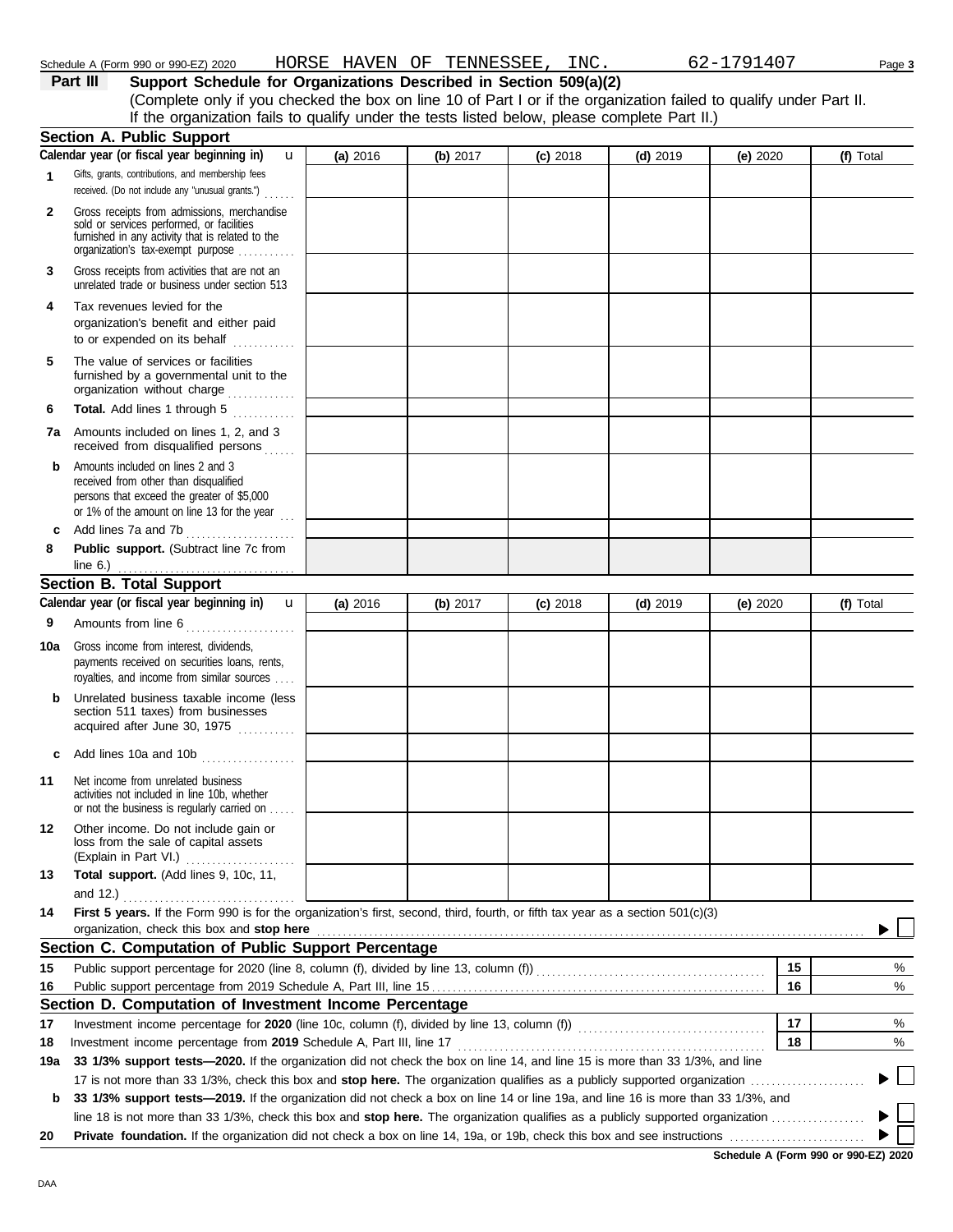|              | 62-1791407<br>HORSE HAVEN OF TENNESSEE,<br>INC.<br>Schedule A (Form 990 or 990-EZ) 2020                                                                                                                                                 |                 |     | Page 4 |
|--------------|-----------------------------------------------------------------------------------------------------------------------------------------------------------------------------------------------------------------------------------------|-----------------|-----|--------|
|              | <b>Supporting Organizations</b><br>Part IV                                                                                                                                                                                              |                 |     |        |
|              | (Complete only if you checked a box in line 12 on Part I. If you checked box 12a, Part I, complete Sections A                                                                                                                           |                 |     |        |
|              | and B. If you checked box 12b, Part I, complete Sections A and C. If you checked box 12c, Part I, complete                                                                                                                              |                 |     |        |
|              | Sections A, D, and E. If you checked box 12d, Part I, complete Sections A and D, and complete Part V.)                                                                                                                                  |                 |     |        |
|              | Section A. All Supporting Organizations                                                                                                                                                                                                 |                 |     |        |
|              |                                                                                                                                                                                                                                         |                 | Yes | No     |
| 1            | Are all of the organization's supported organizations listed by name in the organization's governing                                                                                                                                    |                 |     |        |
|              | documents? If "No," describe in Part VI how the supported organizations are designated. If designated by                                                                                                                                |                 |     |        |
|              | class or purpose, describe the designation. If historic and continuing relationship, explain.                                                                                                                                           | 1               |     |        |
| $\mathbf{2}$ | Did the organization have any supported organization that does not have an IRS determination of status                                                                                                                                  |                 |     |        |
|              | under section 509(a)(1) or (2)? If "Yes," explain in Part VI how the organization determined that the supported                                                                                                                         |                 |     |        |
|              | organization was described in section 509(a)(1) or (2).                                                                                                                                                                                 | 2               |     |        |
| За           | Did the organization have a supported organization described in section $501(c)(4)$ , $(5)$ , or $(6)$ ? If "Yes," answer                                                                                                               |                 |     |        |
|              | lines 3b and 3c below.                                                                                                                                                                                                                  | 3a              |     |        |
| b            | Did the organization confirm that each supported organization qualified under section $501(c)(4)$ , (5), or (6) and                                                                                                                     |                 |     |        |
|              | satisfied the public support tests under section 509(a)(2)? If "Yes," describe in Part VI when and how the                                                                                                                              |                 |     |        |
|              | organization made the determination.                                                                                                                                                                                                    | 3 <sub>b</sub>  |     |        |
| c            | Did the organization ensure that all support to such organizations was used exclusively for section $170(c)(2)(B)$                                                                                                                      |                 |     |        |
|              | purposes? If "Yes," explain in Part VI what controls the organization put in place to ensure such use.                                                                                                                                  | 3c              |     |        |
| 4a           | Was any supported organization not organized in the United States ("foreign supported organization")? If                                                                                                                                |                 |     |        |
|              | "Yes," and if you checked 12a or 12b in Part I, answer (b) and (c) below.                                                                                                                                                               | 4a              |     |        |
| b            | Did the organization have ultimate control and discretion in deciding whether to make grants to the foreign                                                                                                                             |                 |     |        |
|              | supported organization? If "Yes," describe in Part VI how the organization had such control and discretion                                                                                                                              |                 |     |        |
|              | despite being controlled or supervised by or in connection with its supported organizations.                                                                                                                                            | 4b              |     |        |
| c            | Did the organization support any foreign supported organization that does not have an IRS determination                                                                                                                                 |                 |     |        |
|              | under sections $501(c)(3)$ and $509(a)(1)$ or (2)? If "Yes," explain in Part VI what controls the organization used<br>to ensure that all support to the foreign supported organization was used exclusively for section $170(c)(2)(B)$ |                 |     |        |
|              | purposes.                                                                                                                                                                                                                               | 4c              |     |        |
| 5a           | Did the organization add, substitute, or remove any supported organizations during the tax year? If "Yes,"                                                                                                                              |                 |     |        |
|              | answer lines 5b and 5c below (if applicable). Also, provide detail in Part VI, including (i) the names and EIN                                                                                                                          |                 |     |        |
|              | numbers of the supported organizations added, substituted, or removed; (ii) the reasons for each such action;                                                                                                                           |                 |     |        |
|              | (iii) the authority under the organization's organizing document authorizing such action; and (iv) how the action                                                                                                                       |                 |     |        |
|              | was accomplished (such as by amendment to the organizing document).                                                                                                                                                                     | 5a              |     |        |
| b            | Type I or Type II only. Was any added or substituted supported organization part of a class already                                                                                                                                     |                 |     |        |
|              | designated in the organization's organizing document?                                                                                                                                                                                   | 5b              |     |        |
| c            | <b>Substitutions only.</b> Was the substitution the result of an event beyond the organization's control?                                                                                                                               | 5c              |     |        |
|              | Did the organization provide support (whether in the form of grants or the provision of services or facilities) to                                                                                                                      |                 |     |        |
|              | anyone other than (i) its supported organizations, (ii) individuals that are part of the charitable class benefited                                                                                                                     |                 |     |        |
|              | by one or more of its supported organizations, or (iii) other supporting organizations that also support or                                                                                                                             |                 |     |        |
|              | benefit one or more of the filing organization's supported organizations? If "Yes," provide detail in Part VI.                                                                                                                          | 6               |     |        |
| 7            | Did the organization provide a grant, loan, compensation, or other similar payment to a substantial contributor                                                                                                                         |                 |     |        |
|              | (as defined in section $4958(c)(3)(C)$ ), a family member of a substantial contributor, or a 35% controlled entity                                                                                                                      |                 |     |        |
|              | with regard to a substantial contributor? If "Yes," complete Part I of Schedule L (Form 990 or 990-EZ).                                                                                                                                 | 7               |     |        |
| 8            | Did the organization make a loan to a disqualified person (as defined in section 4958) not described in line 7?                                                                                                                         |                 |     |        |
|              | If "Yes," complete Part I of Schedule L (Form 990 or 990-EZ).                                                                                                                                                                           | 8               |     |        |
| 9а           | Was the organization controlled directly or indirectly at any time during the tax year by one or more                                                                                                                                   |                 |     |        |
|              | disqualified persons, as defined in section 4946 (other than foundation managers and organizations                                                                                                                                      |                 |     |        |
|              | described in section 509(a)(1) or (2))? If "Yes," provide detail in Part VI.                                                                                                                                                            | 9a              |     |        |
| b            | Did one or more disqualified persons (as defined in line 9a) hold a controlling interest in any entity in which                                                                                                                         |                 |     |        |
|              | the supporting organization had an interest? If "Yes," provide detail in Part VI.                                                                                                                                                       | 9b              |     |        |
| c            | Did a disqualified person (as defined in line 9a) have an ownership interest in, or derive any personal benefit                                                                                                                         |                 |     |        |
|              | from, assets in which the supporting organization also had an interest? If "Yes," provide detail in Part VI.                                                                                                                            | 9c              |     |        |
| 10a          | Was the organization subject to the excess business holdings rules of section 4943 because of section                                                                                                                                   |                 |     |        |
|              | 4943(f) (regarding certain Type II supporting organizations, and all Type III non-functionally integrated                                                                                                                               |                 |     |        |
|              | supporting organizations)? If "Yes," answer line 10b below.                                                                                                                                                                             | 10a             |     |        |
| b            | Did the organization have any excess business holdings in the tax year? (Use Schedule C, Form 4720, to                                                                                                                                  |                 |     |        |
|              | determine whether the organization had excess business holdings.)                                                                                                                                                                       | 10 <sub>b</sub> |     |        |

**Schedule A (Form 990 or 990-EZ) 2020**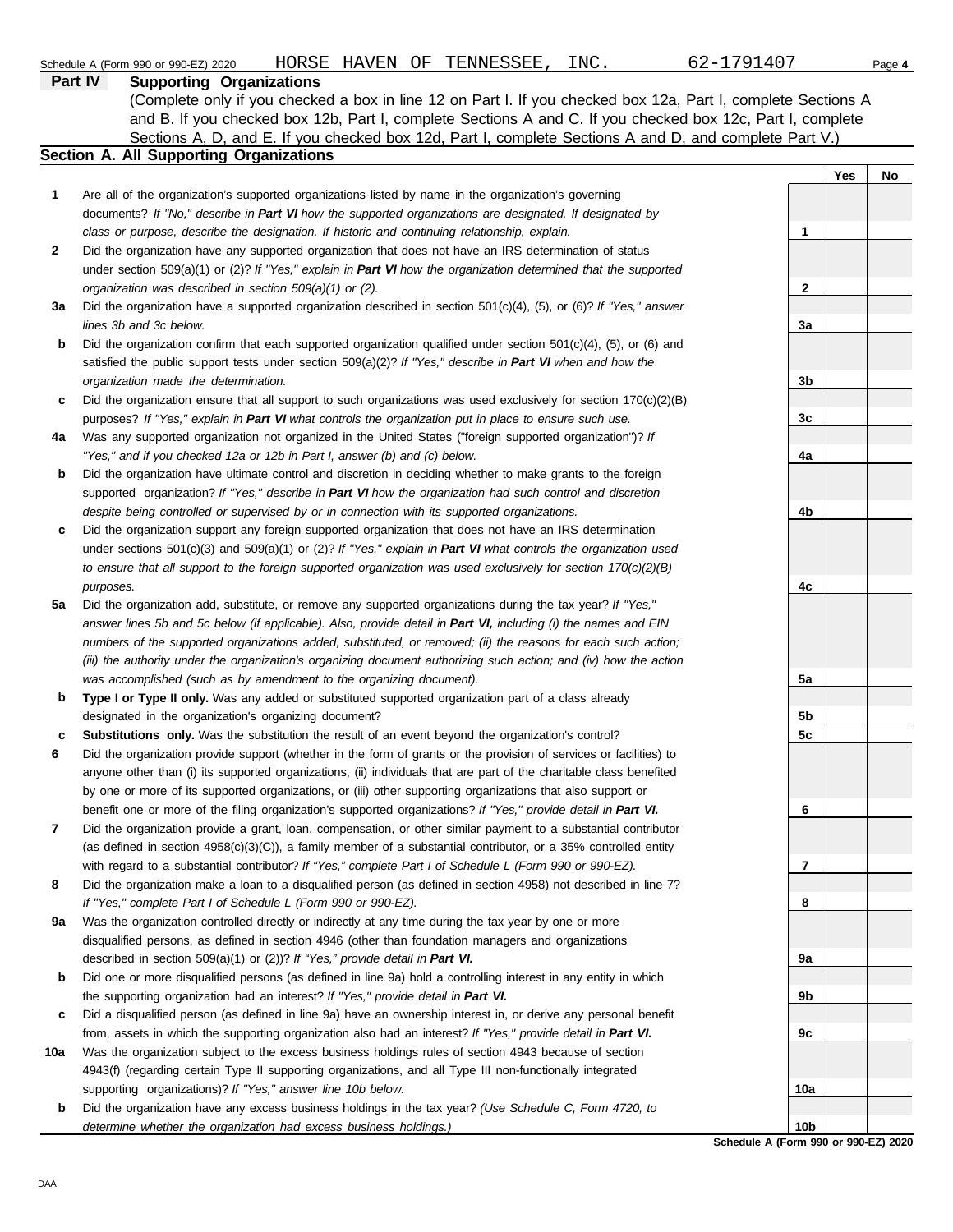#### Schedule A (Form 990 or 990-EZ) 2020 HORSE HAVEN OF TENNESSEE, INC<sub>-</sub> 62-1791407 Page 5 HORSE HAVEN

| $2 - 1791407$ |
|---------------|
|---------------|

**Yes No**

|     |                                                                                                                      |                 | Yes | No |
|-----|----------------------------------------------------------------------------------------------------------------------|-----------------|-----|----|
| -11 | Has the organization accepted a gift or contribution from any of the following persons?                              |                 |     |    |
| a   | A person who directly or indirectly controls, either alone or together with persons described in lines 11b and       |                 |     |    |
|     | 11c below, the governing body of a supported organization?                                                           | 11a             |     |    |
| b   | A family member of a person described in line 11a above?                                                             | 11 <sub>b</sub> |     |    |
|     | c A 35% controlled entity of a person described in line 11a or 11b above? If "Yes" to line 11a, 11b, or 11c, provide |                 |     |    |
|     | detail in Part VI.                                                                                                   | 11c             |     |    |

#### **Section B. Type I Supporting Organizations**

**Part IV Supporting Organizations** *(continued)*

|              |                                                                                                                                                                                                                                                             |   | 1 GS | <b>IVU</b> |
|--------------|-------------------------------------------------------------------------------------------------------------------------------------------------------------------------------------------------------------------------------------------------------------|---|------|------------|
|              | Did the governing body, members of the governing body, officers acting in their official capacity, or membership of one or<br>more supported organizations have the power to regularly appoint or elect at least a majority of the organization's officers, |   |      |            |
|              | directors, or trustees at all times during the tax year? If "No," describe in Part VI how the supported organization(s)                                                                                                                                     |   |      |            |
|              | effectively operated, supervised, or controlled the organization's activities. If the organization had more than one supported                                                                                                                              |   |      |            |
|              | organization, describe how the powers to appoint and/or remove officers, directors, or trustees were allocated among the                                                                                                                                    |   |      |            |
|              | supported organizations and what conditions or restrictions, if any, applied to such powers during the tax year.                                                                                                                                            |   |      |            |
| $\mathbf{2}$ | Did the organization operate for the benefit of any supported organization other than the supported                                                                                                                                                         |   |      |            |
|              | organization(s) that operated, supervised, or controlled the supporting organization? If "Yes," explain in Part                                                                                                                                             |   |      |            |
|              | VI how providing such benefit carried out the purposes of the supported organization(s) that operated,                                                                                                                                                      |   |      |            |
|              | supervised, or controlled the supporting organization.                                                                                                                                                                                                      | ົ |      |            |

#### **Section C. Type II Supporting Organizations** Were a majority of the organization's directors or trustees during the tax year also a majority of the directors or trustees of each of the organization's supported organization(s)? *If "No," describe in Part VI how control* **1** *or management of the supporting organization was vested in the same persons that controlled or managed the supported organization(s).* **Yes No 1**

#### **Section D. All Type III Supporting Organizations**

|              |                                                                                                                        |   | Yes | No |
|--------------|------------------------------------------------------------------------------------------------------------------------|---|-----|----|
| $\mathbf 1$  | Did the organization provide to each of its supported organizations, by the last day of the fifth month of the         |   |     |    |
|              | organization's tax year, (i) a written notice describing the type and amount of support provided during the prior tax  |   |     |    |
|              | year, (ii) a copy of the Form 990 that was most recently filed as of the date of notification, and (iii) copies of the |   |     |    |
|              | organization's governing documents in effect on the date of notification, to the extent not previously provided?       |   |     |    |
| $\mathbf{2}$ | Were any of the organization's officers, directors, or trustees either (i) appointed or elected by the supported       |   |     |    |
|              | organization(s) or (ii) serving on the governing body of a supported organization? If "No," explain in Part VI how     |   |     |    |
|              | the organization maintained a close and continuous working relationship with the supported organization(s).            | 2 |     |    |
| $\mathbf{3}$ | By reason of the relationship described in line 2, above, did the organization's supported organizations have          |   |     |    |
|              | a significant voice in the organization's investment policies and in directing the use of the organization's           |   |     |    |
|              | income or assets at all times during the tax year? If "Yes," describe in Part VI the role the organization's           |   |     |    |
|              | supported organizations played in this regard.                                                                         | 3 |     |    |

#### **Section E. Type III Functionally-Integrated Supporting Organizations**

|  | Check the box next to the method that the organization used to satisfy the Integral Part Test during the year (see instructions). |  |  |  |  |
|--|-----------------------------------------------------------------------------------------------------------------------------------|--|--|--|--|
|--|-----------------------------------------------------------------------------------------------------------------------------------|--|--|--|--|

- The organization satisfied the Activities Test. *Complete line 2 below.* **a**
- The organization is the parent of each of its supported organizations. *Complete line 3 below.* **b**

The organization supported a governmental entity. *Describe in Part VI how you supported a governmental entity (see instructions).* **c**

- **2** Activities Test. *Answer lines 2a and 2b below.*
- **a** Did substantially all of the organization's activities during the tax year directly further the exempt purposes of the supported organization(s) to which the organization was responsive? *If "Yes," then in Part VI identify those supported organizations and explain how these activities directly furthered their exempt purposes,*  how the organization was responsive to those supported organizations, and how the organization determined *that these activities constituted substantially all of its activities.*
- **b** Did the activities described in line 2a, above, constitute activities that, but for the organization's involvement, one or more of the organization's supported organization(s) would have been engaged in? If "Yes," explain in *Part VI the reasons for the organization's position that its supported organization(s) would have engaged in these activities but for the organization's involvement.*
- **3** Parent of Supported Organizations. *Answer lines 3a and 3b below.*
- **a** Did the organization have the power to regularly appoint or elect a majority of the officers, directors, or trustees of each of the supported organizations? *If "Yes" or "No," provide details in Part VI.*
- DAA **Schedule A (Form 990 or 990-EZ) 2020 b** Did the organization exercise a substantial degree of direction over the policies, programs, and activities of each of its supported organizations? *If "Yes," describe in Part VI the role played by the organization in this regard.*

**2a 2b 3a 3b**

**Yes No**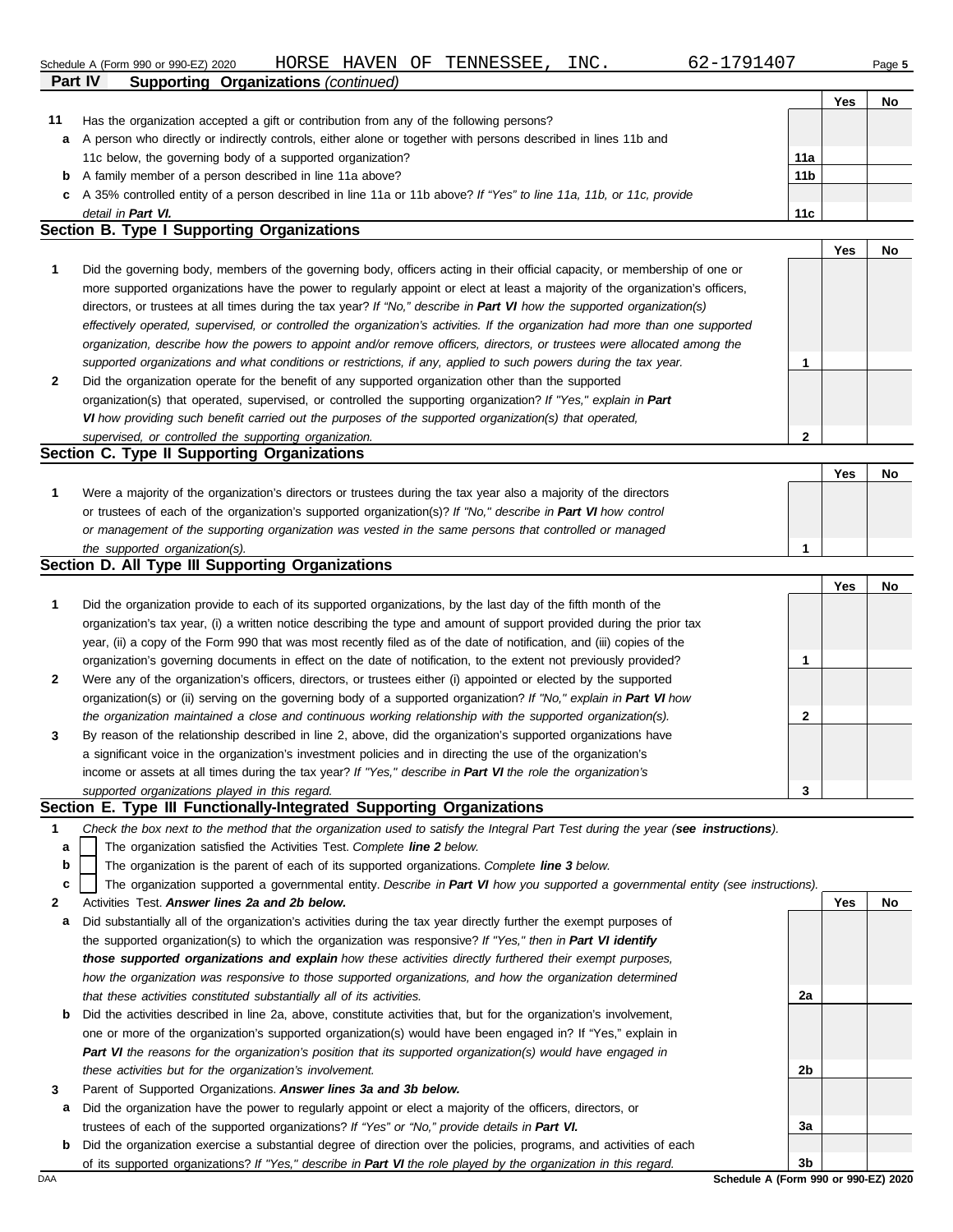| Part V<br>Type III Non-Functionally Integrated 509(a)(3) Supporting Organizations                                                     |                |                |                                |  |  |  |
|---------------------------------------------------------------------------------------------------------------------------------------|----------------|----------------|--------------------------------|--|--|--|
| 1<br>Check here if the organization satisfied the Integral Part Test as a qualifying trust on Nov. 20, 1970 (explain in Part VI). See |                |                |                                |  |  |  |
| <b>instructions.</b> All other Type III non-functionally integrated supporting organizations must complete Sections A through E.      |                |                |                                |  |  |  |
| Section A - Adjusted Net Income                                                                                                       |                | (A) Prior Year | (B) Current Year               |  |  |  |
|                                                                                                                                       |                |                | (optional)                     |  |  |  |
| Net short-term capital gain<br>1                                                                                                      | $\mathbf{1}$   |                |                                |  |  |  |
| $\mathbf{2}$<br>Recoveries of prior-year distributions                                                                                | $\mathbf{2}$   |                |                                |  |  |  |
| 3<br>Other gross income (see instructions)                                                                                            | 3              |                |                                |  |  |  |
| 4<br>Add lines 1 through 3.                                                                                                           | 4              |                |                                |  |  |  |
| 5<br>Depreciation and depletion                                                                                                       | 5              |                |                                |  |  |  |
| 6<br>Portion of operating expenses paid or incurred for production or collection of                                                   |                |                |                                |  |  |  |
| gross income or for management, conservation, or maintenance of property                                                              |                |                |                                |  |  |  |
| held for production of income (see instructions)                                                                                      | 6              |                |                                |  |  |  |
| 7<br>Other expenses (see instructions)                                                                                                | $\overline{7}$ |                |                                |  |  |  |
| 8<br><b>Adjusted Net Income</b> (subtract lines 5, 6, and 7 from line 4)                                                              | 8              |                |                                |  |  |  |
| Section B - Minimum Asset Amount                                                                                                      |                | (A) Prior Year | (B) Current Year<br>(optional) |  |  |  |
| Aggregate fair market value of all non-exempt-use assets (see<br>1                                                                    |                |                |                                |  |  |  |
| instructions for short tax year or assets held for part of year):                                                                     |                |                |                                |  |  |  |
| <b>a</b> Average monthly value of securities                                                                                          | 1a             |                |                                |  |  |  |
| <b>b</b> Average monthly cash balances                                                                                                | 1b             |                |                                |  |  |  |
| c Fair market value of other non-exempt-use assets                                                                                    | 1c             |                |                                |  |  |  |
| d Total (add lines 1a, 1b, and 1c)                                                                                                    | 1d             |                |                                |  |  |  |
| e Discount claimed for blockage or other factors                                                                                      |                |                |                                |  |  |  |
| (explain in detail in Part VI):                                                                                                       |                |                |                                |  |  |  |
| $\mathbf{2}$<br>Acquisition indebtedness applicable to non-exempt-use assets                                                          | $\mathbf 2$    |                |                                |  |  |  |
| 3<br>Subtract line 2 from line 1d.                                                                                                    | 3              |                |                                |  |  |  |
| Cash deemed held for exempt use. Enter 0.015 of line 3 (for greater amount,<br>4                                                      |                |                |                                |  |  |  |
| see instructions).                                                                                                                    | 4              |                |                                |  |  |  |
| 5.<br>Net value of non-exempt-use assets (subtract line 4 from line 3)                                                                | 5              |                |                                |  |  |  |
| 6<br>Multiply line 5 by 0.035.                                                                                                        | 6              |                |                                |  |  |  |
| 7<br>Recoveries of prior-year distributions                                                                                           | $\overline{7}$ |                |                                |  |  |  |
| 8<br><b>Minimum Asset Amount</b> (add line 7 to line 6)                                                                               | 8              |                |                                |  |  |  |
| Section C - Distributable Amount                                                                                                      |                |                | <b>Current Year</b>            |  |  |  |
| 1.<br>Adjusted net income for prior year (from Section A, line 8, column A)                                                           | $\mathbf{1}$   |                |                                |  |  |  |
| 2<br>Enter 0.85 of line 1.                                                                                                            | $\mathbf 2$    |                |                                |  |  |  |
| 3<br>Minimum asset amount for prior year (from Section B, line 8, column A)                                                           | 3              |                |                                |  |  |  |
| 4<br>Enter greater of line 2 or line 3.                                                                                               | 4              |                |                                |  |  |  |
| 5<br>Income tax imposed in prior year                                                                                                 | 5              |                |                                |  |  |  |
| 6<br><b>Distributable Amount.</b> Subtract line 5 from line 4, unless subject to                                                      |                |                |                                |  |  |  |
| emergency temporary reduction (see instructions).                                                                                     | 6              |                |                                |  |  |  |
| 7<br>Check here if the current year is the organization's first as a non-functionally integrated Type III supporting organization     |                |                |                                |  |  |  |

Schedule A (Form 990 or 990-EZ) 2020 Page **6** HORSE HAVEN OF TENNESSEE, INC. 62-1791407

(see instructions).

**Schedule A (Form 990 or 990-EZ) 2020**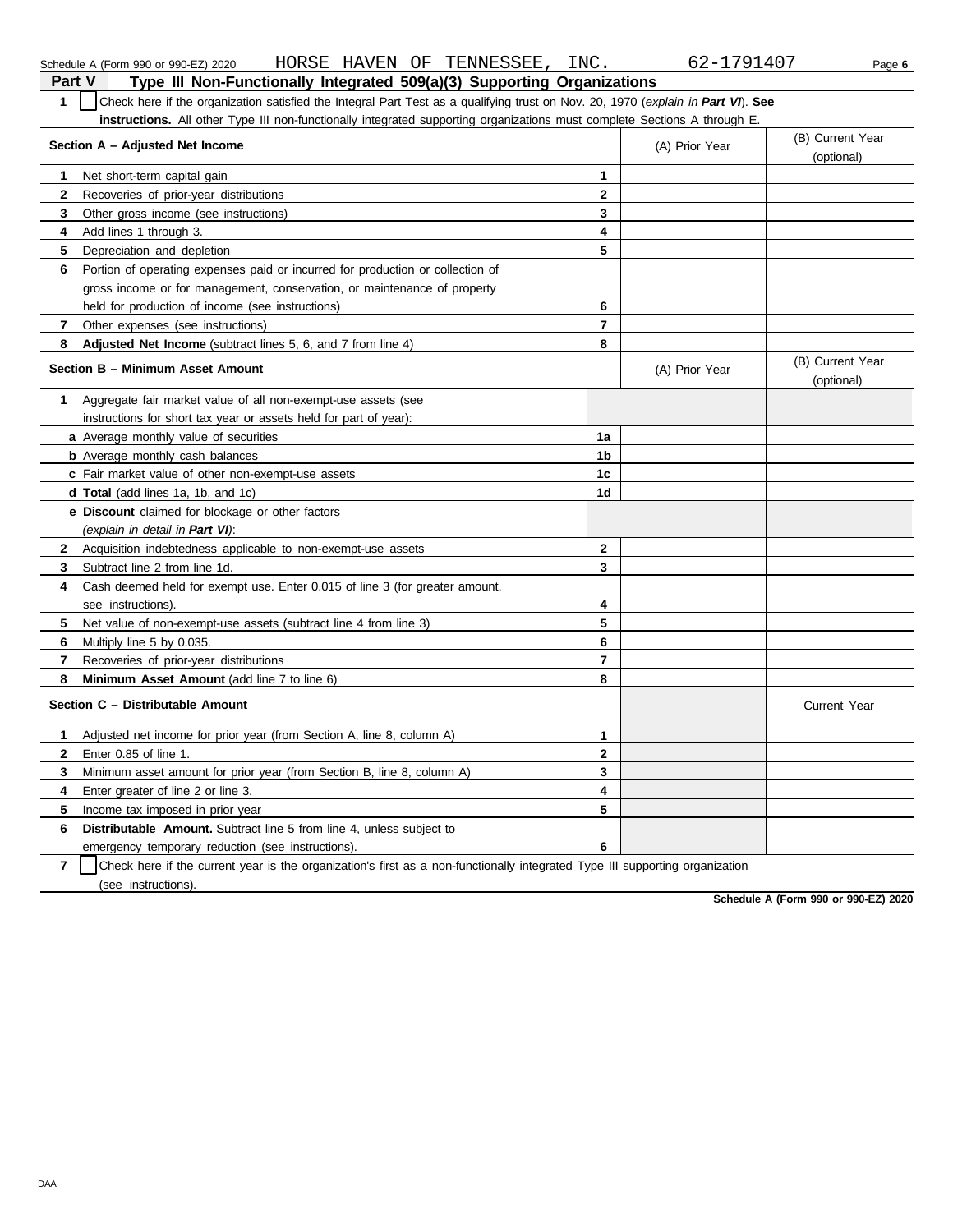|     |  | chedule A (Form 990 or 990-EZ) 2 |  |  |  |
|-----|--|----------------------------------|--|--|--|
| - - |  |                                  |  |  |  |

Schedule A (Form 990 or 990-EZ) 2020 HORSE HAVEN OF TENNESSEE, INC. 62-1791407 Page 7 **Part V Type III Non-Functionally Integrated 509(a)(3) Supporting Organizations** *(continued)*

| Section D - Distributions | <b>Current Year</b>                                                                                                         |                                    |                                               |                                                  |  |  |  |  |  |
|---------------------------|-----------------------------------------------------------------------------------------------------------------------------|------------------------------------|-----------------------------------------------|--------------------------------------------------|--|--|--|--|--|
| 1                         | Amounts paid to supported organizations to accomplish exempt purposes                                                       |                                    |                                               |                                                  |  |  |  |  |  |
| 2                         | Amounts paid to perform activity that directly furthers exempt purposes of supported                                        |                                    |                                               |                                                  |  |  |  |  |  |
|                           | organizations, in excess of income from activity                                                                            |                                    |                                               |                                                  |  |  |  |  |  |
| 3                         | Administrative expenses paid to accomplish exempt purposes of supported organizations                                       |                                    |                                               |                                                  |  |  |  |  |  |
| 4                         | Amounts paid to acquire exempt-use assets                                                                                   |                                    |                                               |                                                  |  |  |  |  |  |
| 5                         | Qualified set-aside amounts (prior IRS approval required—provide details in Part VI)                                        |                                    |                                               |                                                  |  |  |  |  |  |
| 6                         | Other distributions ( <i>describe in Part VI</i> ). See instructions.                                                       |                                    |                                               |                                                  |  |  |  |  |  |
| 7                         | Total annual distributions. Add lines 1 through 6.                                                                          |                                    |                                               |                                                  |  |  |  |  |  |
| 8                         | Distributions to attentive supported organizations to which the organization is responsive                                  |                                    |                                               |                                                  |  |  |  |  |  |
|                           | (provide details in Part VI). See instructions.                                                                             |                                    |                                               |                                                  |  |  |  |  |  |
| 9                         | Distributable amount for 2020 from Section C, line 6                                                                        |                                    |                                               |                                                  |  |  |  |  |  |
| 10                        | Line 8 amount divided by line 9 amount                                                                                      |                                    |                                               |                                                  |  |  |  |  |  |
|                           | <b>Section E - Distribution Allocations (see instructions)</b>                                                              | (i)<br><b>Excess Distributions</b> | (ii)<br><b>Underdistributions</b><br>Pre-2020 | (iii)<br><b>Distributable</b><br>Amount for 2020 |  |  |  |  |  |
| 1                         | Distributable amount for 2020 from Section C, line 6                                                                        |                                    |                                               |                                                  |  |  |  |  |  |
| $\mathbf{2}$              | Underdistributions, if any, for years prior to 2020<br>(reasonable cause required-explain in Part VI). See<br>instructions. |                                    |                                               |                                                  |  |  |  |  |  |
| 3                         | Excess distributions carryover, if any, to 2020                                                                             |                                    |                                               |                                                  |  |  |  |  |  |
|                           |                                                                                                                             |                                    |                                               |                                                  |  |  |  |  |  |
|                           |                                                                                                                             |                                    |                                               |                                                  |  |  |  |  |  |
|                           |                                                                                                                             |                                    |                                               |                                                  |  |  |  |  |  |
|                           |                                                                                                                             |                                    |                                               |                                                  |  |  |  |  |  |
|                           |                                                                                                                             |                                    |                                               |                                                  |  |  |  |  |  |
|                           | f Total of lines 3a through 3e                                                                                              |                                    |                                               |                                                  |  |  |  |  |  |
|                           | <b>g</b> Applied to underdistributions of prior years                                                                       |                                    |                                               |                                                  |  |  |  |  |  |
|                           | h Applied to 2020 distributable amount                                                                                      |                                    |                                               |                                                  |  |  |  |  |  |
|                           | Carryover from 2015 not applied (see instructions)                                                                          |                                    |                                               |                                                  |  |  |  |  |  |
|                           | Remainder. Subtract lines 3g, 3h, and 3i from line 3f.                                                                      |                                    |                                               |                                                  |  |  |  |  |  |
| 4                         | Distributions for 2020 from                                                                                                 |                                    |                                               |                                                  |  |  |  |  |  |
|                           | \$<br>Section D. line 7:                                                                                                    |                                    |                                               |                                                  |  |  |  |  |  |
|                           | a Applied to underdistributions of prior years                                                                              |                                    |                                               |                                                  |  |  |  |  |  |
|                           | <b>b</b> Applied to 2020 distributable amount                                                                               |                                    |                                               |                                                  |  |  |  |  |  |
|                           | c Remainder. Subtract lines 4a and 4b from line 4.                                                                          |                                    |                                               |                                                  |  |  |  |  |  |
|                           | Remaining underdistributions for years prior to 2020, if                                                                    |                                    |                                               |                                                  |  |  |  |  |  |
|                           | any. Subtract lines 3g and 4a from line 2. For result                                                                       |                                    |                                               |                                                  |  |  |  |  |  |
|                           | greater than zero, explain in Part VI. See instructions.                                                                    |                                    |                                               |                                                  |  |  |  |  |  |
| 6                         | Remaining underdistributions for 2020 Subtract lines 3h                                                                     |                                    |                                               |                                                  |  |  |  |  |  |
|                           | and 4b from line 1. For result greater than zero, explain in                                                                |                                    |                                               |                                                  |  |  |  |  |  |
|                           | Part VI. See instructions.                                                                                                  |                                    |                                               |                                                  |  |  |  |  |  |
| 7                         | Excess distributions carryover to 2021. Add lines 3j                                                                        |                                    |                                               |                                                  |  |  |  |  |  |
|                           | and 4c.                                                                                                                     |                                    |                                               |                                                  |  |  |  |  |  |
| 8                         | Breakdown of line 7:                                                                                                        |                                    |                                               |                                                  |  |  |  |  |  |
|                           |                                                                                                                             |                                    |                                               |                                                  |  |  |  |  |  |
|                           |                                                                                                                             |                                    |                                               |                                                  |  |  |  |  |  |
|                           |                                                                                                                             |                                    |                                               |                                                  |  |  |  |  |  |
|                           |                                                                                                                             |                                    |                                               |                                                  |  |  |  |  |  |
|                           |                                                                                                                             |                                    |                                               |                                                  |  |  |  |  |  |

**Schedule A (Form 990 or 990-EZ) 2020**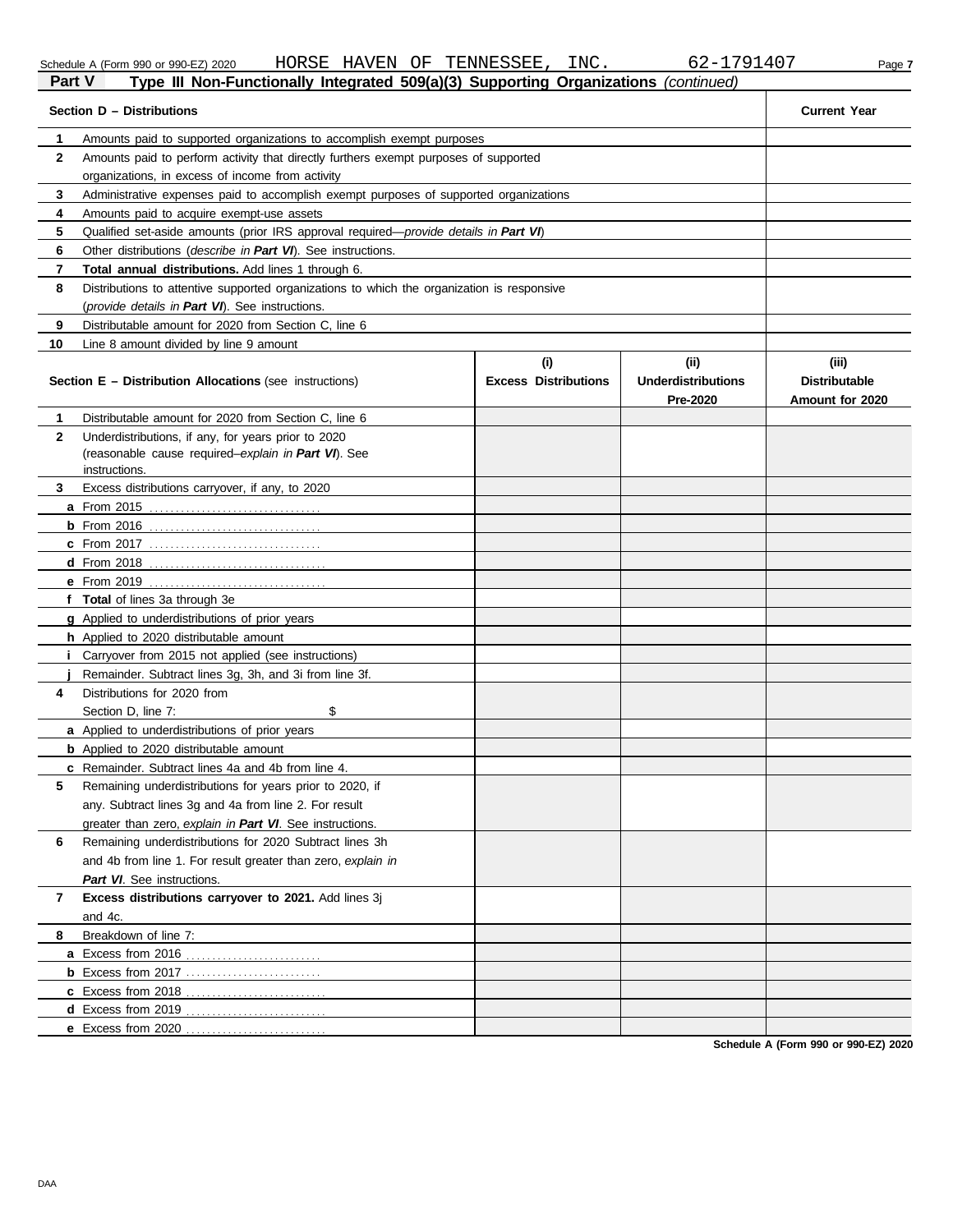| Part VI | Schedule A (Form 990 or 990-EZ) 2020<br>lines 2, 5, and 6. Also complete this part for any additional information. (See instructions.) |  |  | HORSE HAVEN OF TENNESSEE, INC. | 62-1791407<br>Supplemental Information. Provide the explanations required by Part II, line 10; Part II, line 17a or 17b; Part<br>III, line 12; Part IV, Section A, lines 1, 2, 3b, 3c, 4b, 4c, 5a, 6, 9a, 9b, 9c, 11a, 11b, and 11c; Part IV, Section<br>B, lines 1 and 2; Part IV, Section C, line 1; Part IV, Section D, lines 2 and 3; Part IV, Section E, lines 1c, 2a, 2b,<br>3a, and 3b; Part V, line 1; Part V, Section B, line 1e; Part V, Section D, lines 5, 6, and 8; and Part V, Section E, | Page 8 |
|---------|----------------------------------------------------------------------------------------------------------------------------------------|--|--|--------------------------------|---------------------------------------------------------------------------------------------------------------------------------------------------------------------------------------------------------------------------------------------------------------------------------------------------------------------------------------------------------------------------------------------------------------------------------------------------------------------------------------------------------|--------|
|         |                                                                                                                                        |  |  |                                |                                                                                                                                                                                                                                                                                                                                                                                                                                                                                                         |        |
|         |                                                                                                                                        |  |  |                                |                                                                                                                                                                                                                                                                                                                                                                                                                                                                                                         |        |
|         |                                                                                                                                        |  |  |                                |                                                                                                                                                                                                                                                                                                                                                                                                                                                                                                         |        |
|         |                                                                                                                                        |  |  |                                |                                                                                                                                                                                                                                                                                                                                                                                                                                                                                                         |        |
|         |                                                                                                                                        |  |  |                                |                                                                                                                                                                                                                                                                                                                                                                                                                                                                                                         |        |
|         |                                                                                                                                        |  |  |                                |                                                                                                                                                                                                                                                                                                                                                                                                                                                                                                         |        |
|         |                                                                                                                                        |  |  |                                |                                                                                                                                                                                                                                                                                                                                                                                                                                                                                                         |        |
|         |                                                                                                                                        |  |  |                                |                                                                                                                                                                                                                                                                                                                                                                                                                                                                                                         |        |
|         |                                                                                                                                        |  |  |                                |                                                                                                                                                                                                                                                                                                                                                                                                                                                                                                         |        |
|         |                                                                                                                                        |  |  |                                |                                                                                                                                                                                                                                                                                                                                                                                                                                                                                                         |        |
|         |                                                                                                                                        |  |  |                                |                                                                                                                                                                                                                                                                                                                                                                                                                                                                                                         |        |
|         |                                                                                                                                        |  |  |                                |                                                                                                                                                                                                                                                                                                                                                                                                                                                                                                         |        |
|         |                                                                                                                                        |  |  |                                |                                                                                                                                                                                                                                                                                                                                                                                                                                                                                                         |        |
|         |                                                                                                                                        |  |  |                                |                                                                                                                                                                                                                                                                                                                                                                                                                                                                                                         |        |
|         |                                                                                                                                        |  |  |                                |                                                                                                                                                                                                                                                                                                                                                                                                                                                                                                         |        |
|         |                                                                                                                                        |  |  |                                |                                                                                                                                                                                                                                                                                                                                                                                                                                                                                                         |        |
|         |                                                                                                                                        |  |  |                                |                                                                                                                                                                                                                                                                                                                                                                                                                                                                                                         |        |
|         |                                                                                                                                        |  |  |                                |                                                                                                                                                                                                                                                                                                                                                                                                                                                                                                         |        |
|         |                                                                                                                                        |  |  |                                |                                                                                                                                                                                                                                                                                                                                                                                                                                                                                                         |        |
|         |                                                                                                                                        |  |  |                                |                                                                                                                                                                                                                                                                                                                                                                                                                                                                                                         |        |
|         |                                                                                                                                        |  |  |                                |                                                                                                                                                                                                                                                                                                                                                                                                                                                                                                         |        |
|         |                                                                                                                                        |  |  |                                |                                                                                                                                                                                                                                                                                                                                                                                                                                                                                                         |        |
|         |                                                                                                                                        |  |  |                                |                                                                                                                                                                                                                                                                                                                                                                                                                                                                                                         |        |
|         |                                                                                                                                        |  |  |                                |                                                                                                                                                                                                                                                                                                                                                                                                                                                                                                         |        |
|         |                                                                                                                                        |  |  |                                |                                                                                                                                                                                                                                                                                                                                                                                                                                                                                                         |        |
|         |                                                                                                                                        |  |  |                                |                                                                                                                                                                                                                                                                                                                                                                                                                                                                                                         |        |
|         |                                                                                                                                        |  |  |                                |                                                                                                                                                                                                                                                                                                                                                                                                                                                                                                         |        |
|         |                                                                                                                                        |  |  |                                |                                                                                                                                                                                                                                                                                                                                                                                                                                                                                                         |        |
|         |                                                                                                                                        |  |  |                                |                                                                                                                                                                                                                                                                                                                                                                                                                                                                                                         |        |
|         |                                                                                                                                        |  |  |                                |                                                                                                                                                                                                                                                                                                                                                                                                                                                                                                         |        |
|         |                                                                                                                                        |  |  |                                |                                                                                                                                                                                                                                                                                                                                                                                                                                                                                                         |        |
|         |                                                                                                                                        |  |  |                                |                                                                                                                                                                                                                                                                                                                                                                                                                                                                                                         |        |
|         |                                                                                                                                        |  |  |                                |                                                                                                                                                                                                                                                                                                                                                                                                                                                                                                         |        |
|         |                                                                                                                                        |  |  |                                |                                                                                                                                                                                                                                                                                                                                                                                                                                                                                                         |        |
|         |                                                                                                                                        |  |  |                                |                                                                                                                                                                                                                                                                                                                                                                                                                                                                                                         |        |
|         |                                                                                                                                        |  |  |                                |                                                                                                                                                                                                                                                                                                                                                                                                                                                                                                         |        |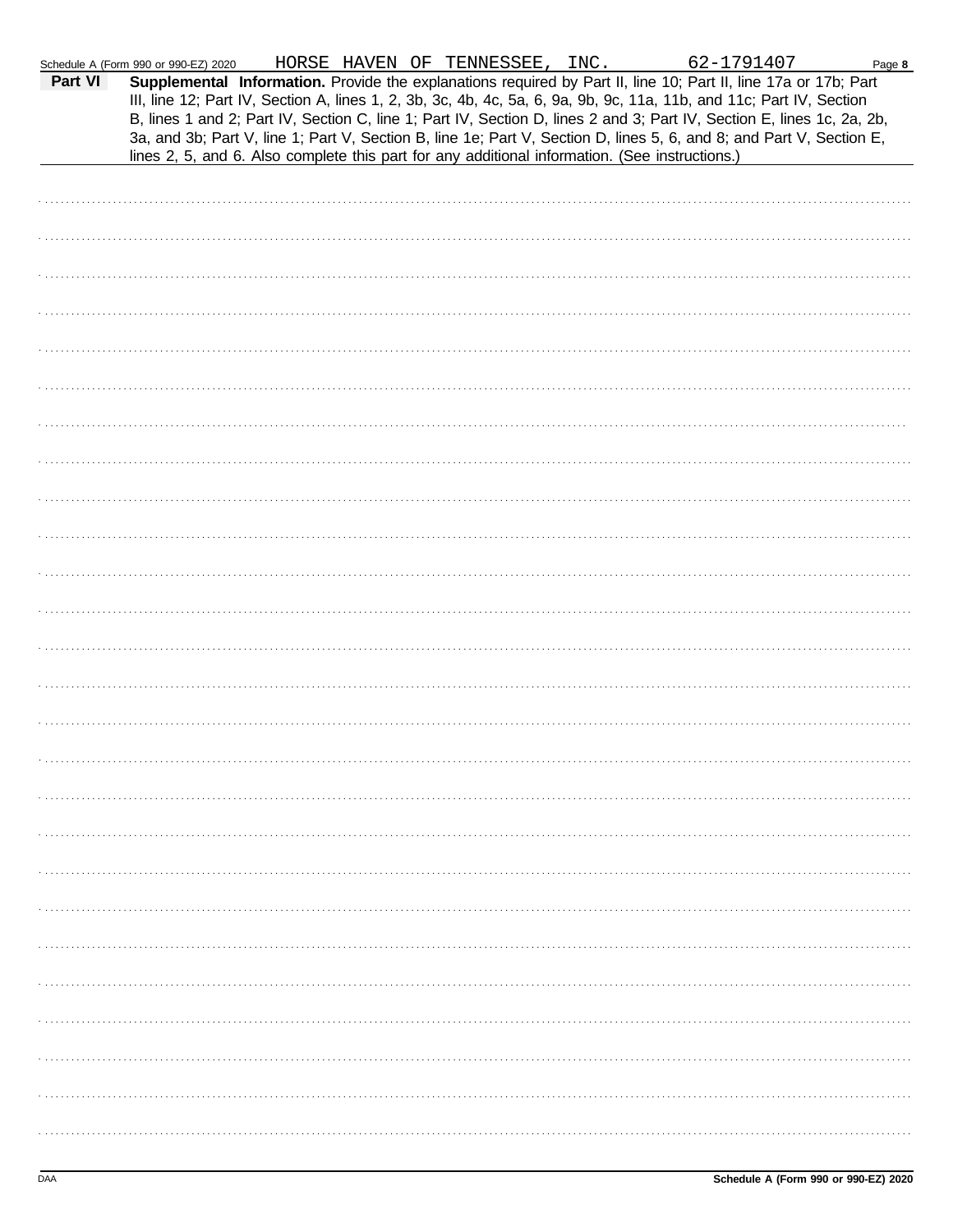| <b>SCHEDULE D</b> |  |
|-------------------|--|
| (Form 990)        |  |

## **SCHEDULE D Supplemental Financial Statements**

**Part IV, line 6, 7, 8, 9, 10, 11a, 11b, 11c, 11d, 11e, 11f, 12a, or 12b.** u **Complete if the organization answered "Yes" on Form 990,**

u **Attach to Form 990.** 

| OMB No. 1545-0047 |  |
|-------------------|--|
| <b>2020</b>       |  |
| Open to Public    |  |
| Inspection        |  |

**Employer identification number**

u **Go to** *www.irs.gov/Form990* **for instructions and the latest information.**

Internal Revenue Service **Name of the organization**

Department of the Treasury

|     | HORSE HAVEN OF TENNESSEE, INC.                                                                                                                                                             |                                                    |                | 62-1791407                      |
|-----|--------------------------------------------------------------------------------------------------------------------------------------------------------------------------------------------|----------------------------------------------------|----------------|---------------------------------|
|     | Organizations Maintaining Donor Advised Funds or Other Similar Funds or Accounts.<br>Part I                                                                                                |                                                    |                |                                 |
|     | Complete if the organization answered "Yes" on Form 990, Part IV, line 6.                                                                                                                  |                                                    |                |                                 |
|     |                                                                                                                                                                                            | (a) Donor advised funds                            |                | (b) Funds and other accounts    |
| 1.  |                                                                                                                                                                                            |                                                    |                |                                 |
| 2   |                                                                                                                                                                                            |                                                    |                |                                 |
| 3   |                                                                                                                                                                                            |                                                    |                |                                 |
| 4   |                                                                                                                                                                                            |                                                    |                |                                 |
| 5   | Did the organization inform all donors and donor advisors in writing that the assets held in donor advised                                                                                 |                                                    |                |                                 |
|     |                                                                                                                                                                                            |                                                    |                | Yes<br>No                       |
| 6   | Did the organization inform all grantees, donors, and donor advisors in writing that grant funds can be used                                                                               |                                                    |                |                                 |
|     | only for charitable purposes and not for the benefit of the donor or donor advisor, or for any other purpose                                                                               |                                                    |                |                                 |
|     | conferring impermissible private benefit?                                                                                                                                                  |                                                    |                | Yes<br>No                       |
|     | Part II<br><b>Conservation Easements.</b>                                                                                                                                                  |                                                    |                |                                 |
|     | Complete if the organization answered "Yes" on Form 990, Part IV, line 7.                                                                                                                  |                                                    |                |                                 |
| 1.  | Purpose(s) of conservation easements held by the organization (check all that apply).                                                                                                      |                                                    |                |                                 |
|     | Preservation of land for public use (for example, recreation or education)                                                                                                                 | Preservation of a historically important land area |                |                                 |
|     | Protection of natural habitat                                                                                                                                                              | Preservation of a certified historic structure     |                |                                 |
|     | Preservation of open space                                                                                                                                                                 |                                                    |                |                                 |
| 2   | Complete lines 2a through 2d if the organization held a qualified conservation contribution in the form of a conservation                                                                  |                                                    |                |                                 |
|     | easement on the last day of the tax year.                                                                                                                                                  |                                                    |                | Held at the End of the Tax Year |
| а   |                                                                                                                                                                                            |                                                    | 2a             |                                 |
| b   |                                                                                                                                                                                            |                                                    | 2b             |                                 |
| c   | Number of conservation easements on a certified historic structure included in (a) [11] Number of conservation easements on a certified historic structure included in (a)                 |                                                    | 2c             |                                 |
|     |                                                                                                                                                                                            |                                                    |                |                                 |
| d   | Number of conservation easements included in (c) acquired after 7/25/06, and not on a                                                                                                      |                                                    | 2d             |                                 |
|     | historic structure listed in the National Register [1, 2003] Martin March 2014 (1, 2014] March 2014 (1, 2014)                                                                              |                                                    |                |                                 |
| 3   | Number of conservation easements modified, transferred, released, extinguished, or terminated by the organization during the                                                               |                                                    |                |                                 |
|     | tax year $\mathbf u$                                                                                                                                                                       |                                                    |                |                                 |
|     | Number of states where property subject to conservation easement is located <b>u</b>                                                                                                       |                                                    |                |                                 |
| 5   | Does the organization have a written policy regarding the periodic monitoring, inspection, handling of                                                                                     |                                                    |                |                                 |
|     |                                                                                                                                                                                            |                                                    |                | Yes<br>No                       |
| 6   | Staff and volunteer hours devoted to monitoring, inspecting, handling of violations, and enforcing conservation easements during the year                                                  |                                                    |                |                                 |
|     | u <sub></sub> .                                                                                                                                                                            |                                                    |                |                                 |
| 7   | Amount of expenses incurred in monitoring, inspecting, handling of violations, and enforcing conservation easements during the year                                                        |                                                    |                |                                 |
|     | $\mathbf{u}$ \$                                                                                                                                                                            |                                                    |                |                                 |
|     | Does each conservation easement reported on line 2(d) above satisfy the requirements of section 170(h)(4)(B)(i)                                                                            |                                                    |                |                                 |
|     |                                                                                                                                                                                            |                                                    |                | Yes<br>No                       |
| 9   | In Part XIII, describe how the organization reports conservation easements in its revenue and expense statement and                                                                        |                                                    |                |                                 |
|     | balance sheet, and include, if applicable, the text of the footnote to the organization's financial statements that describes the<br>organization's accounting for conservation easements. |                                                    |                |                                 |
|     | Organizations Maintaining Collections of Art, Historical Treasures, or Other Similar Assets.<br>Part III                                                                                   |                                                    |                |                                 |
|     | Complete if the organization answered "Yes" on Form 990, Part IV, line 8.                                                                                                                  |                                                    |                |                                 |
|     |                                                                                                                                                                                            |                                                    |                |                                 |
|     | 1a If the organization elected, as permitted under FASB ASC 958, not to report in its revenue statement and balance sheet works                                                            |                                                    |                |                                 |
|     | of art, historical treasures, or other similar assets held for public exhibition, education, or research in furtherance of public                                                          |                                                    |                |                                 |
|     | service, provide in Part XIII the text of the footnote to its financial statements that describes these items.                                                                             |                                                    |                |                                 |
| b   | If the organization elected, as permitted under FASB ASC 958, to report in its revenue statement and balance sheet works of                                                                |                                                    |                |                                 |
|     | art, historical treasures, or other similar assets held for public exhibition, education, or research in furtherance of public service,                                                    |                                                    |                |                                 |
|     | provide the following amounts relating to these items:                                                                                                                                     |                                                    |                |                                 |
|     |                                                                                                                                                                                            |                                                    |                |                                 |
|     |                                                                                                                                                                                            |                                                    |                | $\mathbf{u}$ \$                 |
| 2   | If the organization received or held works of art, historical treasures, or other similar assets for financial gain, provide the                                                           |                                                    |                |                                 |
|     | following amounts required to be reported under FASB ASC 958 relating to these items:                                                                                                      |                                                    |                |                                 |
| а   |                                                                                                                                                                                            |                                                    |                |                                 |
| b   |                                                                                                                                                                                            |                                                    | u <sub>5</sub> |                                 |
| DAA | For Paperwork Reduction Act Notice, see the Instructions for Form 990.                                                                                                                     |                                                    |                | Schedule D (Form 990) 2020      |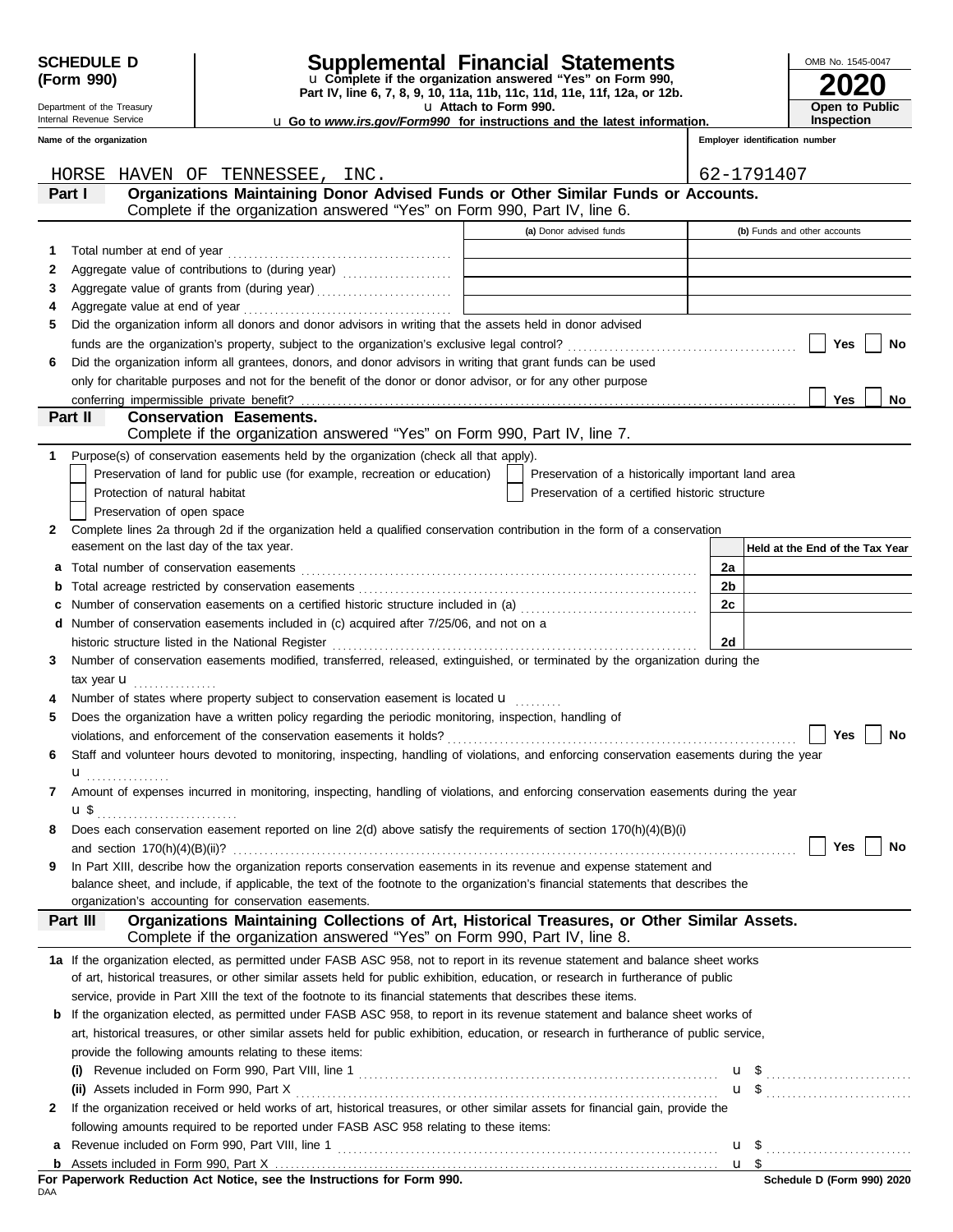|    | Schedule D (Form 990) 2020   HORSE HAVEN OF TENNESSEE ,  INC .                                                                                                                                                                      |                         |                |                          | 62-1791407         |                      |                | Page 2              |
|----|-------------------------------------------------------------------------------------------------------------------------------------------------------------------------------------------------------------------------------------|-------------------------|----------------|--------------------------|--------------------|----------------------|----------------|---------------------|
|    | Organizations Maintaining Collections of Art, Historical Treasures, or Other Similar Assets (continued)<br>Part III                                                                                                                 |                         |                |                          |                    |                      |                |                     |
| 3  | Using the organization's acquisition, accession, and other records, check any of the following that make significant use of its<br>collection items (check all that apply):                                                         |                         |                |                          |                    |                      |                |                     |
| a  | Public exhibition                                                                                                                                                                                                                   | d                       |                | Loan or exchange program |                    |                      |                |                     |
| b  | Scholarly research                                                                                                                                                                                                                  | е                       |                |                          |                    |                      |                |                     |
| c  | Preservation for future generations                                                                                                                                                                                                 |                         |                |                          |                    |                      |                |                     |
| 4  | Provide a description of the organization's collections and explain how they further the organization's exempt purpose in Part                                                                                                      |                         |                |                          |                    |                      |                |                     |
|    | XIII.                                                                                                                                                                                                                               |                         |                |                          |                    |                      |                |                     |
| 5. | During the year, did the organization solicit or receive donations of art, historical treasures, or other similar                                                                                                                   |                         |                |                          |                    |                      |                |                     |
|    |                                                                                                                                                                                                                                     |                         |                |                          |                    |                      | Yes            | No                  |
|    | <b>Escrow and Custodial Arrangements.</b><br><b>Part IV</b>                                                                                                                                                                         |                         |                |                          |                    |                      |                |                     |
|    | Complete if the organization answered "Yes" on Form 990, Part IV, line 9, or reported an amount on Form                                                                                                                             |                         |                |                          |                    |                      |                |                     |
|    | 990, Part X, line 21.<br>1a Is the organization an agent, trustee, custodian or other intermediary for contributions or other assets not                                                                                            |                         |                |                          |                    |                      |                |                     |
|    |                                                                                                                                                                                                                                     |                         |                |                          |                    |                      | Yes            | No                  |
|    | <b>b</b> If "Yes," explain the arrangement in Part XIII and complete the following table:                                                                                                                                           |                         |                |                          |                    |                      |                |                     |
|    |                                                                                                                                                                                                                                     |                         |                |                          |                    |                      | Amount         |                     |
|    | <b>c</b> Beginning balance                                                                                                                                                                                                          |                         |                |                          |                    | 1с                   |                |                     |
|    |                                                                                                                                                                                                                                     |                         |                |                          |                    | 1d                   |                |                     |
|    |                                                                                                                                                                                                                                     |                         |                |                          |                    | 1е                   |                |                     |
|    |                                                                                                                                                                                                                                     |                         |                |                          |                    | 1f                   |                |                     |
|    | Ending balance <b>constructs</b> and constructs and constructs and constructs and constructs and constructs and constructs and constructs and constructs and constructs and constructs and constructs and constructs and constructs |                         |                |                          |                    |                      | Yes            | No                  |
|    |                                                                                                                                                                                                                                     |                         |                |                          |                    |                      |                |                     |
|    | <b>Endowment Funds.</b><br>Part V                                                                                                                                                                                                   |                         |                |                          |                    |                      |                |                     |
|    | Complete if the organization answered "Yes" on Form 990, Part IV, line 10.                                                                                                                                                          |                         |                |                          |                    |                      |                |                     |
|    |                                                                                                                                                                                                                                     | (a) Current year        | (b) Prior year |                          | (c) Two years back | (d) Three years back |                | (e) Four years back |
|    |                                                                                                                                                                                                                                     |                         |                |                          |                    |                      |                |                     |
|    | 1a Beginning of year balance                                                                                                                                                                                                        |                         |                |                          |                    |                      |                |                     |
|    | <b>b</b> Contributions <b>contributions</b>                                                                                                                                                                                         |                         |                |                          |                    |                      |                |                     |
|    | c Net investment earnings, gains, and                                                                                                                                                                                               |                         |                |                          |                    |                      |                |                     |
|    |                                                                                                                                                                                                                                     |                         |                |                          |                    |                      |                |                     |
|    | d Grants or scholarships                                                                                                                                                                                                            |                         |                |                          |                    |                      |                |                     |
|    | e Other expenditures for facilities and                                                                                                                                                                                             |                         |                |                          |                    |                      |                |                     |
|    |                                                                                                                                                                                                                                     |                         |                |                          |                    |                      |                |                     |
|    | f Administrative expenses                                                                                                                                                                                                           |                         |                |                          |                    |                      |                |                     |
|    |                                                                                                                                                                                                                                     |                         |                |                          |                    |                      |                |                     |
| 2  | Provide the estimated percentage of the current year end balance (line 1g, column (a)) held as:                                                                                                                                     |                         |                |                          |                    |                      |                |                     |
|    | a Board designated or quasi-endowment u                                                                                                                                                                                             |                         |                |                          |                    |                      |                |                     |
|    | <b>b</b> Permanent endowment <b>u</b> %                                                                                                                                                                                             |                         |                |                          |                    |                      |                |                     |
|    | c Term endowment <b>u</b> %                                                                                                                                                                                                         |                         |                |                          |                    |                      |                |                     |
|    | The percentages on lines 2a, 2b, and 2c should equal 100%.                                                                                                                                                                          |                         |                |                          |                    |                      |                |                     |
|    | 3a Are there endowment funds not in the possession of the organization that are held and administered for the                                                                                                                       |                         |                |                          |                    |                      |                |                     |
|    | organization by:                                                                                                                                                                                                                    |                         |                |                          |                    |                      |                | Yes<br>No.          |
|    |                                                                                                                                                                                                                                     |                         |                |                          |                    |                      | 3a(i)          |                     |
|    |                                                                                                                                                                                                                                     |                         |                |                          |                    |                      | 3a(ii)         |                     |
|    |                                                                                                                                                                                                                                     |                         |                |                          |                    |                      | 3b             |                     |
|    | Describe in Part XIII the intended uses of the organization's endowment funds.                                                                                                                                                      |                         |                |                          |                    |                      |                |                     |
|    | Land, Buildings, and Equipment.<br>Part VI                                                                                                                                                                                          |                         |                |                          |                    |                      |                |                     |
|    | Complete if the organization answered "Yes" on Form 990, Part IV, line 11a. See Form 990, Part X, line 10.                                                                                                                          |                         |                |                          |                    |                      |                |                     |
|    | Description of property                                                                                                                                                                                                             | (a) Cost or other basis |                | (b) Cost or other basis  | (c) Accumulated    |                      | (d) Book value |                     |
|    |                                                                                                                                                                                                                                     | (investment)            |                | (other)                  | depreciation       |                      |                |                     |
|    |                                                                                                                                                                                                                                     |                         |                |                          |                    |                      |                |                     |
|    |                                                                                                                                                                                                                                     |                         |                | 21,565                   |                    | 9,654                |                | 11,911              |
|    | c Leasehold improvements                                                                                                                                                                                                            |                         |                | 24,452                   |                    | 14,400               |                | 10,052              |
|    |                                                                                                                                                                                                                                     |                         |                | 106,071                  |                    | 82,249               |                | 23,822              |
|    |                                                                                                                                                                                                                                     |                         |                |                          |                    |                      |                |                     |
|    | Total. Add lines 1a through 1e. (Column (d) must equal Form 990, Part X, column (B), line 10c.)                                                                                                                                     |                         |                |                          |                    | u                    |                | 45,785              |

**Schedule D (Form 990) 2020**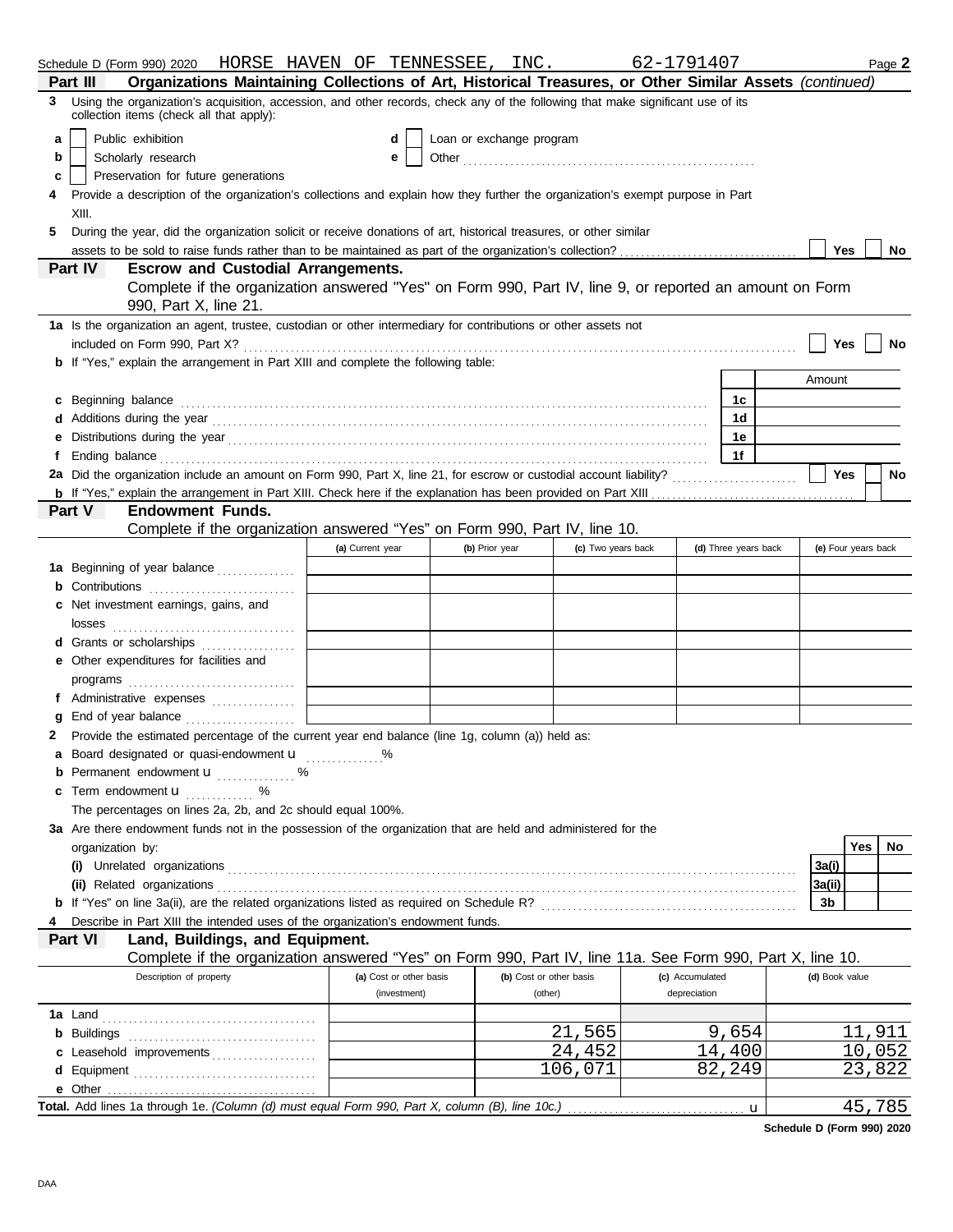| Schedule D (Form 990) 2020 | HORSE HAVEN OF TENNESSEE,                                                                                                                            | INC.           | 62-1791407                       | Page 3         |
|----------------------------|------------------------------------------------------------------------------------------------------------------------------------------------------|----------------|----------------------------------|----------------|
| <b>Part VII</b>            | <b>Investments - Other Securities.</b>                                                                                                               |                |                                  |                |
|                            | Complete if the organization answered "Yes" on Form 990, Part IV, line 11b. See Form 990, Part X, line 12.                                           |                |                                  |                |
|                            | (a) Description of security or category                                                                                                              | (b) Book value | (c) Method of valuation:         |                |
|                            | (including name of security)                                                                                                                         |                | Cost or end-of-year market value |                |
|                            |                                                                                                                                                      |                |                                  |                |
|                            |                                                                                                                                                      |                |                                  |                |
| $(3)$ Other                |                                                                                                                                                      |                |                                  |                |
| (A)                        |                                                                                                                                                      |                |                                  |                |
| (B)                        |                                                                                                                                                      |                |                                  |                |
| (C)                        |                                                                                                                                                      |                |                                  |                |
| (D)                        |                                                                                                                                                      |                |                                  |                |
| (E)                        |                                                                                                                                                      |                |                                  |                |
| (F)                        |                                                                                                                                                      |                |                                  |                |
|                            |                                                                                                                                                      |                |                                  |                |
| (G)                        |                                                                                                                                                      |                |                                  |                |
| (H)                        |                                                                                                                                                      |                |                                  |                |
|                            | Total. (Column (b) must equal Form 990, Part X, col. (B) line 12.)<br>u                                                                              |                |                                  |                |
| Part VIII                  | Investments - Program Related.                                                                                                                       |                |                                  |                |
|                            | Complete if the organization answered "Yes" on Form 990, Part IV, line 11c. See Form 990, Part X, line 13.                                           |                |                                  |                |
|                            | (a) Description of investment                                                                                                                        | (b) Book value | (c) Method of valuation:         |                |
|                            |                                                                                                                                                      |                | Cost or end-of-year market value |                |
| (1)                        |                                                                                                                                                      |                |                                  |                |
| (2)                        |                                                                                                                                                      |                |                                  |                |
| (3)                        |                                                                                                                                                      |                |                                  |                |
| (4)                        |                                                                                                                                                      |                |                                  |                |
| (5)                        |                                                                                                                                                      |                |                                  |                |
| (6)                        |                                                                                                                                                      |                |                                  |                |
| (7)                        |                                                                                                                                                      |                |                                  |                |
| (8)                        |                                                                                                                                                      |                |                                  |                |
| (9)                        |                                                                                                                                                      |                |                                  |                |
|                            | Total. (Column (b) must equal Form 990, Part X, col. (B) line 13.) $\ldots \ldots \mathbf{u}$                                                        |                |                                  |                |
| Part IX                    | <b>Other Assets.</b>                                                                                                                                 |                |                                  |                |
|                            | Complete if the organization answered "Yes" on Form 990, Part IV, line 11d. See Form 990, Part X, line 15.                                           |                |                                  |                |
|                            | (a) Description                                                                                                                                      |                |                                  | (b) Book value |
|                            |                                                                                                                                                      |                |                                  |                |
| (1)                        |                                                                                                                                                      |                |                                  |                |
| (2)                        |                                                                                                                                                      |                |                                  |                |
| (3)                        |                                                                                                                                                      |                |                                  |                |
| (4)                        |                                                                                                                                                      |                |                                  |                |
| (5)                        |                                                                                                                                                      |                |                                  |                |
| (6)                        |                                                                                                                                                      |                |                                  |                |
| (7)                        |                                                                                                                                                      |                |                                  |                |
| (8)                        |                                                                                                                                                      |                |                                  |                |
| (9)                        |                                                                                                                                                      |                |                                  |                |
|                            |                                                                                                                                                      |                | .u                               |                |
| Part X                     | Other Liabilities.                                                                                                                                   |                |                                  |                |
|                            | Complete if the organization answered "Yes" on Form 990, Part IV, line 11e or 11f. See Form 990, Part X,                                             |                |                                  |                |
|                            | line $25$ .                                                                                                                                          |                |                                  |                |
| 1.                         | (a) Description of liability                                                                                                                         |                |                                  | (b) Book value |
| (1)                        | Federal income taxes                                                                                                                                 |                |                                  |                |
| (2)                        |                                                                                                                                                      |                |                                  |                |
| (3)                        |                                                                                                                                                      |                |                                  |                |
| (4)                        |                                                                                                                                                      |                |                                  |                |
|                            |                                                                                                                                                      |                |                                  |                |
| (5)                        |                                                                                                                                                      |                |                                  |                |
| (6)                        |                                                                                                                                                      |                |                                  |                |
| (7)                        |                                                                                                                                                      |                |                                  |                |
| (8)                        |                                                                                                                                                      |                |                                  |                |
| (9)                        |                                                                                                                                                      |                |                                  |                |
|                            | Total. (Column (b) must equal Form 990, Part X, col. (B) line 25.)                                                                                   |                | u                                |                |
|                            | 2. Liability for uncertain tax positions. In Part XIII, provide the text of the footnote to the organization's financial statements that reports the |                |                                  |                |
|                            | organization's liability for uncertain tax positions under FASB ASC 740. Check here if the text of the footnote has been provided in Part XIII       |                |                                  |                |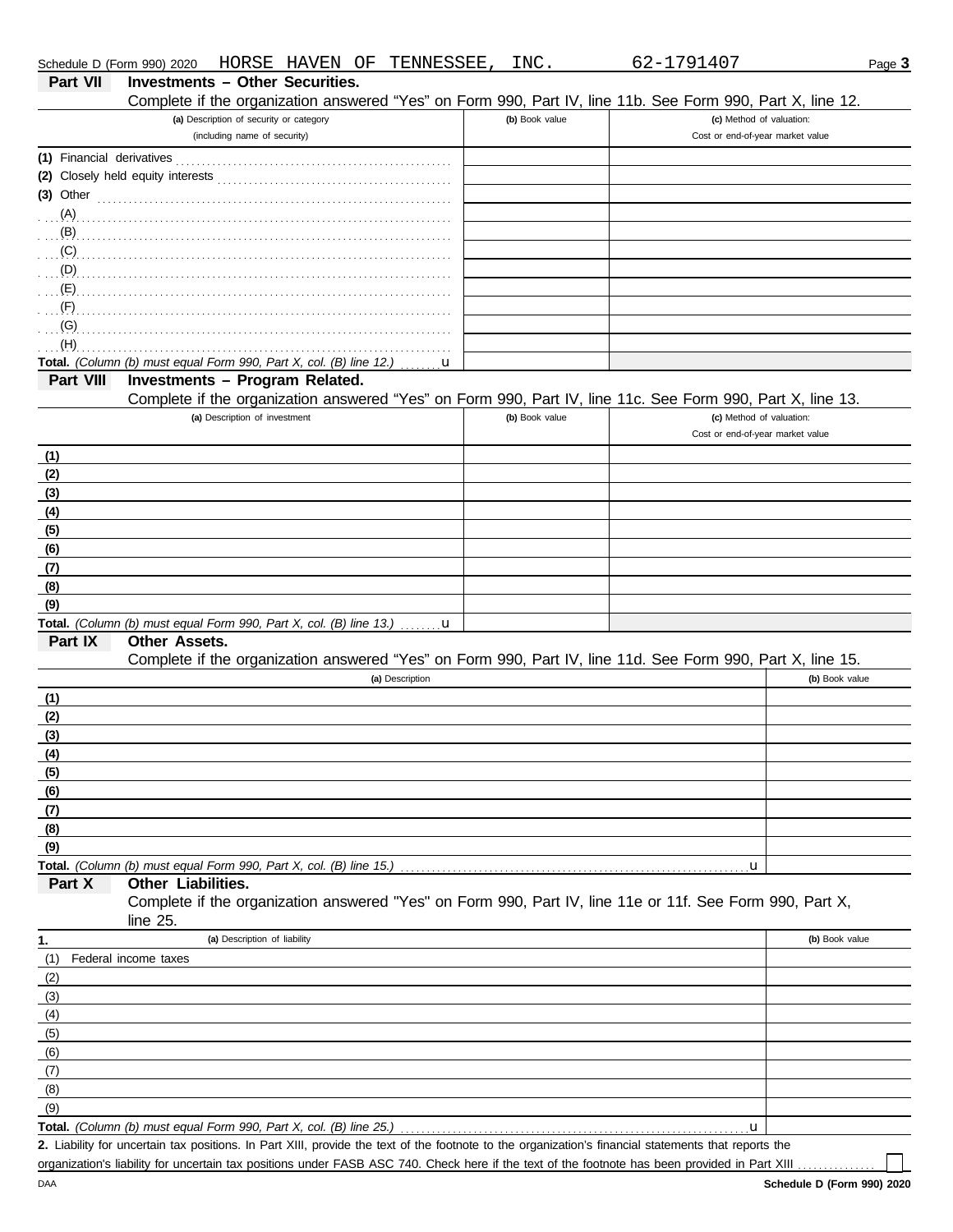|    | Schedule D (Form 990) 2020 HORSE HAVEN OF TENNESSEE, INC.                                                                                                                                                                      |                | 62-1791407 |              | Page 4 |
|----|--------------------------------------------------------------------------------------------------------------------------------------------------------------------------------------------------------------------------------|----------------|------------|--------------|--------|
|    | Reconciliation of Revenue per Audited Financial Statements With Revenue per Return.<br>Part XI                                                                                                                                 |                |            |              |        |
|    | Complete if the organization answered "Yes" on Form 990, Part IV, line 12a.                                                                                                                                                    |                |            |              |        |
| 1. |                                                                                                                                                                                                                                |                |            | $\mathbf{1}$ |        |
| 2  | Amounts included on line 1 but not on Form 990, Part VIII, line 12:                                                                                                                                                            |                |            |              |        |
| а  |                                                                                                                                                                                                                                | 2a             |            |              |        |
| b  |                                                                                                                                                                                                                                | 2 <sub>b</sub> |            |              |        |
| c  |                                                                                                                                                                                                                                | 2c             |            |              |        |
| d  |                                                                                                                                                                                                                                | 2d             |            |              |        |
| е  | Add lines 2a through 2d [11] Add [12] Add [12] Add lines 2a through 2d [12] Add lines 2a through 2d [12] Add [12] Add [12] Add [12] Add [12] Add [12] Add [12] Add [12] Add [12] Add [12] Add [12] Add [12] Add [12] Add [12]  |                |            | 2e           |        |
| З  |                                                                                                                                                                                                                                |                |            | 3            |        |
| 4  | Amounts included on Form 990, Part VIII, line 12, but not on line 1:                                                                                                                                                           |                |            |              |        |
| а  | Investment expenses not included on Form 990, Part VIII, line 7b [                                                                                                                                                             | 4a             |            |              |        |
| b  |                                                                                                                                                                                                                                | 4b             |            |              |        |
| c  | Add lines 4a and 4b                                                                                                                                                                                                            |                |            | 4c           |        |
| 5  |                                                                                                                                                                                                                                |                |            | 5            |        |
|    | Reconciliation of Expenses per Audited Financial Statements With Expenses per Return.<br>Part XII                                                                                                                              |                |            |              |        |
|    | Complete if the organization answered "Yes" on Form 990, Part IV, line 12a.                                                                                                                                                    |                |            |              |        |
| 1  |                                                                                                                                                                                                                                |                |            | $\mathbf{1}$ |        |
| 2  | Amounts included on line 1 but not on Form 990, Part IX, line 25:                                                                                                                                                              |                |            |              |        |
| a  |                                                                                                                                                                                                                                | 2a             |            |              |        |
| b  |                                                                                                                                                                                                                                | 2 <sub>b</sub> |            |              |        |
| c  |                                                                                                                                                                                                                                | 2c             |            |              |        |
| d  |                                                                                                                                                                                                                                | 2d             |            |              |        |
| е  | Add lines 2a through 2d [11] Add [12] Add lines 2a through 2d [12] Add lines 2a through 2d [12] Add lines 2a through 2d [12] Additional Additional Additional Additional Additional Additional Additional Additional Additiona |                |            | 2e           |        |
| З  |                                                                                                                                                                                                                                |                |            | 3            |        |
| 4  | Amounts included on Form 990, Part IX, line 25, but not on line 1:                                                                                                                                                             |                |            |              |        |
| а  | Investment expenses not included on Form 990, Part VIII, line 7b [100] [100] [100] [100] [100] [100] [100] [100] [100] [100] [100] [100] [100] [100] [100] [100] [100] [100] [100] [100] [100] [100] [100] [100] [100] [100] [ | 4a             |            |              |        |
| b  |                                                                                                                                                                                                                                | 4 <sub>b</sub> |            |              |        |
| c  | Add lines 4a and 4b                                                                                                                                                                                                            |                |            | 4c           |        |
| 5  |                                                                                                                                                                                                                                |                |            | 5            |        |
|    | Part XIII Supplemental Information.                                                                                                                                                                                            |                |            |              |        |
|    | Provide the descriptions required for Part II, lines 3, 5, and 9; Part III, lines 1a and 4; Part IV, lines 1b and 2b; Part V, line 4; Part X, line                                                                             |                |            |              |        |
|    | 2; Part XI, lines 2d and 4b; and Part XII, lines 2d and 4b. Also complete this part to provide any additional information.                                                                                                     |                |            |              |        |
|    |                                                                                                                                                                                                                                |                |            |              |        |
|    |                                                                                                                                                                                                                                |                |            |              |        |
|    |                                                                                                                                                                                                                                |                |            |              |        |
|    |                                                                                                                                                                                                                                |                |            |              |        |
|    |                                                                                                                                                                                                                                |                |            |              |        |
|    |                                                                                                                                                                                                                                |                |            |              |        |
|    |                                                                                                                                                                                                                                |                |            |              |        |
|    |                                                                                                                                                                                                                                |                |            |              |        |
|    |                                                                                                                                                                                                                                |                |            |              |        |
|    |                                                                                                                                                                                                                                |                |            |              |        |
|    |                                                                                                                                                                                                                                |                |            |              |        |
|    |                                                                                                                                                                                                                                |                |            |              |        |
|    |                                                                                                                                                                                                                                |                |            |              |        |
|    |                                                                                                                                                                                                                                |                |            |              |        |
|    |                                                                                                                                                                                                                                |                |            |              |        |
|    |                                                                                                                                                                                                                                |                |            |              |        |
|    |                                                                                                                                                                                                                                |                |            |              |        |
|    |                                                                                                                                                                                                                                |                |            |              |        |
|    |                                                                                                                                                                                                                                |                |            |              |        |
|    |                                                                                                                                                                                                                                |                |            |              |        |
|    |                                                                                                                                                                                                                                |                |            |              |        |
|    |                                                                                                                                                                                                                                |                |            |              |        |
|    |                                                                                                                                                                                                                                |                |            |              |        |
|    |                                                                                                                                                                                                                                |                |            |              |        |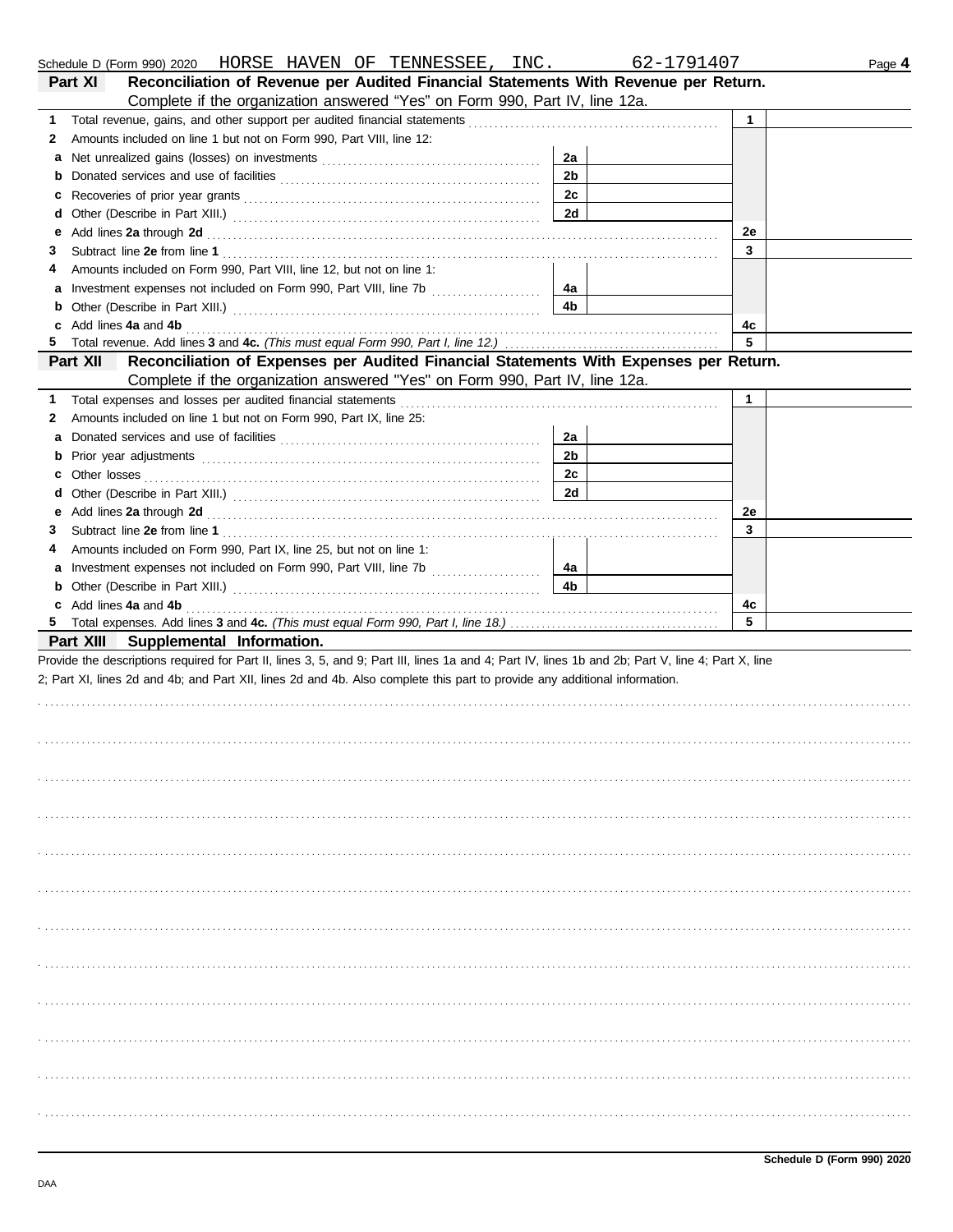|                                                |  | Schedule D (Form 990) 2020 HORSE HAVEN OF TENNESSEE, INC. | 62-1791407 | Page 5 |
|------------------------------------------------|--|-----------------------------------------------------------|------------|--------|
| Part XIII Supplemental Information (continued) |  |                                                           |            |        |
|                                                |  |                                                           |            |        |
|                                                |  |                                                           |            |        |
|                                                |  |                                                           |            |        |
|                                                |  |                                                           |            |        |
|                                                |  |                                                           |            |        |
|                                                |  |                                                           |            |        |
|                                                |  |                                                           |            |        |
|                                                |  |                                                           |            |        |
|                                                |  |                                                           |            |        |
|                                                |  |                                                           |            |        |
|                                                |  |                                                           |            |        |
|                                                |  |                                                           |            |        |
|                                                |  |                                                           |            |        |
|                                                |  |                                                           |            |        |
|                                                |  |                                                           |            |        |
|                                                |  |                                                           |            |        |
|                                                |  |                                                           |            |        |
|                                                |  |                                                           |            |        |
|                                                |  |                                                           |            |        |
|                                                |  |                                                           |            |        |
|                                                |  |                                                           |            |        |
|                                                |  |                                                           |            |        |
|                                                |  |                                                           |            |        |
|                                                |  |                                                           |            |        |
|                                                |  |                                                           |            |        |
|                                                |  |                                                           |            |        |
|                                                |  |                                                           |            |        |
|                                                |  |                                                           |            |        |
|                                                |  |                                                           |            |        |
|                                                |  |                                                           |            |        |
|                                                |  |                                                           |            |        |
|                                                |  |                                                           |            |        |
|                                                |  |                                                           |            |        |
|                                                |  |                                                           |            |        |
|                                                |  |                                                           |            |        |
|                                                |  |                                                           |            |        |
|                                                |  |                                                           |            |        |
|                                                |  |                                                           |            |        |
|                                                |  |                                                           |            |        |
|                                                |  |                                                           |            |        |
|                                                |  |                                                           |            |        |
|                                                |  |                                                           |            |        |
|                                                |  |                                                           |            |        |
|                                                |  |                                                           |            |        |
|                                                |  |                                                           |            |        |
|                                                |  |                                                           |            |        |
|                                                |  |                                                           |            |        |
|                                                |  |                                                           |            |        |
|                                                |  |                                                           |            |        |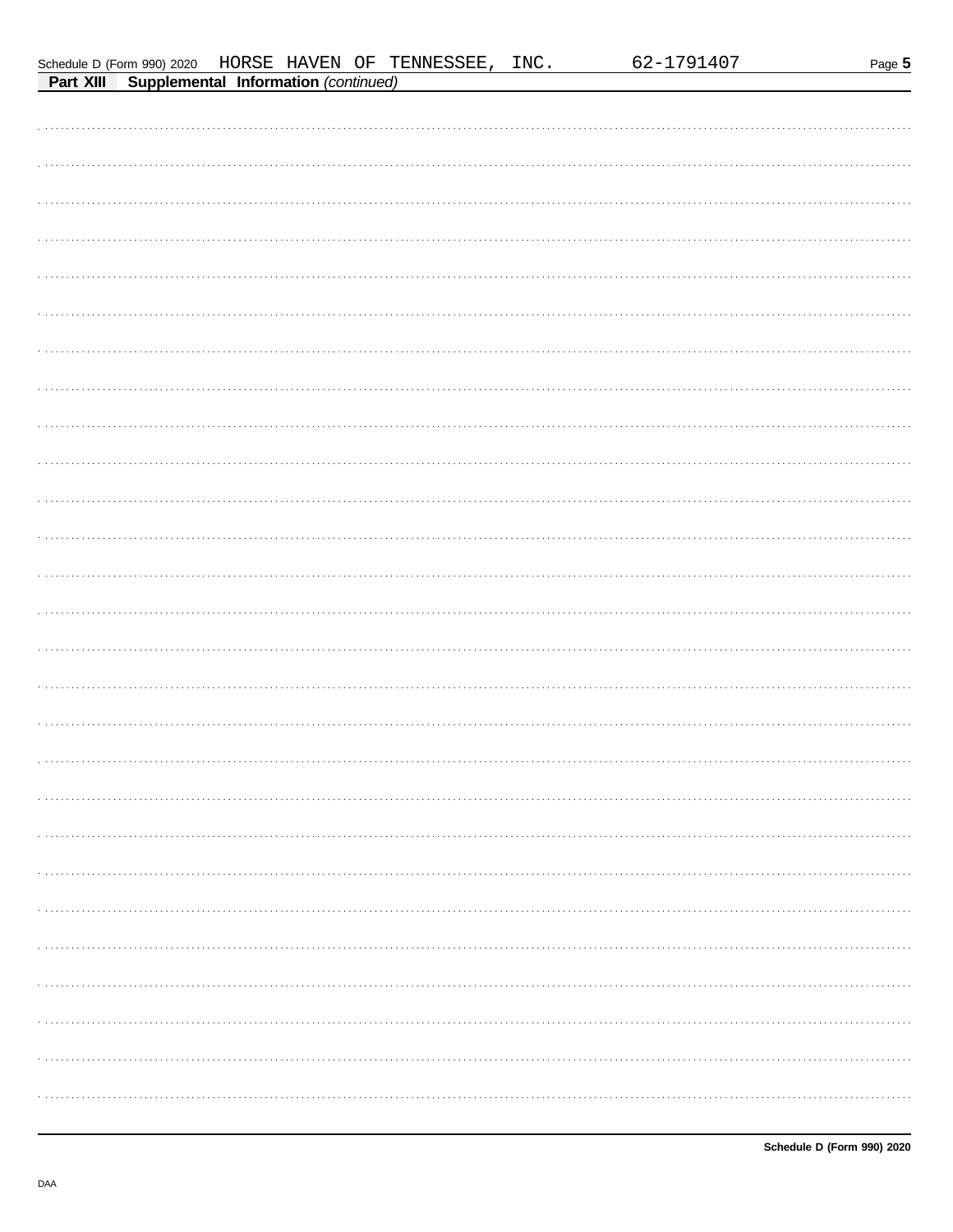| <b>SCHEDULE G</b>                                      | Supplemental Information Regarding Fundraising or Gaming Activities                                                                                                                                                                      |                                        |                       |                          |                                                                                 |                                              | OMB No. 1545-0047                |
|--------------------------------------------------------|------------------------------------------------------------------------------------------------------------------------------------------------------------------------------------------------------------------------------------------|----------------------------------------|-----------------------|--------------------------|---------------------------------------------------------------------------------|----------------------------------------------|----------------------------------|
| (Form 990 or 990-EZ)                                   | Complete if the organization answered "Yes" on Form 990, Part IV, line 17, 18, or 19, or if the                                                                                                                                          |                                        |                       |                          | organization entered more than \$15,000 on Form 990-EZ, line 6a.                |                                              |                                  |
| Department of the Treasury<br>Internal Revenue Service |                                                                                                                                                                                                                                          | LI Attach to Form 990 or Form 990-EZ.  |                       |                          | <b>u</b> Go to www.irs.gov/Form990 for instructions and the latest information. |                                              | Open to Public<br>Inspection     |
| Name of the organization                               | HORSE HAVEN OF TENNESSEE, INC.                                                                                                                                                                                                           |                                        |                       |                          |                                                                                 | Employer identification number<br>62-1791407 |                                  |
| Part I                                                 | Fundraising Activities. Complete if the organization answered "Yes" on Form 990, Part IV, line 17.                                                                                                                                       |                                        |                       |                          |                                                                                 |                                              |                                  |
|                                                        | Form 990-EZ filers are not required to complete this part.                                                                                                                                                                               |                                        |                       |                          |                                                                                 |                                              |                                  |
| 1<br>Mail solicitations                                | Indicate whether the organization raised funds through any of the following activities. Check all that apply.                                                                                                                            |                                        |                       |                          |                                                                                 |                                              |                                  |
| a<br>Internet and email solicitations<br>b             | f                                                                                                                                                                                                                                        | e<br>Solicitation of government grants |                       |                          | Solicitation of non-government grants                                           |                                              |                                  |
| Phone solicitations<br>c                               |                                                                                                                                                                                                                                          | Special fundraising events<br>a        |                       |                          |                                                                                 |                                              |                                  |
| In-person solicitations<br>d                           |                                                                                                                                                                                                                                          |                                        |                       |                          |                                                                                 |                                              |                                  |
|                                                        | 2a Did the organization have a written or oral agreement with any individual (including officers, directors, trustees,<br>or key employees listed in Form 990, Part VII) or entity in connection with professional fundraising services? |                                        |                       |                          |                                                                                 |                                              | No<br>Yes                        |
|                                                        | b If "Yes," list the 10 highest paid individuals or entities (fundraisers) pursuant to agreements under which the fundraiser is to be<br>compensated at least \$5,000 by the organization.                                               |                                        |                       |                          |                                                                                 |                                              |                                  |
|                                                        |                                                                                                                                                                                                                                          |                                        | (iii) Did fund-       | raiser have              |                                                                                 | (v) Amount paid to                           | (vi) Amount paid to              |
|                                                        | (i) Name and address of individual<br>or entity (fundraiser)                                                                                                                                                                             | (ii) Activity                          |                       | custody or<br>control of | (iv) Gross receipts<br>from activity                                            | (or retained by)<br>fundraiser listed in     | (or retained by)<br>organization |
|                                                        |                                                                                                                                                                                                                                          |                                        | contributions?<br>Yes | No                       |                                                                                 | col. (i)                                     |                                  |
| 1                                                      |                                                                                                                                                                                                                                          |                                        |                       |                          |                                                                                 |                                              |                                  |
| $\mathbf{2}$                                           |                                                                                                                                                                                                                                          |                                        |                       |                          |                                                                                 |                                              |                                  |
|                                                        |                                                                                                                                                                                                                                          |                                        |                       |                          |                                                                                 |                                              |                                  |
| 3                                                      |                                                                                                                                                                                                                                          |                                        |                       |                          |                                                                                 |                                              |                                  |
|                                                        |                                                                                                                                                                                                                                          |                                        |                       |                          |                                                                                 |                                              |                                  |
| 4                                                      |                                                                                                                                                                                                                                          |                                        |                       |                          |                                                                                 |                                              |                                  |
|                                                        |                                                                                                                                                                                                                                          |                                        |                       |                          |                                                                                 |                                              |                                  |
| 5                                                      |                                                                                                                                                                                                                                          |                                        |                       |                          |                                                                                 |                                              |                                  |
|                                                        |                                                                                                                                                                                                                                          |                                        |                       |                          |                                                                                 |                                              |                                  |
| 6                                                      |                                                                                                                                                                                                                                          |                                        |                       |                          |                                                                                 |                                              |                                  |
|                                                        |                                                                                                                                                                                                                                          |                                        |                       |                          |                                                                                 |                                              |                                  |
| 7                                                      |                                                                                                                                                                                                                                          |                                        |                       |                          |                                                                                 |                                              |                                  |
|                                                        |                                                                                                                                                                                                                                          |                                        |                       |                          |                                                                                 |                                              |                                  |
| 8                                                      |                                                                                                                                                                                                                                          |                                        |                       |                          |                                                                                 |                                              |                                  |
|                                                        |                                                                                                                                                                                                                                          |                                        |                       |                          |                                                                                 |                                              |                                  |
| 9                                                      |                                                                                                                                                                                                                                          |                                        |                       |                          |                                                                                 |                                              |                                  |
|                                                        |                                                                                                                                                                                                                                          |                                        |                       |                          |                                                                                 |                                              |                                  |
| 10                                                     |                                                                                                                                                                                                                                          |                                        |                       |                          |                                                                                 |                                              |                                  |
|                                                        |                                                                                                                                                                                                                                          |                                        |                       |                          |                                                                                 |                                              |                                  |
| Total                                                  |                                                                                                                                                                                                                                          |                                        |                       |                          |                                                                                 |                                              |                                  |
| 3<br>registration or licensing.                        | List all states in which the organization is registered or licensed to solicit contributions or has been notified it is exempt from                                                                                                      |                                        |                       |                          |                                                                                 |                                              |                                  |
|                                                        |                                                                                                                                                                                                                                          |                                        |                       |                          |                                                                                 |                                              |                                  |
|                                                        |                                                                                                                                                                                                                                          |                                        |                       |                          |                                                                                 |                                              |                                  |
|                                                        |                                                                                                                                                                                                                                          |                                        |                       |                          |                                                                                 |                                              |                                  |
|                                                        |                                                                                                                                                                                                                                          |                                        |                       |                          |                                                                                 |                                              |                                  |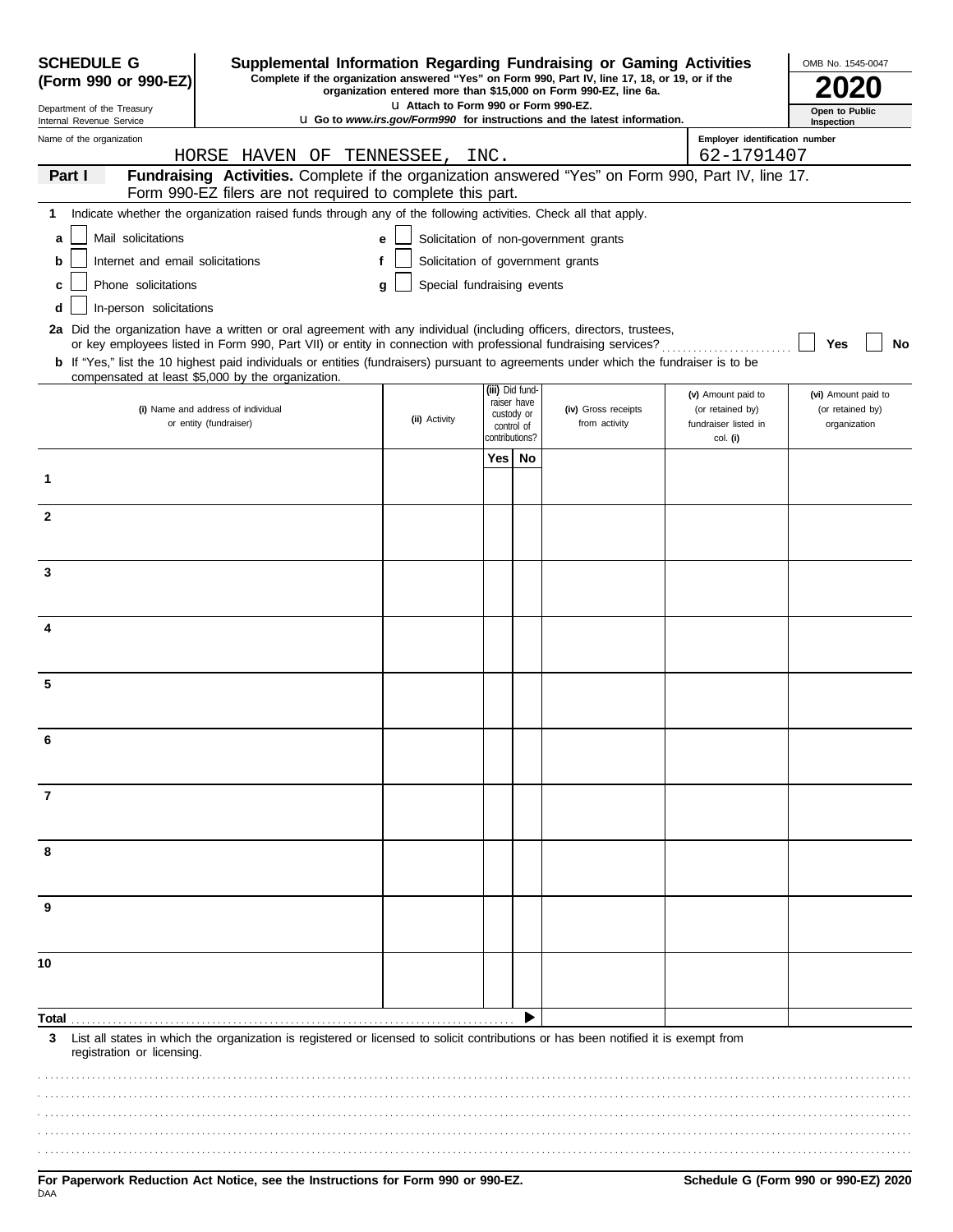Schedule G (Form 990 or 990-EZ) 2020 HORSE HAVEN OF TENNESSEE, INC. 62-1791407 Page 2

**Part II Fundraising Events.** Complete if the organization answered "Yes" on Form 990, Part IV, line 18, or reported more gross receipts greater than \$5,000. than \$15,000 of fundraising event contributions and gross income on Form 990-EZ, lines 1 and 6b. List events with

|          |          |                                                                          | (a) Event #1                      |        | (b) Event #2                                     |       | (c) Other events                                                                                         |                                                     |
|----------|----------|--------------------------------------------------------------------------|-----------------------------------|--------|--------------------------------------------------|-------|----------------------------------------------------------------------------------------------------------|-----------------------------------------------------|
|          |          |                                                                          |                                   |        |                                                  |       |                                                                                                          | (d) Total events                                    |
|          |          |                                                                          | FALL HARVEST<br>(event type)      | FE     | VARIOUS FUNDRAI<br>(event type)                  |       | NONE<br>(total number)                                                                                   | (add col. (a) through<br>$col.$ (c))                |
|          |          |                                                                          |                                   |        |                                                  |       |                                                                                                          |                                                     |
| Revenue  |          | 1 Gross receipts                                                         |                                   | 10,526 |                                                  | 8,043 |                                                                                                          | 18,569                                              |
|          |          |                                                                          |                                   |        |                                                  |       |                                                                                                          |                                                     |
|          |          | 2 Less: Contributions                                                    |                                   |        |                                                  |       |                                                                                                          |                                                     |
|          |          | 3 Gross income (line 1 minus                                             |                                   |        |                                                  |       |                                                                                                          |                                                     |
|          |          | line 2) $\ldots$                                                         |                                   | 10,526 |                                                  | 8,043 |                                                                                                          | 18,569                                              |
|          |          | 4 Cash prizes                                                            |                                   |        |                                                  |       |                                                                                                          |                                                     |
|          |          |                                                                          |                                   |        |                                                  |       |                                                                                                          |                                                     |
|          |          | 5 Noncash prizes                                                         |                                   |        |                                                  |       |                                                                                                          |                                                     |
|          |          |                                                                          |                                   |        |                                                  |       |                                                                                                          |                                                     |
| Expenses |          | 6 Rent/facility costs                                                    |                                   |        |                                                  |       |                                                                                                          |                                                     |
|          |          | 7 Food and beverages                                                     |                                   |        |                                                  |       |                                                                                                          |                                                     |
| Direct   |          |                                                                          |                                   |        |                                                  |       |                                                                                                          |                                                     |
|          |          | 8 Entertainment                                                          |                                   |        |                                                  |       |                                                                                                          |                                                     |
|          |          |                                                                          |                                   | 1,010  |                                                  | 645   |                                                                                                          | 1,655                                               |
|          |          | 9 Other direct expenses                                                  |                                   |        |                                                  |       |                                                                                                          |                                                     |
|          |          |                                                                          |                                   |        |                                                  |       |                                                                                                          | 1,655                                               |
|          |          |                                                                          |                                   |        |                                                  |       |                                                                                                          | 16,914                                              |
|          | Part III |                                                                          |                                   |        |                                                  |       | Gaming. Complete if the organization answered "Yes" on Form 990, Part IV, line 19, or reported more than |                                                     |
|          |          |                                                                          | \$15,000 on Form 990-EZ, line 6a. |        |                                                  |       |                                                                                                          |                                                     |
|          |          |                                                                          | (a) Bingo                         |        | (b) Pull tabs/instant<br>bingo/progressive bingo |       | (c) Other gaming                                                                                         | (d) Total gaming (add<br>col. (a) through col. (c)) |
| Revenue  |          |                                                                          |                                   |        |                                                  |       |                                                                                                          |                                                     |
|          |          | 1 Gross revenue                                                          |                                   |        |                                                  |       |                                                                                                          |                                                     |
|          |          |                                                                          |                                   |        |                                                  |       |                                                                                                          |                                                     |
|          |          | 2 Cash prizes                                                            |                                   |        |                                                  |       |                                                                                                          |                                                     |
| Expenses |          | 3 Noncash prizes                                                         |                                   |        |                                                  |       |                                                                                                          |                                                     |
|          |          |                                                                          |                                   |        |                                                  |       |                                                                                                          |                                                     |
| Direct   |          | 4 Rent/facility costs                                                    |                                   |        |                                                  |       |                                                                                                          |                                                     |
|          |          |                                                                          |                                   |        |                                                  |       |                                                                                                          |                                                     |
|          |          | 5 Other direct expenses                                                  |                                   |        |                                                  |       |                                                                                                          |                                                     |
|          |          | 6 Volunteer labor                                                        | Yes<br>No                         | $\%$   | Yes<br>No                                        | %     | Yes<br>$\%$<br>No                                                                                        |                                                     |
|          |          |                                                                          |                                   |        |                                                  |       |                                                                                                          |                                                     |
|          |          | 7 Direct expense summary. Add lines 2 through 5 in column (d)            |                                   |        |                                                  |       |                                                                                                          |                                                     |
|          |          |                                                                          |                                   |        |                                                  |       |                                                                                                          |                                                     |
|          |          |                                                                          |                                   |        |                                                  |       |                                                                                                          |                                                     |
| 9        |          | Enter the state(s) in which the organization conducts gaming activities: |                                   |        |                                                  |       |                                                                                                          |                                                     |
|          |          |                                                                          |                                   |        |                                                  |       |                                                                                                          | Yes<br>No                                           |
|          |          | <b>b</b> If "No," explain:                                               |                                   |        |                                                  |       |                                                                                                          |                                                     |
|          |          |                                                                          |                                   |        |                                                  |       |                                                                                                          |                                                     |
|          |          |                                                                          |                                   |        |                                                  |       |                                                                                                          | Yes                                                 |
|          |          | <b>b</b> If "Yes," explain:                                              |                                   |        |                                                  |       |                                                                                                          | No                                                  |
|          |          |                                                                          |                                   |        |                                                  |       |                                                                                                          |                                                     |
|          |          |                                                                          |                                   |        |                                                  |       |                                                                                                          |                                                     |
|          |          |                                                                          |                                   |        |                                                  |       |                                                                                                          |                                                     |
| DAA      |          |                                                                          |                                   |        |                                                  |       |                                                                                                          | Schedule G (Form 990 or 990-EZ) 2020                |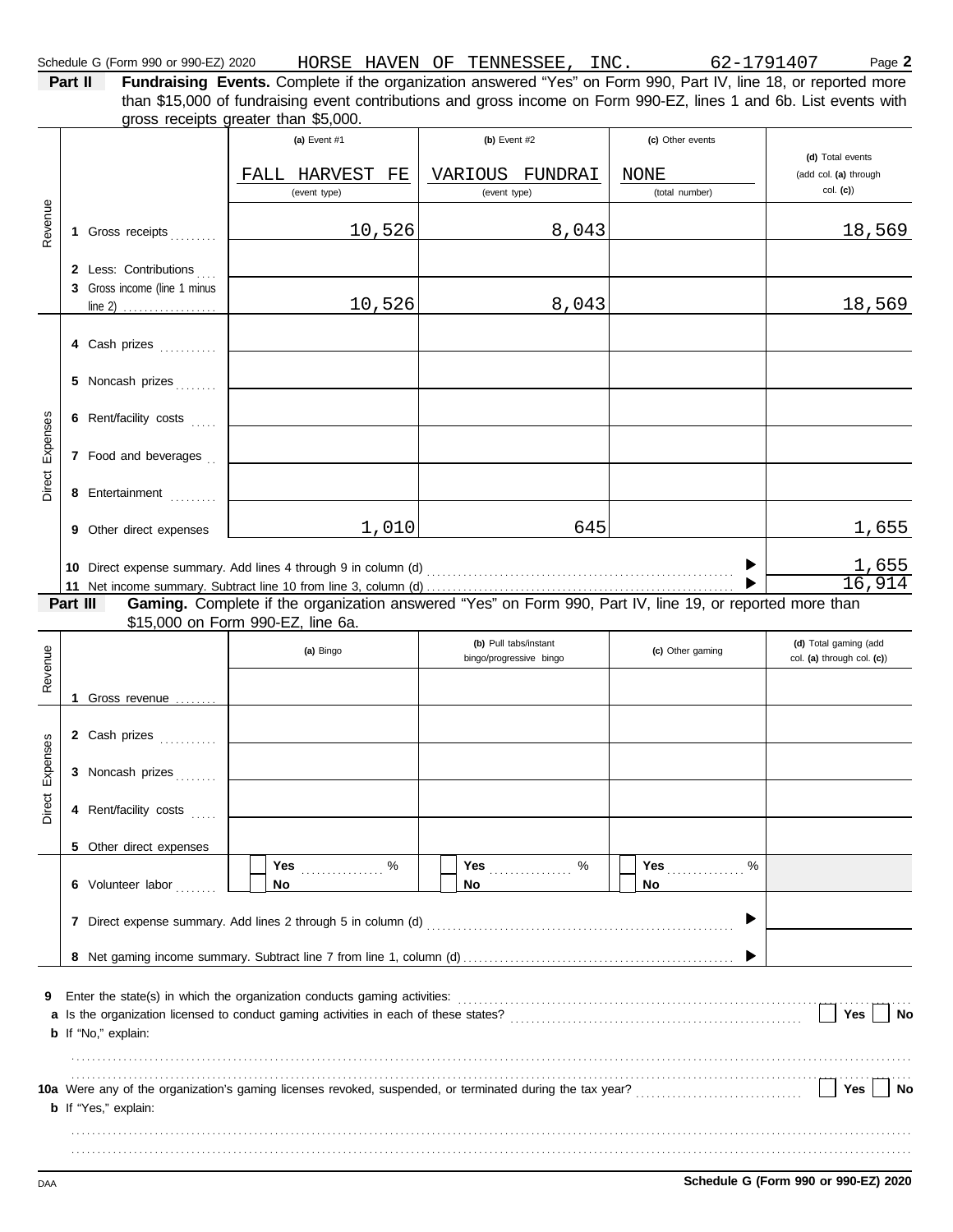|     | Schedule G (Form 990 or 990-EZ) 2020                                                                                                  |          |                        | HORSE HAVEN OF TENNESSEE, INC. | 62-1791407 |                 |     | Page 3 |
|-----|---------------------------------------------------------------------------------------------------------------------------------------|----------|------------------------|--------------------------------|------------|-----------------|-----|--------|
| 11  |                                                                                                                                       |          |                        |                                |            |                 | Yes | No     |
| 12  | Is the organization a grantor, beneficiary or trustee of a trust, or a member of a partnership or other entity                        |          |                        |                                |            |                 |     |        |
|     |                                                                                                                                       |          |                        |                                |            |                 | Yes | No     |
| 13  | Indicate the percentage of gaming activity conducted in:                                                                              |          |                        |                                |            |                 |     |        |
| a   |                                                                                                                                       |          |                        |                                |            | 13a             |     | %      |
| b   | An outside facility <i>contained a contained a contained a contained a contained a contained a contained a contained a</i>            |          |                        |                                |            | 13 <sub>b</sub> |     | $\%$   |
| 14  | Enter the name and address of the person who prepares the organization's gaming/special events books and<br>records:                  |          |                        |                                |            |                 |     |        |
|     |                                                                                                                                       |          |                        |                                |            |                 |     |        |
|     | Address <b>u</b>                                                                                                                      |          |                        |                                |            |                 |     |        |
| 15a | Does the organization have a contract with a third party from whom the organization receives gaming                                   |          |                        |                                |            |                 | Yes | ∣ No   |
|     |                                                                                                                                       |          |                        |                                |            |                 |     |        |
|     |                                                                                                                                       |          |                        |                                |            |                 |     |        |
| c   | If "Yes," enter name and address of the third party:                                                                                  |          |                        |                                |            |                 |     |        |
|     |                                                                                                                                       |          |                        |                                |            |                 |     |        |
|     |                                                                                                                                       |          |                        |                                |            |                 |     |        |
|     | Address <b>u</b>                                                                                                                      |          |                        |                                |            |                 |     |        |
| 16  | Gaming manager information:                                                                                                           |          |                        |                                |            |                 |     |        |
|     |                                                                                                                                       |          |                        |                                |            |                 |     |        |
|     |                                                                                                                                       |          |                        |                                |            |                 |     |        |
|     |                                                                                                                                       |          |                        |                                |            |                 |     |        |
|     | Description of services provided <b>u</b> electron control and a series of the series of the services provided <b>u</b>               |          |                        |                                |            |                 |     |        |
|     | Director/officer                                                                                                                      | Employee | Independent contractor |                                |            |                 |     |        |
|     |                                                                                                                                       |          |                        |                                |            |                 |     |        |
| 17  | Mandatory distributions:<br>Is the organization required under state law to make charitable distributions from the gaming proceeds to |          |                        |                                |            |                 |     |        |
| a   |                                                                                                                                       |          |                        |                                |            |                 | Yes | No     |
|     | Enter the amount of distributions required under state law to be distributed to other exempt organizations or                         |          |                        |                                |            |                 |     |        |
|     | spent in the organization's own exempt activities during the tax year u                                                               |          |                        | S                              |            |                 |     |        |
|     | Supplemental Information. Provide the explanations required by Part I, line 2b, columns (iii) and (v); and<br>Part IV                 |          |                        |                                |            |                 |     |        |
|     | Part III, lines 9, 9b, 10b, 15b, 15c, 16, and 17b, as applicable. Also provide any additional information.                            |          |                        |                                |            |                 |     |        |
|     | See instructions.                                                                                                                     |          |                        |                                |            |                 |     |        |
|     |                                                                                                                                       |          |                        |                                |            |                 |     |        |
|     |                                                                                                                                       |          |                        |                                |            |                 |     |        |
|     |                                                                                                                                       |          |                        |                                |            |                 |     |        |
|     |                                                                                                                                       |          |                        |                                |            |                 |     |        |
|     |                                                                                                                                       |          |                        |                                |            |                 |     |        |
|     |                                                                                                                                       |          |                        |                                |            |                 |     |        |
|     |                                                                                                                                       |          |                        |                                |            |                 |     |        |
|     |                                                                                                                                       |          |                        |                                |            |                 |     |        |
|     |                                                                                                                                       |          |                        |                                |            |                 |     |        |
|     |                                                                                                                                       |          |                        |                                |            |                 |     |        |
|     |                                                                                                                                       |          |                        |                                |            |                 |     |        |
|     |                                                                                                                                       |          |                        |                                |            |                 |     |        |

Schedule G (Form 990 or 990-EZ) 2020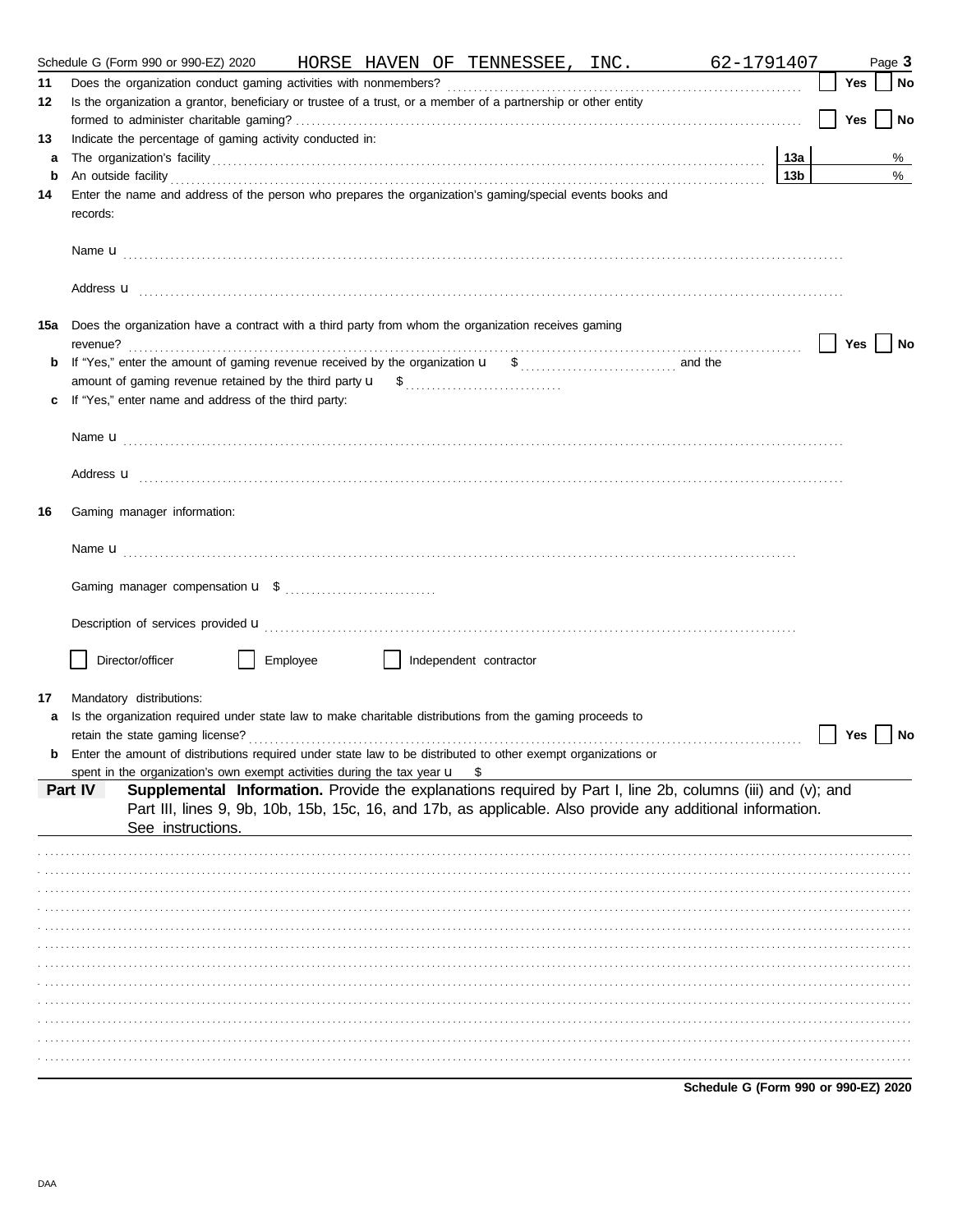| Supplemental Information to Form 990 or 990-EZ<br><b>SCHEDULE O</b><br>Complete to provide information for responses to specific questions on |                 |                                                                     |                                                                                            |                |            |                                            |  |  |
|-----------------------------------------------------------------------------------------------------------------------------------------------|-----------------|---------------------------------------------------------------------|--------------------------------------------------------------------------------------------|----------------|------------|--------------------------------------------|--|--|
| (Form 990 or 990-EZ)                                                                                                                          | 2020            |                                                                     |                                                                                            |                |            |                                            |  |  |
| Department of the Treasury<br>Internal Revenue Service                                                                                        |                 |                                                                     | u Attach to Form 990 or 990-EZ.<br>u Go to www.irs.gov/Form990 for the latest information. |                |            | <b>Open to Public</b><br><b>Inspection</b> |  |  |
| Name of the organization                                                                                                                      |                 |                                                                     |                                                                                            |                |            | Employer identification number             |  |  |
|                                                                                                                                               | HORSE           | HAVEN<br>ΟF                                                         | INC.<br>TENNESSEE                                                                          |                | 62-1791407 |                                            |  |  |
| FORM 990,                                                                                                                                     | PART VI,        | 11B<br>LINE<br>$\overline{\phantom{m}}$                             | ORGANIZATION'S                                                                             | PROCESS<br>TО  | REVIEW     | FORM 990                                   |  |  |
| FORM 990                                                                                                                                      |                 | IS REVIEWED AND                                                     | APPROVED BY THE                                                                            | EXECUTIVE      | COMMITTEE  | PRIOR TO                                   |  |  |
| FILING.                                                                                                                                       |                 |                                                                     |                                                                                            |                |            |                                            |  |  |
|                                                                                                                                               |                 |                                                                     |                                                                                            |                |            |                                            |  |  |
|                                                                                                                                               |                 |                                                                     |                                                                                            |                |            |                                            |  |  |
| FORM 990, PART VI, LINE                                                                                                                       |                 |                                                                     | 19 - GOVERNING DOCUMENTS DISCLOSURE EXPLANATION                                            |                |            |                                            |  |  |
| GOVERNING DOCUMENTS                                                                                                                           |                 | ARE                                                                 | AVAILABLE FOR INSPECTION UPON REQUEST.                                                     |                |            |                                            |  |  |
|                                                                                                                                               |                 |                                                                     |                                                                                            |                |            |                                            |  |  |
|                                                                                                                                               |                 |                                                                     |                                                                                            |                |            |                                            |  |  |
|                                                                                                                                               |                 | FORM 990, PART IX, LINE 11G - OTHER FEES FOR SERVICES               |                                                                                            |                |            |                                            |  |  |
| DESCRIPTION                                                                                                                                   |                 |                                                                     |                                                                                            |                |            |                                            |  |  |
|                                                                                                                                               | TOT/PROG        | SERVICE                                                             |                                                                                            | MGT & GENERAL  |            | FUNDRAISING                                |  |  |
| VETERINARY                                                                                                                                    | <b>SERVICES</b> |                                                                     |                                                                                            |                |            |                                            |  |  |
|                                                                                                                                               |                 |                                                                     |                                                                                            |                |            |                                            |  |  |
|                                                                                                                                               | \$              | 15,459                                                              | \$                                                                                         | $\Omega$       | \$         | 0                                          |  |  |
| FARRIER                                                                                                                                       | SERVICES        |                                                                     |                                                                                            |                |            |                                            |  |  |
|                                                                                                                                               | \$              | 3,590                                                               | \$                                                                                         | $\Omega$       | \$         | 0                                          |  |  |
| HORSE<br>TRAINERS                                                                                                                             |                 |                                                                     |                                                                                            |                |            |                                            |  |  |
|                                                                                                                                               |                 |                                                                     |                                                                                            |                |            |                                            |  |  |
|                                                                                                                                               | S               | 2,870                                                               | $\ddot{\mathbf{S}}$                                                                        | $\overline{0}$ | \$         | $\mathbf 0$                                |  |  |
|                                                                                                                                               | TOTAL           |                                                                     |                                                                                            |                |            |                                            |  |  |
|                                                                                                                                               | \$              | 21,919                                                              | \$                                                                                         | $\overline{0}$ | \$         | $\mathbf 0$                                |  |  |
|                                                                                                                                               |                 |                                                                     |                                                                                            |                |            |                                            |  |  |
|                                                                                                                                               |                 | FORM 990, PART XI, LINE 9 - OTHER CHANGES IN NET ASSETS EXPLANATION |                                                                                            |                |            |                                            |  |  |
|                                                                                                                                               |                 | CORRECTION TO BEGINNING CASH                                        |                                                                                            |                | \$         | $-2,630$                                   |  |  |
|                                                                                                                                               |                 |                                                                     |                                                                                            |                |            |                                            |  |  |
| PRIOR PERIOD ADJUSTMENT                                                                                                                       |                 |                                                                     |                                                                                            |                | \$         | $-18,549$                                  |  |  |
| TOTAL                                                                                                                                         |                 |                                                                     |                                                                                            |                | \$         | $-21,179$                                  |  |  |
|                                                                                                                                               |                 |                                                                     |                                                                                            |                |            |                                            |  |  |
|                                                                                                                                               |                 |                                                                     |                                                                                            |                |            |                                            |  |  |
|                                                                                                                                               |                 | CORRECTION TO BEGINNING CASH. DECREASE OF \$2,630.                  |                                                                                            |                |            |                                            |  |  |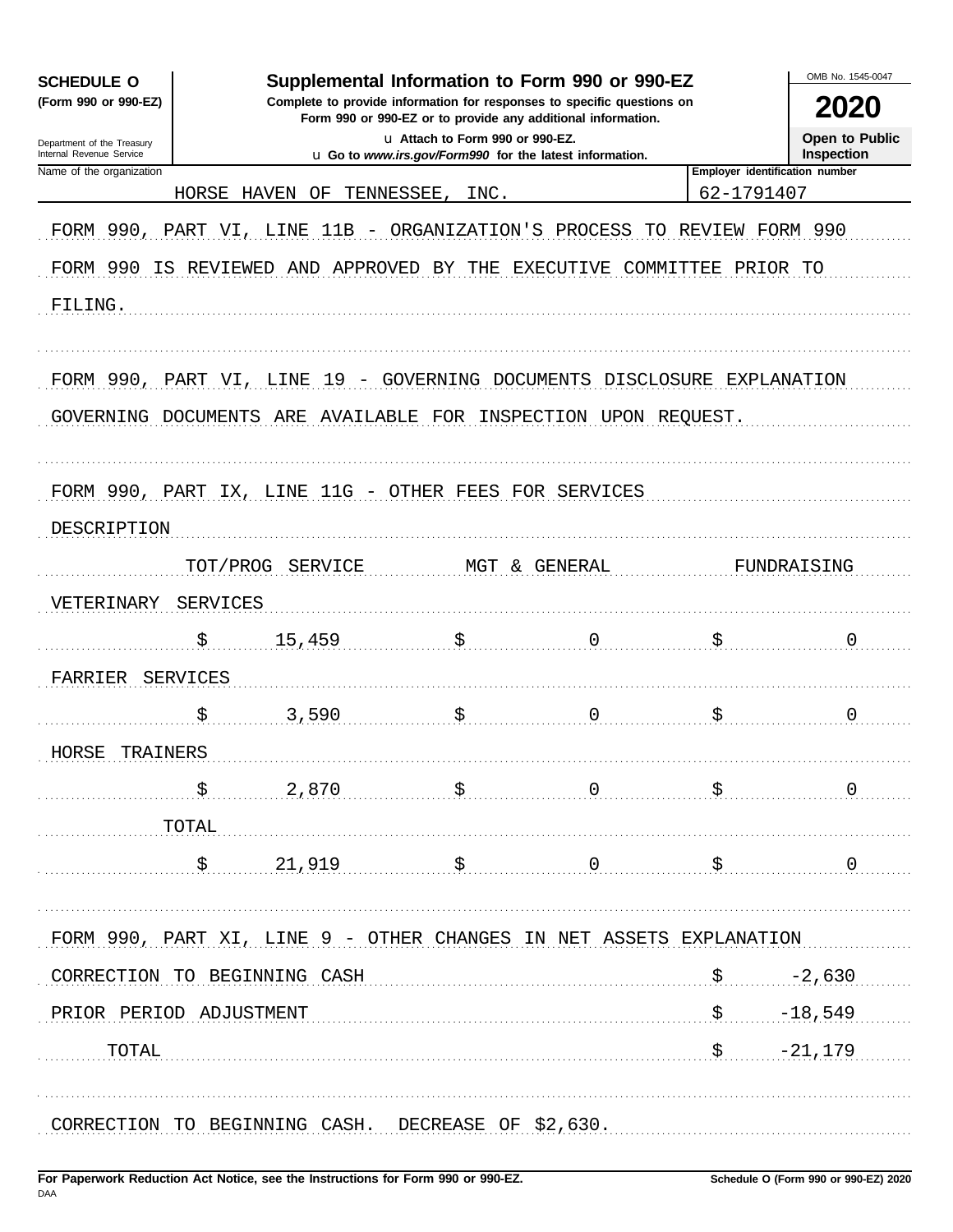| Schedule O (Form 990 or 990-EZ) 2020<br>Name of the organization | Page 2<br>Employer identification number            |
|------------------------------------------------------------------|-----------------------------------------------------|
|                                                                  | 62-1791407                                          |
| HORSE HAVEN<br>INC.<br>OF<br>TENNESSEE,                          |                                                     |
|                                                                  |                                                     |
|                                                                  |                                                     |
| IN 2019 A CERTIFICATE OF DEPOSIT WAS CASHED OUT AND DEPOSITED TO |                                                     |
|                                                                  |                                                     |
| THE CHECKING ACCOUNT.                                            | THE CD BALANCE WAS OVERSTATED, AND THE CASH DEPOSIT |
|                                                                  |                                                     |
| WAS RECORDED AS GRANT REVENUE<br>IN ERROR.                       | DECREASE OF \$18,549.                               |
|                                                                  |                                                     |
|                                                                  |                                                     |
| TOTAL DECREASE OF \$21,179.                                      |                                                     |
|                                                                  |                                                     |
|                                                                  |                                                     |
|                                                                  |                                                     |
|                                                                  |                                                     |
|                                                                  |                                                     |
|                                                                  |                                                     |
|                                                                  |                                                     |
|                                                                  |                                                     |
|                                                                  |                                                     |
|                                                                  |                                                     |
|                                                                  |                                                     |
|                                                                  |                                                     |
|                                                                  |                                                     |
|                                                                  |                                                     |
|                                                                  |                                                     |
|                                                                  |                                                     |
|                                                                  |                                                     |
|                                                                  |                                                     |
|                                                                  |                                                     |
|                                                                  |                                                     |
|                                                                  |                                                     |
|                                                                  |                                                     |
|                                                                  |                                                     |
|                                                                  |                                                     |
|                                                                  |                                                     |
|                                                                  |                                                     |
|                                                                  |                                                     |
|                                                                  |                                                     |
|                                                                  |                                                     |
|                                                                  |                                                     |
|                                                                  |                                                     |
|                                                                  |                                                     |
|                                                                  |                                                     |
|                                                                  |                                                     |
|                                                                  |                                                     |
|                                                                  |                                                     |
|                                                                  |                                                     |
|                                                                  |                                                     |
|                                                                  | 1 הר חיים הי                                        |